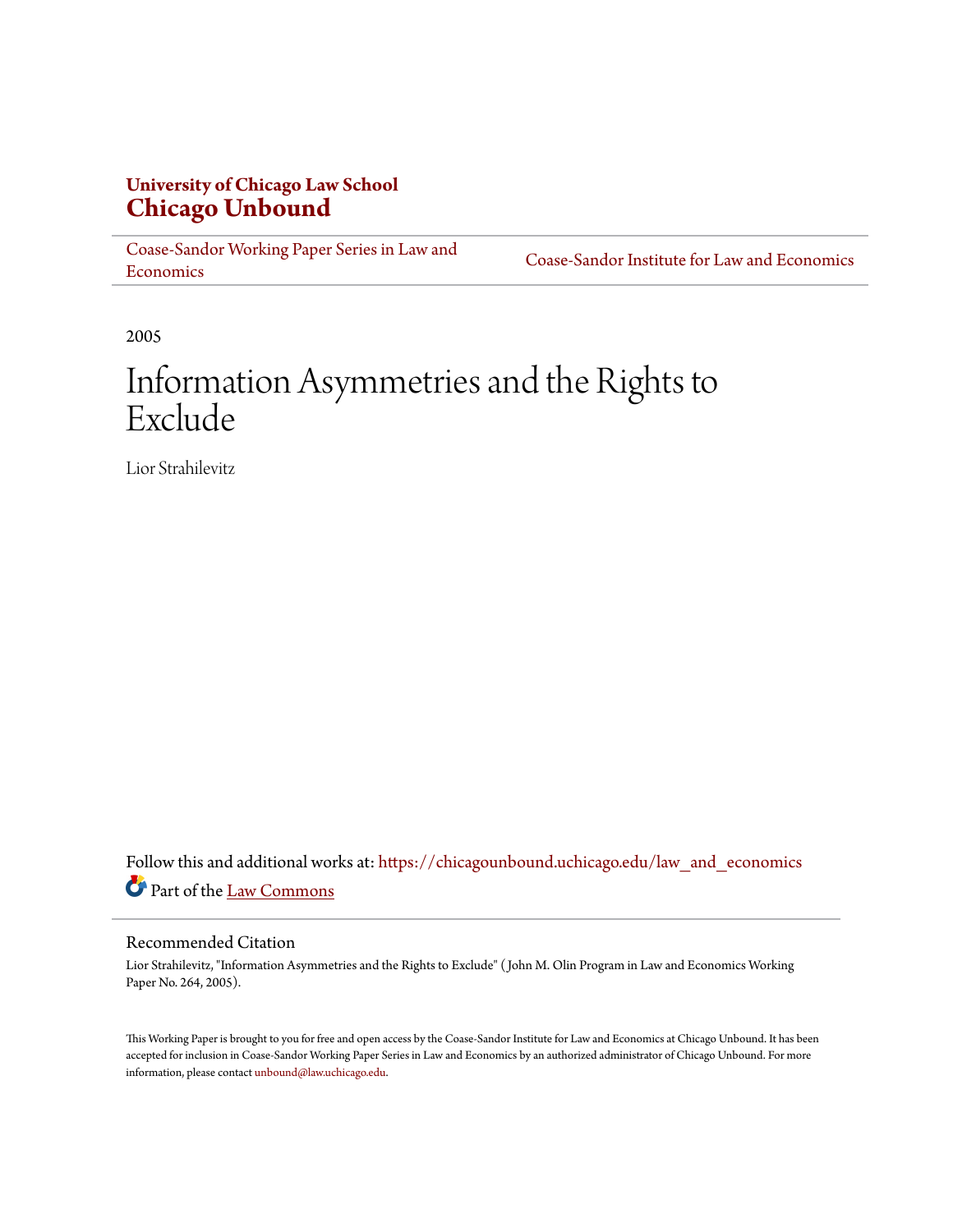# CHICAGO

#### **JOHN M. OLIN LAW & ECONOMICS WORKING PAPER NO. 264 (2D SERIES)**

**PUBLIC LAW AND LEGAL THEORY WORKING PAPER NO. 109**



# INFORMATION ASYMMETRIES AND THE RIGHTS TO EXCLUDE

*Lior Jacob Strahilevitz*

### **THE LAW SCHOOL THE UNIVERSITY OF CHICAGO**

November 2005

This paper can be downloaded without charge at the John M. Olin Program in Law and Economics Working Paper Series: http://www.law.uchicago.edu/Lawecon/index.html and at the Public Law and Legal Theory Working Paper Series: http://www.law.uchicago.edu/academics/publiclaw/index.html and The Social Science Research Network Electronic Paper Collection: http://ssrn.com/abstract\_id=844410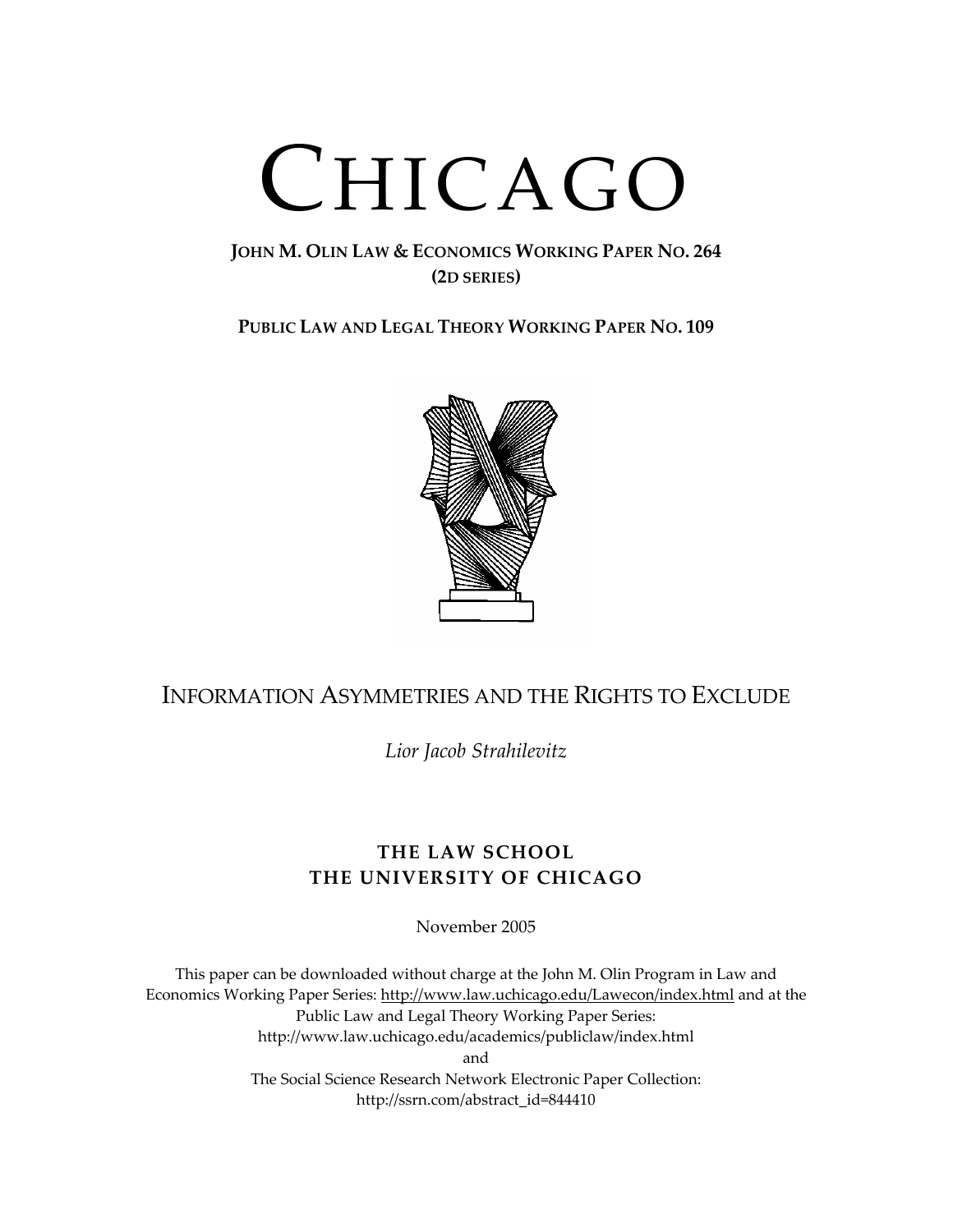# Information Asymmetries and the Rights to Exclude (forthcoming 104 Mich. L. Rev. (Aug. 2006)) Lior Jacob Strahilevitz<sup>\*</sup>

| I.   |                  |                                                                           |  |
|------|------------------|---------------------------------------------------------------------------|--|
|      | A.               |                                                                           |  |
|      | <b>B.</b>        |                                                                           |  |
|      | $C_{\cdot}$      |                                                                           |  |
|      | 1.               |                                                                           |  |
|      | $\overline{2}$ . |                                                                           |  |
|      | 3.               |                                                                           |  |
|      | D.               |                                                                           |  |
|      | 1.               |                                                                           |  |
|      | 2.               |                                                                           |  |
|      | 3.               |                                                                           |  |
|      | $\overline{4}$ . |                                                                           |  |
|      | E.               |                                                                           |  |
|      | F.               |                                                                           |  |
|      | G.               | Exclusionary Strategies as Substitutes in Property Theory and Caselaw  24 |  |
|      | 1.               |                                                                           |  |
|      | $\overline{2}$ . |                                                                           |  |
|      | 3.               |                                                                           |  |
| II.  |                  |                                                                           |  |
|      | A <sub>1</sub>   |                                                                           |  |
|      | B.               |                                                                           |  |
|      | $\mathcal{C}$ .  |                                                                           |  |
|      | D.               |                                                                           |  |
|      | E.               |                                                                           |  |
| III. |                  | Societal Considerations in Regulating Owners' Exclusion Strategies  43    |  |
|      | A.               |                                                                           |  |
|      | <b>B.</b>        |                                                                           |  |
|      | C.               |                                                                           |  |
|      | D.               |                                                                           |  |
|      | Ε.               |                                                                           |  |
|      | 1.               |                                                                           |  |
|      | 2.               |                                                                           |  |
|      | 3.               |                                                                           |  |
| IV.  |                  |                                                                           |  |
|      |                  |                                                                           |  |

1

<sup>∗</sup> Assistant Professor, University of Chicago Law School. The author thanks Adam Cox, Richard Epstein, Nicole Stelle Garnett, Bernard Harcourt, Eugene Kontorovich, Saul Levmore, Doug Lichtman, John Nagle, Jonathan Nash, Eric Posner, Adam Samaha, and David Weisbach, as well as workshop participants at Notre Dame Law School and the Midwestern Law and Economics Association Annual Meeting for helpful comments on prior drafts. The author also thanks Patrick Dunn for research assistance and the Morton C. Seeley Fund for research support.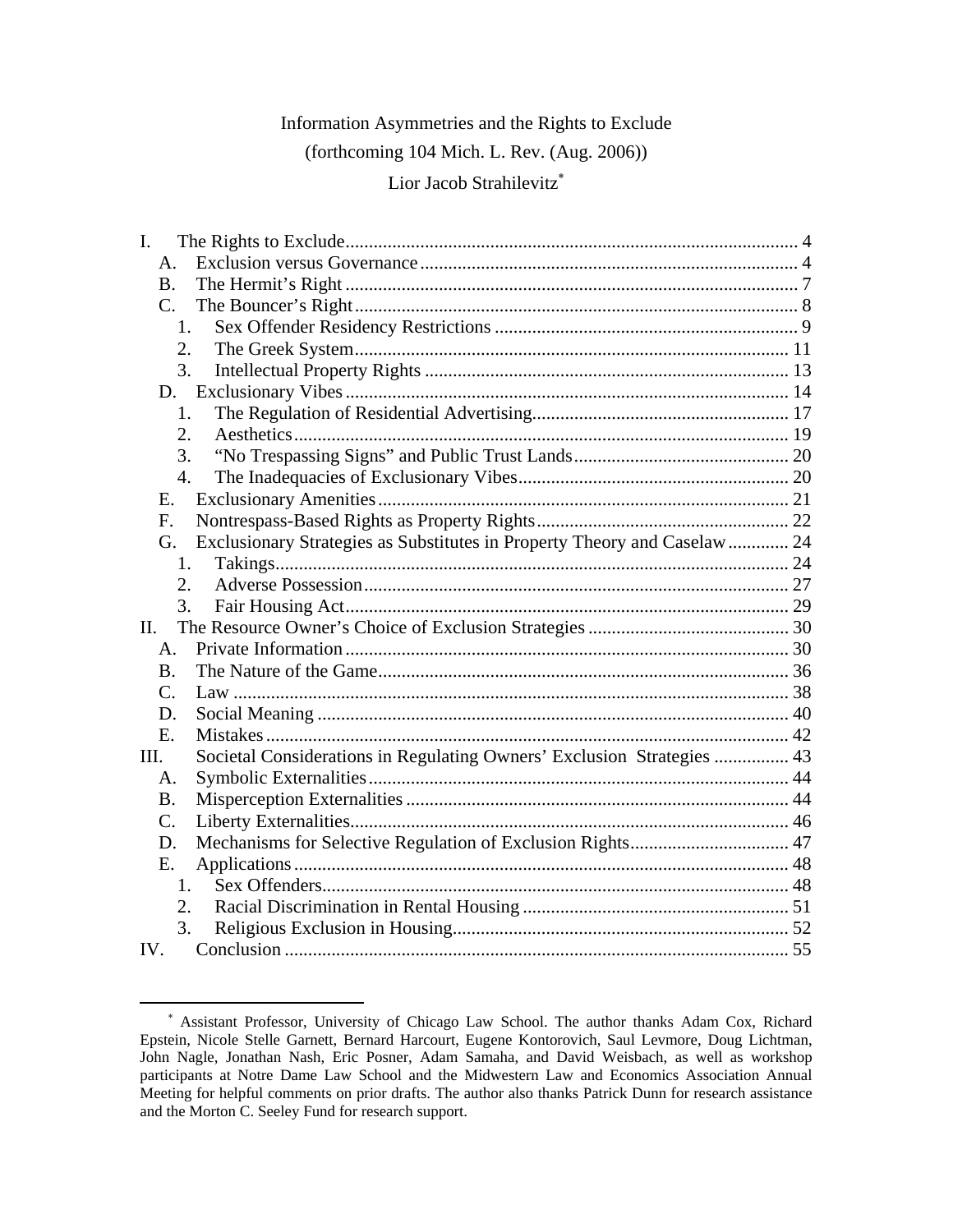The American law generally regards the "bundle of rights" as property's dominant metaphor. On this conception of property, ownership empowers an individual to control a particular resource in any number of ways. For example, he may use it, transfer it, exclude others from it, divide it, and perhaps even destroy it.<sup>1</sup> The various rights in the bundle, however, are not equal in terms of importance. To the contrary, American courts and commentators have deemed the "right to exclude" foremost among the property rights, with the Supreme Court characterizing it as the "hallmark of a protected property interest"<sup>2</sup> and leading property scholars describing the right as the core, or the essential element, of ownership.<sup>3</sup> Yet for all its centrality, in the minds of courts and legal scholars, there is substantial conceptual confusion about the nature of the "right to exclude." This confusion manifests itself in the form of inconsistent judicial opinions and unsatisfying commentary on those opinions.

Discussions of a unitary "right to exclude" in Property law obscure more than they reveal, in part because scholars of exclusion have focused entirely on pure in rem exclusion rights protected by trespass law without exploring the interactions of those exclusion rights that are not protected by trespass law. In my view, it is more helpful to think about exclusion more broadly, so as to encompass those rights that are not themselves founded on trespass law, but that can nevertheless substitute for trespassbased exclusion rights. Exclusion, in these terms, includes property owners' efforts to exclude third parties from his resource, as well as the third parties' decisions to exclude themselves from the owner's resource.

Broadly conceived in this manner, the right to exclude can be unbundled into its four component rights: $4(1)$  The Hermit's Right (the right to keep everyone off the resource owners' property); (2) The Bouncer's Right (the right to admit third parties selectively to the resource owners' property); (3) The Exclusionary Vibe (the right to convey messages about who is welcome or unwelcome on the property, enforced primarily by social and psychological sanctions); and (4) The Exclusionary Amenity (the right to embed polarizing and costly club goods on the resource owners' property in order to sort between desirable and undesirable entrants).<sup>5</sup> Though the first two rights are enforced via

 <sup>1</sup> <sup>1</sup> A.M. Honore, *Ownership*, *in* OXFORD ESSAYS IN JURISPRUDENCE 114-18 (A.G. Guest ed. 1961).

<sup>&</sup>lt;sup>2</sup> College Savings Bank v. Florida Prepaid Postsecondary Educ. Expense Bd., 527 U.S. 666, 673 (1999). This language arguably elevated the status of the right to exclude beyond the Court's earlier characterization of it as "one of the most essential sticks in the bundle of rights that are commonly characterized as property." Kaiser Aetna v. United States, 444 U.S. 164, 176 (1979)

Felix S. Cohen, *Dialogue on Private Property*, 2 RUTGERS L. REV. 357, 374 (1954); Thomas W. Merrill, *Property and the Right to Exclude*, 77 NEBRASKA L. REV. 730, 740-52 (1998); Richard A. Epstein, *"More" or "Less" Maximal Conceptions of Property: An Essay in Memory of Jim Harris*, at 39 (unpublished manuscript, on file with author); *see also* Honore, *supra* note 1, at 114 (suggesting that humans are hardwired to want to exclude others from their property). 4 *Cf*. Thomas W. Merrill, *Trespass, Nuisance, and the Costs of Determining Property Rights,* <sup>14</sup> J.

LEGAL STUD. 13, 13 (1985) (noting that the right to exclude "is not one right; it is itself a collection or 'bundle' of rights" but applying this insight to the divergent nature of exclusion rights in the trespass and nuisance contexts). On the bundle of rights metaphor, see Wesley Newcomb Hohfeld, *Fundamental Legal Conceptions as Applied in Judicial Reasoning*, 26 YALE L.J. 710 (1917); and Wesley Newcomb Hohfeld, *Some Fundamental Legal Conceptions as Applied in Judicial Reasoning*, 23 YALE L.J. 16 (1911).

<sup>&</sup>lt;sup>5</sup> This nomenclature has not appeared previously in the legal literature. A classic Bob Ellickson article noted the right-to-exclude's importance to hermits and other idiosyncratic types who were extremely protective of their own privacy. *See* Robert C. Ellickson, *Property in Land*, 102 YALE L.J. 1315, 1353-54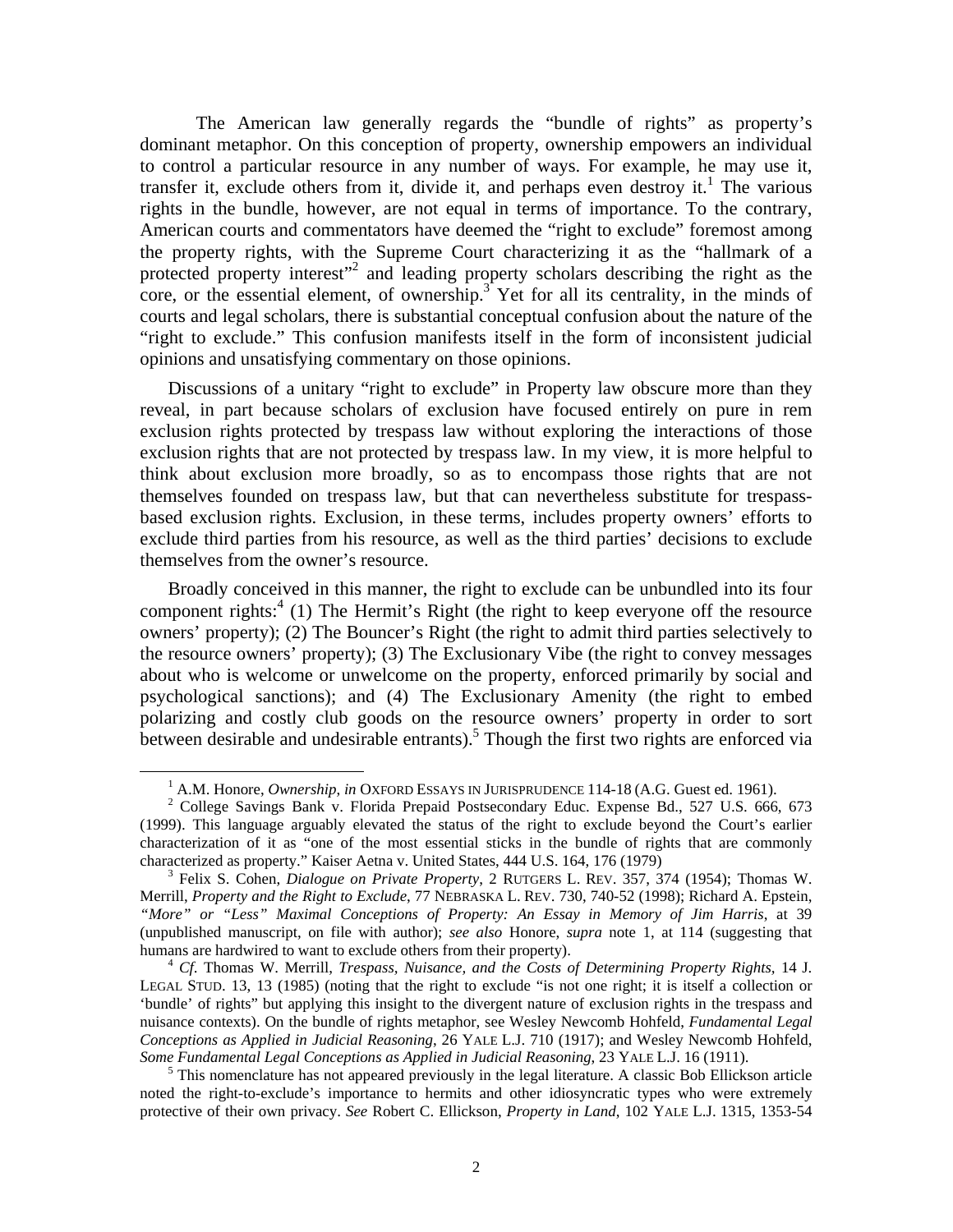trespass law, the latter three rights are substitutes for each other, such that when the law tries to restrict one right this merely encourages an owner to exercise another.

The potential substitutability of trespass-based and nontrespass-based exclusion rights raises an important question that this paper will answer: How does a resource owner choose which exclusion strategy to adopt? This paper's most important insight is that information costs are often the primary factor guiding a resource owner's decision about which right to exclude he should exercise in a particular context. More precisely, where a third party seeking entry has private information about his preferences and behaviors that the resource owner cannot obtain at a low cost, the resource owner essentially will delegate the exclusion function to the third party, using either exclusionary vibes or an exclusionary amenities strategy. Where, by contrast, the third party lacks private information or the resource owner can obtain the third party's private information at a low cost, the resource owner generally will prefer a bouncer's right strategy.

This paper's other primary contribution is to show that the government can, and does, influence resource owners' preferences among the various rights to exclude, not only through direct and selective prohibitions on exclusion (like those contained in the Fair Housing Act) but also through information access regimes, like Megan's Law and privacy tort law. By altering the cost structure associated with resource owners' discovery of third parties' private information, governmental policies can discourage resource owners from exercising those exclusion rights that undermine social welfare.

This paper proceeds as follows. Part I begins with a very brief examination of exclusion more generally, and draws on Henry Smith's illuminating distinction between governance and exclusion. The part then breaks down the "right to exclude" into its component parts, explaining hermit's exclusion, bouncer's exclusion, exclusionary vibes, and exclusionary amenities in more detail. The section concludes by examining the extent to which these various rights to exclude are substitutes for one another.

Part II explains the framework that resource owners use to decide which of the four exclusion strategies they will adopt. This part argues that the presence or absence of private information is the critical heretofore unrecognized factor in this decision. This part then identifies other considerations, such as the nature of the payoff structure, the role of law, the social meaning of various exclusion strategies, and the susceptibility of various exclusion strategies to coordinated action. These considerations may prove decisive for some resource owners contemplating which exclusion strategies to pursue.

Part III asks when the government should intervene to constrain a resource owners' choice of a particular exclusion strategy. There are two dimensions to this argument: The first is an analysis of the negative externalities associated with nonintervention by the government, and the second is an assessment of the costs associated with government intervention, such as the costs of correctly identifying a resource owners' exclusion

 <sup>(1993).</sup> Reinier H. Kraakman introduced the bouncer metaphor in *Gatekeepers: The Anatomy of a Third-Party Enforcement Strategy*, 2 J. OF L. ECON. & ORG. 53, 63 (1986), though his discussion does not address property issues, but rather examines the tort liability that bouncers and other gatekeepers might incur if those admitted engage in wrongdoing on the premises. *Id*. at 63-64. Typing the phrase "exclusionary vibes" into Google produces three distinctly nonacademic hits, all of which appear to describe the dominant mood at various social clubs or restaurants. I coined the phrase "Exclusionary Amenity" in an earlier paper. *See infra* note 76.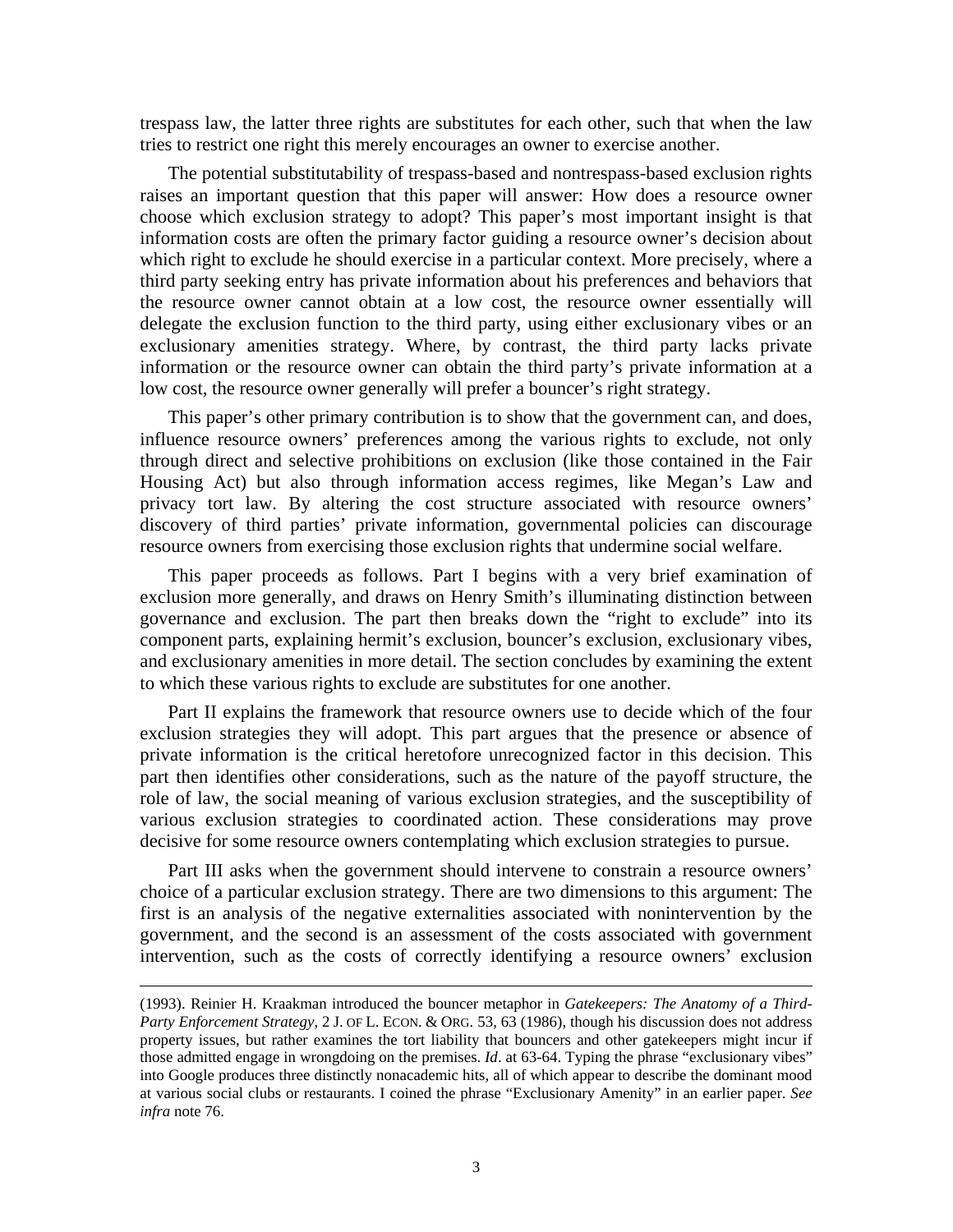strategy and the probability of erroneous judgments by the state. Part III then applies this framework to evaluate government policies regarding the residence of sex offenders in residential communities, racial discrimination in the rental market, and voluntary residential segregation by religious groups.

A brief conclusion is provided in Part IV.

#### **I. The Rights to Exclude**

This Part introduces the four distinct rights to exclude and elaborates on their uses, importance, and relative merits. Before analyzing the component parts of the right to exclude, it behooves us to consider the right narrowly, in accordance with orthodox property scholarship.

#### *A. Exclusion versus Governance*

During the past few years Henry Smith's keyboard has been the source of the most fascinating contemporary scholarship in property law. Beginning with an article in the Journal of Legal Studies,<sup>6</sup> Smith has analyzed property regimes as mediating a choice between two strategies for controlling a resource: governance and exclusion.

Exclusion, in Smith's framework, refers to "a low-cost, but low-precision, method that relies on rough informational variables like boundaries to define legal entitlements."7 When the law grants an owner a right to exclude, it delegates authority over that resource to an owner or group of owners, who can decide whether to fence it off from the outside world or allow users to come and go as they please. These are in rem rights, good against the entire world, and the state will side with the owner where someone seeks to violate those rights. $8<sup>8</sup>$ 

This delegation to the resource owner can be advantageous for a host of reasons: It assigns the gatekeeper right to the party with the greatest incentive to exercise it in a wealth-maximizing way; it reduces the need to coordinate among multiple stakeholders in order to make decisions about how to use the resource; and it may maximize consumer options if different owners of fungible resources adopt varying exclusion strategies for optimizing the value of their property. At common law, resource owners' exclusion rights tended to maximize their discretion about who to admit, with the important exception of common carriers, whose monopoly position in the marketplace justified very substantial limitations on their rights to exclude.<sup>9</sup> In the modern era, courts and legislatures have rendered exclusion rights less absolute, imposing nondiscrimination obligations on resource owners who lack monopolies, but still conferring upon resource owners substantial discretion over whom to admit.<sup>10</sup>

 <sup>6</sup> Henry E. Smith, *Exclusion Versus Governance: Two Strategies for Delineating Property Rights*, 31 J. LEGAL STUD. 453 (2002).

Henry E. Smith, *Exclusion and Property Rules in the Law of Nuisance*, 90 VA. L. REV. 965, 981  $(2004)$ .<br><sup>8</sup> Cohen, *supra* note 3, at 374.

<sup>&</sup>lt;sup>9</sup> See Richard A. Epstein, *A Clear View of the Cathedral: The Dominance of Property Rules*, 106 YALE L.J. 2091, 2118-19 (1997).

<sup>&</sup>lt;sup>10</sup> Michael A. Carrier, *Cabining Intellectual Property Through a Property Paradigm*, 54 DUKE L.J. 1, 75 (2004); Joseph William Singer, *The Reliance Interest in Property*, 40 STAN. L. REV. 611, 641 n. 108 (1988).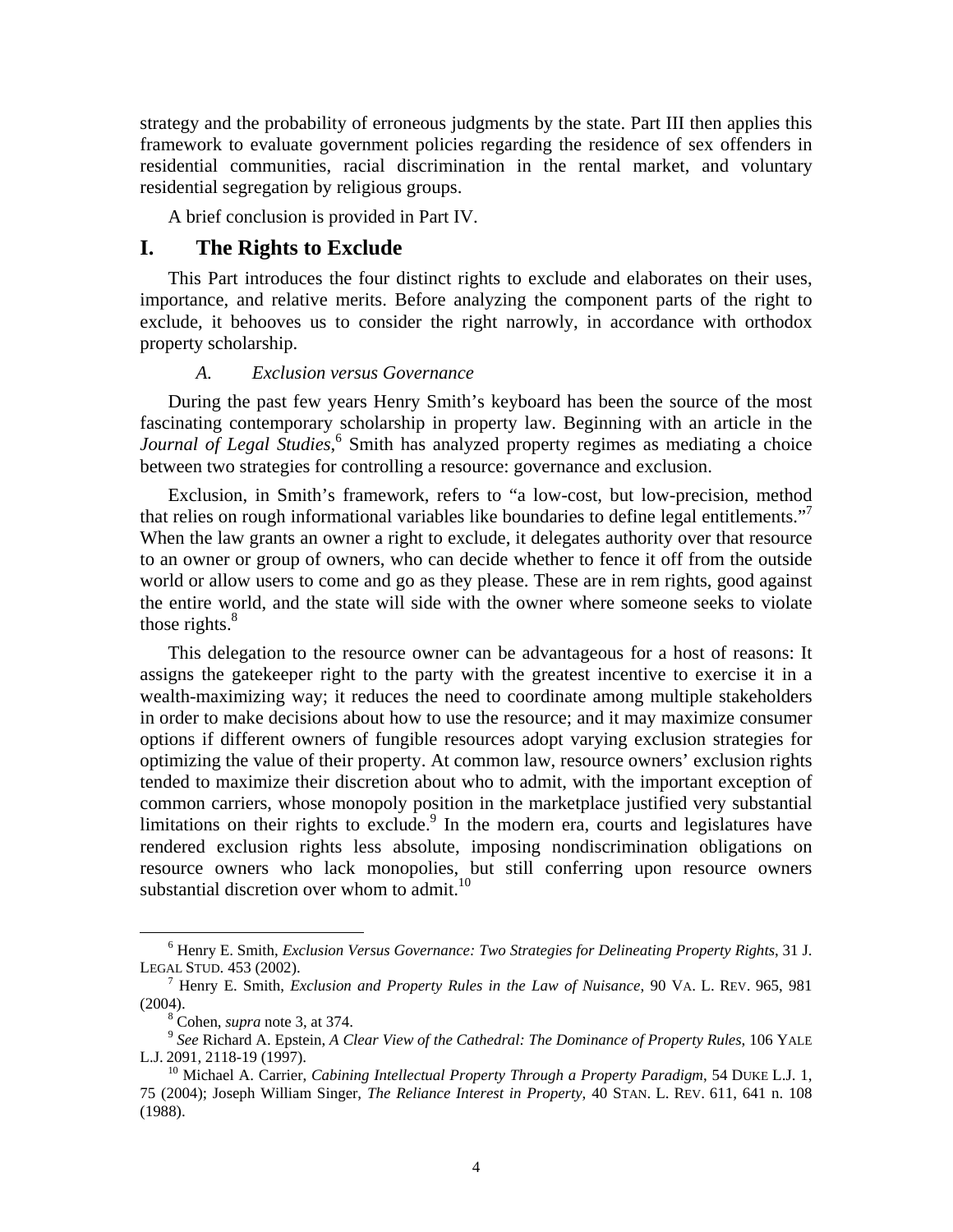Smith contrasts the exclusion strategy with governance rules:

At the pole opposite of exclusion along the organizational dimension are what I am calling governance rules. These rules . . . pick out uses and users in more detail, imposing a more intense informational burden on a smaller audience of duty holders. For example, village herdsmen may have rights to graze animals that are circumscribed as to number of animals, time of grazing, and so on.  $\ldots$  [A] wide range of rules, from contractual provisions, to norms of proper use, to nuisance law and public environmental regulation can be seen as reflecting the governance strategy; compared to basic trespass and property law, all these governance rules require the specification of proper activities. $^{11}$ 

Governance, in short, manages a resource, not through blunt access restrictions, but through sets of rules or standards that regulate the conduct of those who do have access.<sup>12</sup> While governance might involve governmental decision-making about uses, exclusion involves a delegation of authority to the owners of property, with the government acting only to enforce trespass laws. This distinction is important for my purposes, as shall become clear below. $13$ 

How should society regulate the use of a scarce resource: through an exclusion regime or a governance regime? Smith argues that the choice hinges on the tradeoffs between exclusion's simplicity and governance's precision:

The exclusion strategy bunches together a lot of uses and does not inquire into details; it lacks the benefits of precision in terms of maximizing the value of individual uses, say from specialization by different actors in different uses of the same asset. At the same time, the exclusion strategy also avoids the costs of precision. By contrast, governance captures the benefits of precision but at a higher cost. Governance deals directly with problems that are left to the owner to handle under exclusion. Thus,

<sup>&</sup>lt;sup>11</sup> Smith, *supra* note 6, at 454-55.<br><sup>12</sup> This point is important. Smith's exclusion-versus-governance dichotomy is not merely a simple application to property law of the rules versus standards debate in the legal literature more generally. *See generally* Cass R. Sunstein, *Problems with Rules*, 83 CAL. L. REV. 953 (1995). Exclusion can take the form of a rule or standard. For example, an owner might be empowered to admit only the first 100 customers seeking entrance, or to admit all men, but no women. Alternatively, an owner might apply a standard for admission, such as "well dressed patrons may dine here." By the same token, governance may take the form of rules, such as "patrons may not smoke in the restaurant," or standards, such as "patrons engaged in rowdy or lascivious conduct will be removed from the premises."<br><sup>13</sup> More complex governmental efforts to facilitate exclusion by private parties, such as exclusionary

zoning regimes, are appropriately understood as governance mechanisms, notwithstanding the presence of the word "exclusionary" in the term. This is appropriate, as a government-driven process like exclusionary zoning is analytically different in kind from the decentralized, individual-rights-oriented exclusion remedies I discuss in detail below. For discussions of exclusionary and inclusionary zoning, see PETER H. SCHUCK, DIVERSITY IN AMERICA: KEEPING GOVERNMENT AT A SAFE DISTANCE 203-227 (2003); David J. Barron, *Reclaiming Home Rule*, 116 HARV. L. REV. 2255, 2357-61 (2003); James C. Clingermayer, *Heresthetics and Happenstance: Intentional and Unintentional Exclusionary Impacts of the Zoning Decision-making Process*, 41 URB. STUD. 377 (2003); and Robert C. Ellickson, *The Irony of "Inclusionary" Zoning*, 54 S. CAL. L. REV. 1167 (1981).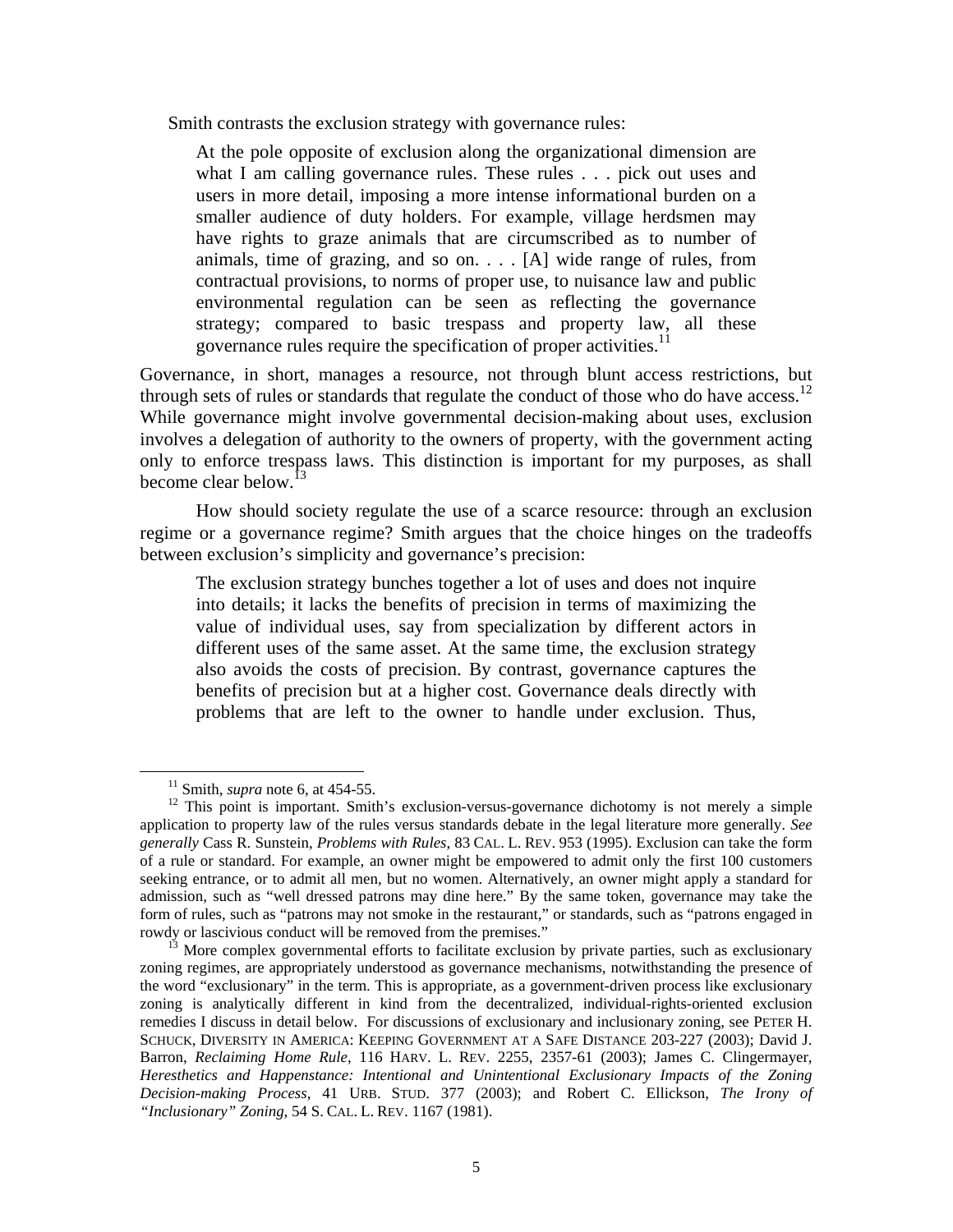exclusion and governance have characteristic and different cost (supply) curves.14

Governance, on this model, is the appropriate response to resource controversies where a great deal is at stake. In such circumstances, the likely gains from tailoring a set of rules or norms to the resource in question exceed the (high) costs of creating a governance regime, communicating the rules of that governance regime to stakeholders, and resolving any disputes about whether the rules have been followed.15 Where there is little at stake, relying on blunt exclusion strategies spares society the substantial information costs associated with governance, and still generates resource allocations that, while perhaps not optimal, are good enough.

 As my comments have already indicated, I believe that Smith has done serious intellectual heavy lifting in these articles, and his papers should become foundational texts in short order. It is of course true that, as Smith himself notes, exclusion and governance are best conceptualized as a continuum of strategies, not mutually exclusive corner solutions. Indeed, once we start confronting intermediate strategies like conditional exclusion, we begin to see how the two categories might bleed into each other readily.<sup>16</sup> That said, these caveats neither detract from our ability to characterize particular strategies as exclusion- or governance-oriented, nor prevent us from making general statements about exclusion and governance that substantially advance the cause of property theory. This much is amply demonstrated by Smith's use of his core insight to shed substantial light on fundamental theoretical debates in property law, such as the property-rules versus liability rules framework, the relationship between nuisance law and trespass law, and the appropriate legal responses to self-help.<sup>17</sup>

 But in the pages that follow, I want to reveal something important that is obscured by the exclusion-versus-governance dichotomy. Property scholars and students readily understand that there are enormous institutional differences among governance regimes like zoning, nuisance, covenants, social norms in close-knit communities, and environmental regulations, and Smith's work is sensitive to these differences. In this paper, I will demonstrate that there is as much diversity *among* exclusion regimes as there is among governance regimes, and that some exclusion regimes are just as finegrained and precise as the costliest governance regimes. In any event, now that we understand what governance is, let me introduce a new typology of exclusion. After providing the nomenclature, I will explain the analytic payoffs associated with disaggregating exclusion.

<sup>&</sup>lt;sup>14</sup> Henry E. Smith, *Property and Property Rules*, 79 N.Y.U. L. REV. 1719, 1756 (2004).<br><sup>15</sup> Smith's analysis of the information costs associated with governance proceeds from a welfarist perspective. In other words, he would not be satisfied if governance merely shifted the information costs associated with resource management from the state to an individual owner. Rather, he argues, exclusion shifts the decision over a resource's use to the individual who usually can obtain information about that resource most efficiently – its owner. Smith, *supra* note 7, at 985.<br><sup>16</sup> By conditional exclusion I mean a rule that says, "third parties will be permitted to enter Blackacre

as long as they agree to refrain from engaging in activity  $x$ ." This exclusion regime in effect mirrors a governance rule prohibiting activity  $x$  enacted by the citizens of Blackacre.

<sup>&</sup>lt;sup>17</sup> See Smith, *supra* note 7; Smith, *supra* note 14; and Henry E. Smith, *Self-Help and the Nature of Property* (American Law and Economics Association Annual Meetings Working Paper No. 18) (2005).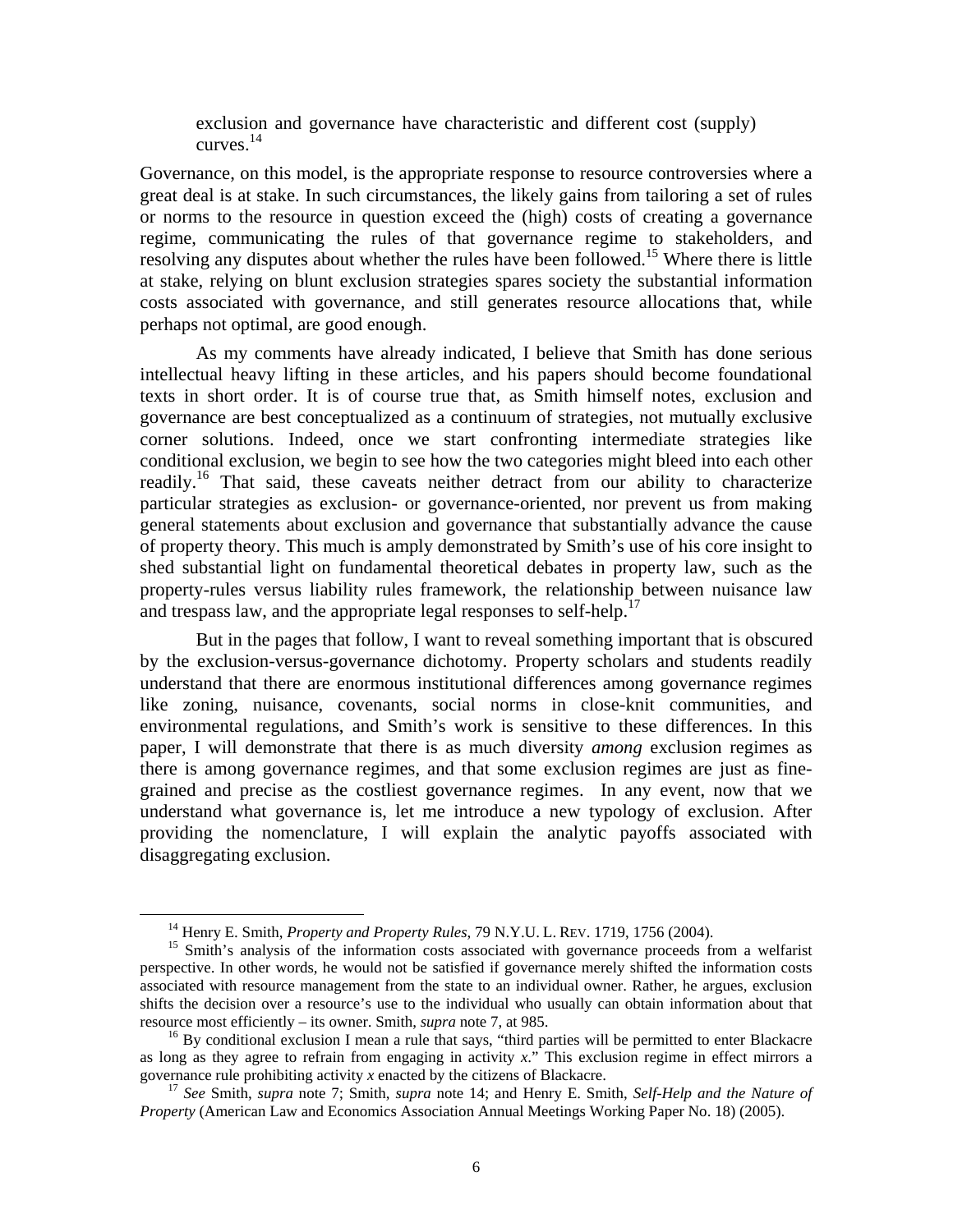#### *B. The Hermit's Right*

The traditional account of the property right to exclude emphasizes a solitary, isolated individual who excludes all third parties from his land.<sup>18</sup> This is the hermit's property right. Framed so narrowly, it seems to be a right of little value. Few people want to live permanently in total isolation.<sup>19</sup> Rather, the prospect of hosting friends, neighbors, relatives, and service providers on one's property for visits of varying durations is a large part of what makes land ownership valuable. Although the assertion of a hermit's right is rather uncontroversial in the residential context,<sup>20</sup> the law will not let any man truly become an island. Hence the hermit's land may be invaded by another who can raise a necessity defense to trespass, $^{21}$  and public agents like firemen or police officers in hot pursuit may be privileged to enter the hermit's land.<sup>22</sup>

The hermit's right, then, is perhaps only useful in a few real property situations. Surely a true recluse will value his solitude. But beyond that, most uses of the hermit's right will be governmental. The state might establish a protected wilderness area for conservation or wildlife protection reasons, or it may create a minefield as a way to prevent invaders (or anyone else) from traversing a strategic space. Alternatively, the state may embrace paternalistic justifications for a rule that excludes everyone. For example, a government that owns a site where nuclear weapons have been tested may want to prevent anyone from setting foot on the property in question.

Intuitively, profit-making enterprises will have little use for a strict keep-out regime. It is difficult to make a profit off land if its owner will allow neither customers nor employees to set foot on it. We can expect to see firms utilizing their hermit's right only in those rare circumstances where permitting entry onto the land might expose them to substantial legal liability, as with a toxic waste dump that cannot be cleaned up in a cost effective manner, or when utilizing the hermit's right arises out of a conflict between management and labor (i.e., a lockout). $^{23}$ 

In light of the very narrow circumstances in which private land owners seek to assert the hermit's right, it is appropriate to deem this right to exclude as practically trivial, except where legitimate, altruistic conservation interests arise. Permanent isolation is usually so unappealing that virtually no one in their right mind aspires to it. The proof for this assertion is in the pudding. It is almost impossible to locate a reported case that implicates the hermit's right and involves land that has positive economic value but little

<sup>&</sup>lt;sup>18</sup> Eduardo M. Peñalver, *Property as Entrance*, 91 VA. L. REV. \_\_ (forthcoming 2005).

<sup>&</sup>lt;sup>19</sup> Stephen R. Munzer, *Property as Social Relations*, *in* NEW ESSAYS IN THE LEGAL AND POLITICAL THEORY OF PROPERTY 36, 40 (Stephen R. Munzer ed. 2001); Eduardo M. Peñalver, *Is Land Special? The Unjustified Preference for Landownership in Regulatory Takings Law*, 31 ECOLOGY L.Q. 227, 257-60 (2004). 20 Gerald E. Frug, *The Legal Technology of Exclusion* 2 (unpublished working paper, on file with

author). 21 Joseph William Singer, *No Right to Exclude: Public Accommodations and Private Property*, 90 NW.

U. L. REV. 1283, 1465 (1996).<br><sup>22</sup> See, e.g., Pearson v. Canada Contracting Co., Inc., 349 S.E.2d 106, 110 (Va. 1986).<br><sup>23</sup> See Susan L. Dolin, *Lockouts in Evolutionary Perspective: The Changing Balance of Power in American Industrial Relations*, 12 VT. L. REV. 335, 342 (1987); Kent Greenfield, *There's a Forest in Those Trees: Teaching About the Roles of Corporations in Society*, 34 GA. L. REV. 1011, 1020-24 (2000).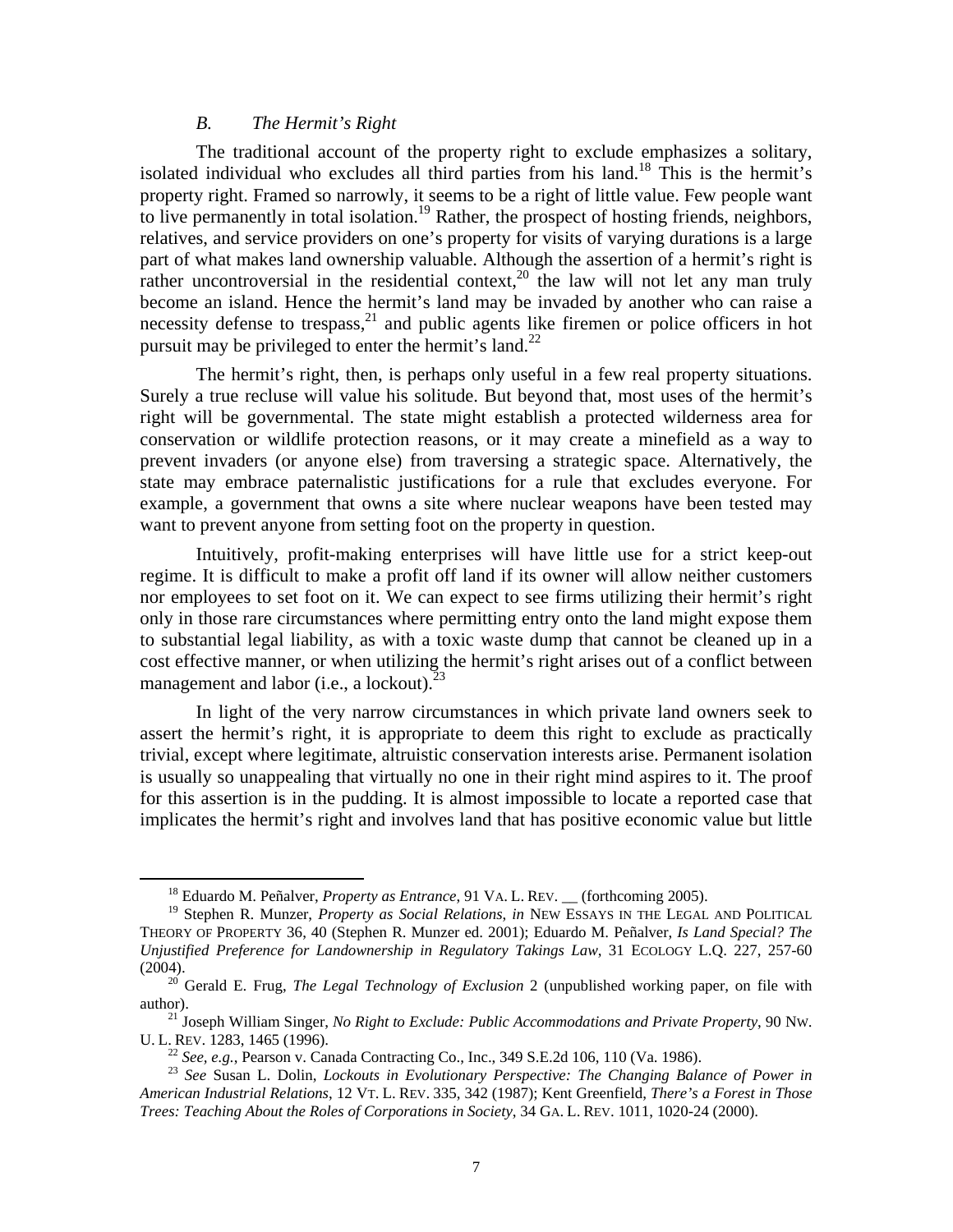environmental value. The closest American case, *Brown v. Burdett*,<sup>24</sup> involves a testator's wishes that her home be bricked and boarded up "with good long nails" for twenty years following the testator's death, a will provision that the court invalidated on public policy grounds.25 So while the hermit's right perhaps retains importance in philosophical discussions of real property rights, its practical import is sufficiently minimal so as to warrant little more discussion here.<sup>26</sup>

#### *C. The Bouncer's Right*

Once we move away from extreme and economically unproductive exercises of the right to exclude, we arrive quickly at rights that take on enormous economic importance. As soon as an owner wishes to allow third parties onto his property at certain times of day, or admit some third parties while refusing entry to others, or establish some criteria that will govern entry onto the land, he is exercising the sort of discretion that makes the right to exclude valuable. The greater power to exclude may include the lesser power, but it is the lesser power that takes on greater importance.<sup>27</sup> Moreover, while the hermit's right and the bouncer's right are mutually exclusive, the latter three rights in the bundle are not. Indeed, the bouncer's right, exclusionary vibes, and exclusionary amenities often will be used conjunctively by a resource owner.

The bouncer's right, then, is the landowner's right to discriminate among various third parties, permitting some to enter or use the land while keeping others off the property entirely. Like the bouncer at a night club, the owner must exercise discretion as to who can utilize the resource, and the criteria for exclusion need not be transparent to those seeking admission. There are commercial and noncommercial variations on the bouncer's right, but they are analytically similar. A business owner will value the right to admit some customers and vendors but not others, whereas a homeowner will care about his right to invite friends and family into his home while excluding foes.

Why does the bouncer's right have so much importance? Precisely because that right can replace the narrowly tailored but costly governance regimes used to solve common pool problems. Setting aside certain fugitive resources, such as air, that do not lend themselves to exclusion-oriented strategies, exclusion invariably emerges as an alternative to governance for regulating the way in which a collective resource is exploited. A landowner can admit all comers and then control their use of a common resource through governance (e.g., via zoning laws or environmental regulations), or the

 $24$  21 Ch. D. 667 (1882).

 $25$  I have argued elsewhere for greater symmetry in the law's treatment of purportedly anti-social impulses by living owners and dead ones. *See* Lior Jacob Strahilevitz, *The Right to Destroy*, 114 YALE L. J. 781, 839-52 (2005).<br><sup>26</sup> The hermit's right may be more attractive in cases involving chattel property. For example, many

people keep diaries and then exclude all others from seeing those diaries. The interest in maintaining the confidentiality of a diary's contents is a more understandable version of the overly pronounced desire for privacy that might prompt a hermit to try to keep everyone off his land.  $27 \text{ At first glance, the right to engage in fine-grained exclusion might appear to follow logically from }$ 

the right to engage in blunt exclusion: If an owner can refuse entry to everyone, he can surely refuse entry to some. This greater-power-includes-the-lesser-power argument does not resonate, however. Exclusion often imposes harms on third parties who are excluded from using a particular resource. These burdens associated with exclusion may be palatable, on distributional grounds, if they are distributed in a neutral way, but unpalatable if they are distributed in ways that conflict with egalitarian public policy commitments.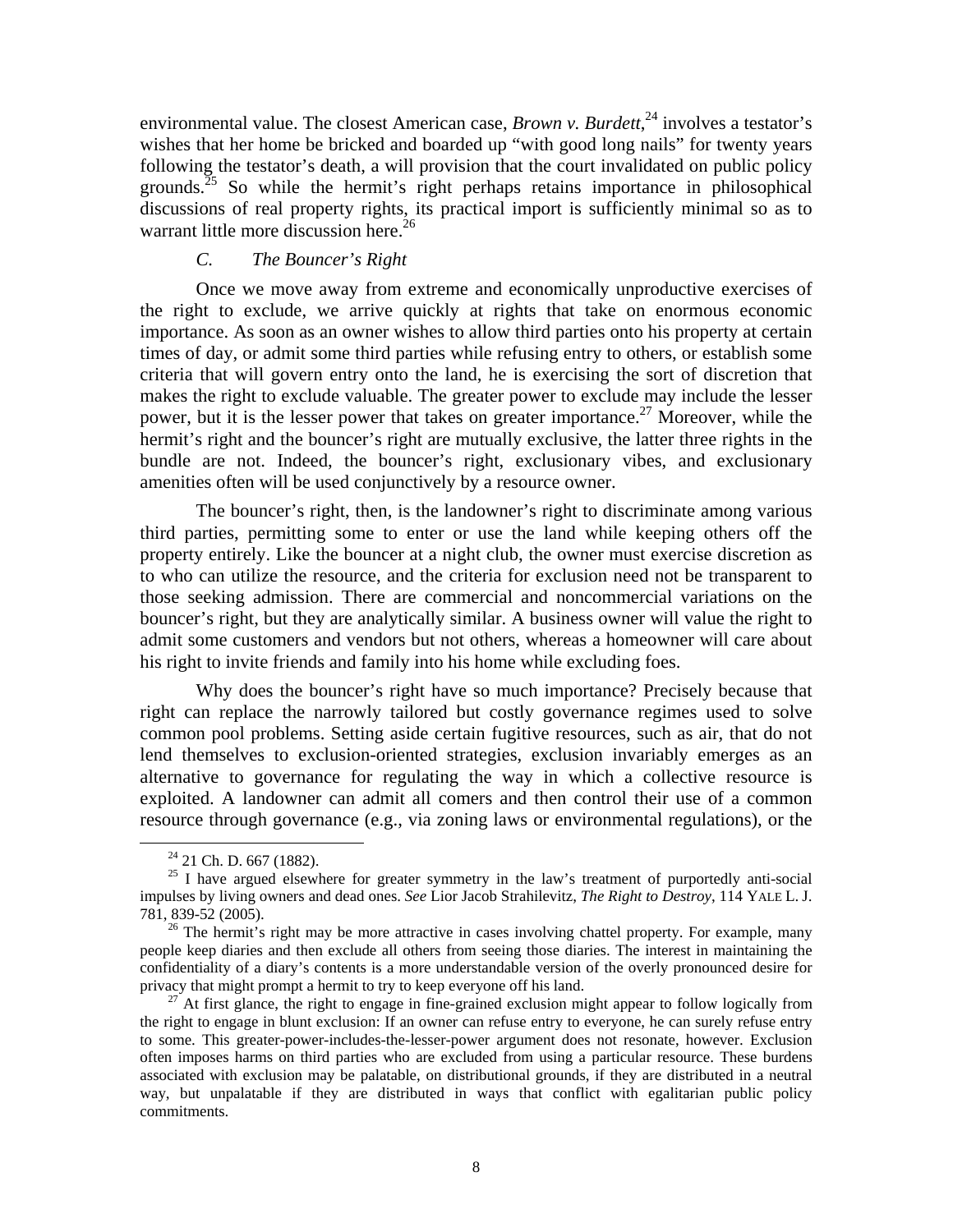landowner can be selective about who gets to use the resource, weeding out undesirable uses of the resource by refusing to admit those third parties deemed likely to engage in the undesirable uses. *The choice for a real estate developer, for instance, is between controlling what his residents do and controlling who his residents are.* The more effective the real estate developer's selection mechanism, the less need there will be for costly governance mechanisms.<sup>28</sup> Moreover, as I will argue below, there is a large universe of common pool problems, such as those in which the importance of human nature dominates nurture, those that implicate serious agency problems, and those in which individuals will resist what they perceive as social engineering, where exclusion is inherently a far better strategy than governance.

The vast majority of published cases purporting to implicate "the right to exclude" seem to involve landowners' efforts to employ the bouncer's right, not the hermit's right. I will discuss an illustrative New Jersey case, which involved the first major legal challenge to an increasingly prevalent exclusion strategy.

#### 1. Sex Offender Residency Restrictions

During recent years, American society has focused great attention on the problems surrounding sex offenders who have served their time and been released into the community. These concerns have manifested themselves in the enactment of Megan's Laws at the state and federal level, which require released sex offenders to register their home addresses with the state.<sup>29</sup> Many states publicize the addresses of sex offenders on web sites, and through other means, often publishing offenders' photographs and other relevant information.<sup>30</sup> More recently, states have enacted legislation that provides for 24-hour electronic monitoring of high-risk sex offenders who have completed their terms and been released into the community.<sup>31</sup>

In the wake of the new laws directed at sex offenders, homeowners associations and other common-interest-communities have recorded covenants prohibiting the sale of homes to registered sex offenders.<sup>32</sup> In *Mulligan v. Panther Valley Property Owners* 

 <sup>28</sup> There is an extensive literature on selection effects in organizational and jurisdictional settings. *See, e.g.*, J. Luis Guasch & Andrew Weiss, *Self-Selection in the Labor Market*, 71 AM. ECON. REV. 275 (1981); Robert Nakosteen & Michael Zimmer, *Migration and Income: The Question of Self Selection*, 46 SOUTHERN ECON. J. 840 (1980). In the land use setting, Nicole Stelle Garnett has identified "neighborhoodexclusion strategies," whereby municipal governments try to control the drug problem, not only through aggressive police actions, but also through policies designed to retain or attract law-abiding citizens while causing drug dealers and users to move elsewhere. *See* Nicole Stelle Garnett, *Relocating Disorder*, 91 VA. L. REV. 1075, 1121-22 (2005).

<sup>29</sup> *See* 42 U.S.C. § 14071; N.J. Stat. Ann. § 2C:7-1 *et seq*. (West 2004). Congress acted after many states had enacted their own versions of Megan's Law, and this congressional action "effectively mandate[ed]" that the remaining states follow suit. *See* Daniel M. Filler, *Silence and the Racial Dimension* 

*of Megan's Law*, 89 IOWA L. REV. 1535, 1546 (2004).<br><sup>30</sup> The Iowa registry is particularly sophisticated, permitting easy searching and providing a wealth of biographical data about offenders. *See* http://iowasexoffender

biographical data about offenders. *See* http://iowasexoffender.com . 31 *See, e.g.*, Jessica Lunsford Act, Fla. House Bill 1877 (enacted 2005), A.P., *States Track Sex Offenders by GPS*, Wired (July 30, 2005), available in <br>
http://www.wired.com/news/technology/0,1282,68372,00.html> (visited Sep. 26, 2005).

 $32$  Mulligan v. Panther Valley Property Owners Ass'n, 766 A.2d 1186, 1192 (N.J. App. Div. 2001); Henry Gottlieb, *Fighting a Local Ban on Sex Criminals*, NAT. L.J., May 17, 1999, at A7; Robert Hanley, *Condominiums Consider Barring Some Paroled Sex Offenders*, N.Y. TIMES, May 4, 1998, at B1.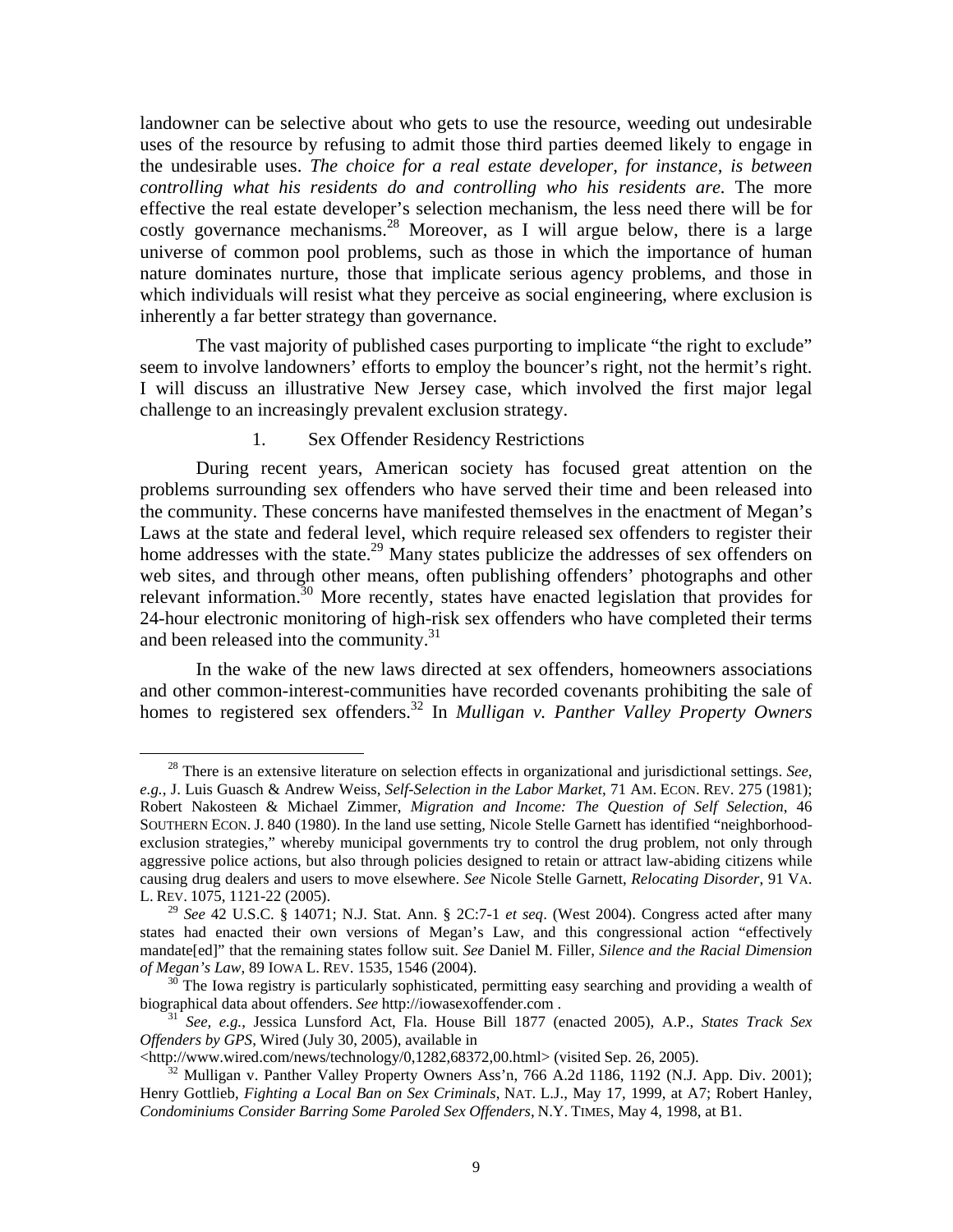*Association,* the only published legal challenge to such a regime, a resident of one association challenged its prohibition on the sale of her property to Tier  $3 \text{ sex}$  offenders.<sup>33</sup> Tier 3 sex offenders are those who, the state has determined, pose a high risk of recidivism.<sup>34</sup> The court refused to invalidate the relevant covenants, finding that because there were only 80 Tier 3 registrants living in New Jersey at the time of the litigation, the restriction did not constitute an unreasonable restraint on alienation.<sup>35</sup> The *Mulligan* court had a harder time determining whether the restrictions were contrary to public policy.<sup>36</sup> The court seemed to sympathize with the desire of residents to protect themselves from sexual predators, but expressed worries about what would happen if most homeowners associations in New Jersey mimicked Panther Valley's policies. The court held that the restrictions did not violate public policy at present, but noted that it would revisit the issue if sex offenders had too few residential options in the future.<sup>37</sup>

 Bouncer's exclusion seems like an intuitive strategy for a residential community whose residents want to reduce their susceptibility to sex crimes. Although there is a scholarly debate about the level of recidivism for sex offenses and the frequency with which sex offenders prey on strangers,  $38$  the presence of convicted offenders seems to raise serious alarm among neighbors, such that targeting sex offenders for exclusion may be a rational response for some homeowners associations.<sup>39</sup> So let us situate ourselves in the shoes of the Panther Valley Property Owners' Association and review the various strategies that it could use to protect itself against these sorts of crimes.

 Panther Valley's decision to record the covenant restraining residence by sex offenders precluded it from making exceptions to its exclusion policy on a case-by-case basis, as any owner of a home in Panther Valley would have had standing to enforce the covenant if another owner violated it.<sup>40</sup> Hence Panther Valley's choice of strategies seems like a clear instance of bouncer's exclusion. The association merely took away the bouncer's discretion, and forced him to apply a straightforward bright-line rule.

 $39$  Alternatively, these restrictions may be insufficiently exclusionary in that sex offenders are excluded from residing in the community, but not excluded from entering the community. The calculus here involves a straightforward cost benefit analysis whereby a community would weigh the cost of doing background checks whenever someone enters a community as a visitor against the anticipated decrease in sex offenses associated with such a policy.<br><sup>40</sup> In New Jersey, as in other states, any property owner whose land is benefited by a covenant has

standing to sue to enforce it. *See* Syrian Antiochian Orthodox Archdiocese of New York v. Palisades Assoc., 264 A.2d 257, (N.J. Super. Ct. 1970). *See generally* Susan F. French, *Highlights of the New Restatement (Third) of Property: Servitudes*, 35 REAL PROP. PROB. & TRUST J. 225, 231 (2000) (describing the law of standing to enforce covenants more generally).

<sup>&</sup>lt;sup>33</sup> Mulligan, 766 A.2d at 1192.<br><sup>34</sup> *Id.* at 1189.<br><sup>35</sup> *Id.* at 1192.<br><sup>35</sup> *Id.* at 1192-94.<br><sup>37</sup> *Id.* at 1193-94.<br><sup>37</sup> *Id.* at 1193-94.<br><sup>38</sup> For a quick overview of the conflicting studies of recidivism rates, see P *Against Plea Bargaining Child Sexual Abuse Charges: "Déjà vu All Over Again*," 64 MO. L. REV. 317, 331 n.46 (1999). For a more comprehensive analysis of the literature, see John M. Fabian, Kansas v. Hendricks, Crane, *and Beyond*, 29 WM. MITCHELL L. REV. 1367, 1426-33 (2003). For a summary of the studies regarding sexual molestation by strangers versus relatives and acquaintances, see Leonore M.J. Simon, *Sex Offender Legislation and the Antitherapeutic Effects on Victims*, 41 ARIZ. L. REV. 485, 490 n. 21 (1999).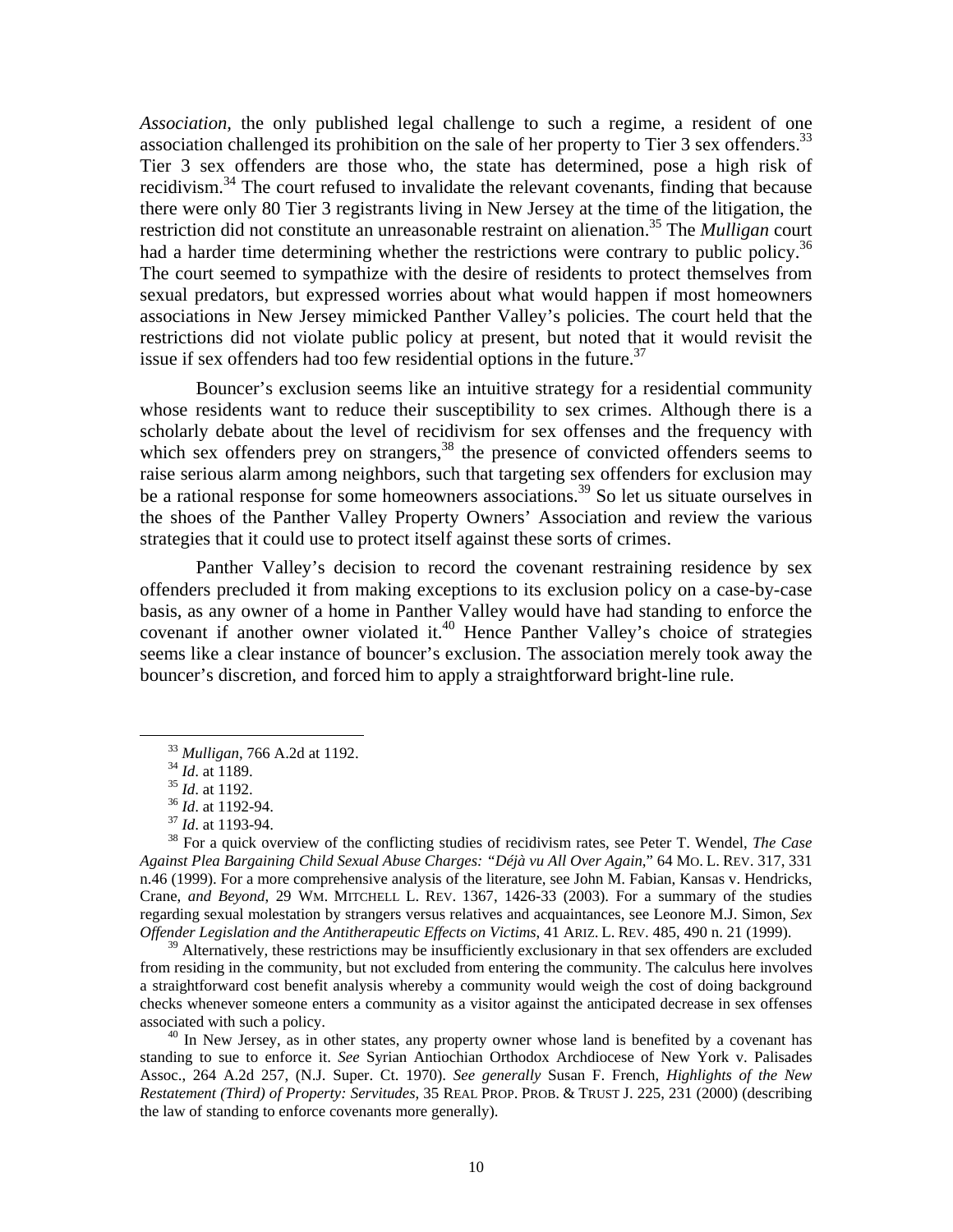It is possible that Panther Valley could have opted for a governance regime instead of its bouncer's restriction on Tier 3 registrants residing in the community. Indeed, a number of possible governance systems spring to mind in this instance, some of them ordinary and some quite unorthodox. For example, the community could invest in traditional law enforcement strategies, like hiring constables to deter and detect sexual offenses. With the consent of its residents it could install ubiquitous video surveillance cameras in the interiors of homes as well as in public spaces. More provocatively, the association might arm those identified as likely targets of sex offenses and authorize them to use deadly force if they feel threatened. Or the association could use insurance markets to address this problem, requiring that all those who enter the community provide a bond, whose proceeds shall be forfeited to the victim if the entrant was subsequently convicted of a sex offense. As should be readily apparent from these examples, governance strategies seem poorly suited to addressing the danger of sex offenses in Panther Valley. The various governance regimes impose substantial privacy costs, economic costs, personal injury risks, or administrative burdens on the community's residents. Among the strategies we have discussed so far, excluding the likely sex offenders from Panther Valley, while allowing everyone else who can afford to purchase a home to do so, seems to be the cost-effective approach to this problem, especially given the fact that a very small number of prospective Panther Valley residents pose any risk of becoming sex offenders. The lesson here is that bouncer's exclusion strategies can provide more precise and far more efficient solutions to problems than governance.

 This idea should surprise no one. It is implicit in agency theory, for example, where scholars have long understood that the most cost effective way to prevent a store's night watchman from robbing the owner blind is not necessarily to watch the watchman's every move while on the job or to provide him with a compensation package that allies his interest with that of the owner's, but to try to hire an honest watchman.<sup>41</sup>

#### 2. The Greek System

Suppose a group of college students wishes to maximize some subjective variable within a communal residence. That variable might be physical attractiveness, athletic prowess, intelligence, or sociability. Governance will not work particularly well here,  $42$ absent some means of exclusion (beyond the university's admissions requirements). If the community has no control over membership composition, then it cannot expect its residents to be any more attractive, athletic, smart, or fun than the average student at its institution. Because of the desire to shape the character of the community, some students devote substantial resources to obtaining information about those who wish to join their communities, and offer admission only to those applicants who convince the majority of

 <sup>41</sup> *See* Edgar Kiser, *Comparing Varieties of Agency Theory in Economics, Political Science, and Sociology*: *An Illustration from State Policy Implementation*, 17 SOCIOLOGICAL THEORY 146, 149-50 (1999) The Ottoman Turk's selection of eunuchs to guard harems was an extreme (and extremely effective) use of selection effects to solve a principle-agent problem. *See* Richard Sherr, *Gugliemo Gonzaga and the Castrati*, 33 RENAISSANCE Q. 33, 47 (1980). 42 Governance strategies for maximizing the members' desirability with respect to these characteristics

might include mandatory plastic surgery or sessions with a personal trainer or personality coach.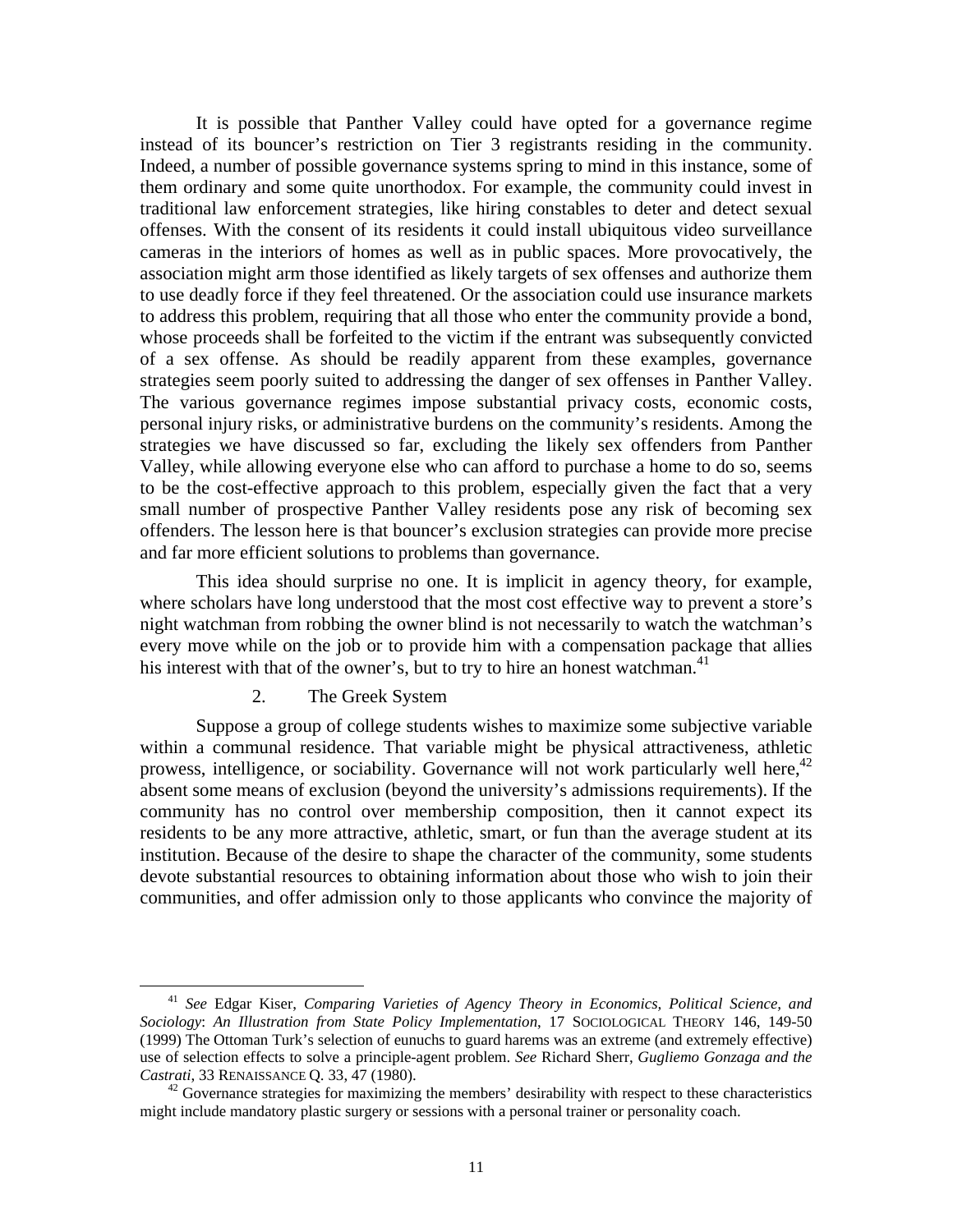current residents that they would make good housemates. This is an apt description of the pledge and rush processes in the "Greek system" of a typical American university.<sup>43</sup>

Although both the Panther Valley residents and the Greeks seek to exclude large segments of the population from their respective communities, the Greeks' method of exclusion raises different considerations. The Panther Valley criterion for exclusion is relatively objective and transparent. (Type III sex offenders are excluded and anyone else who can afford to purchase a home may do so.) The Greeks' criteria for admission, by contrast, hinges on relatively subjective factors like affability and fashion sense,<sup>44</sup> and the members of the community may be reluctant to reveal fully the bases for admission, perhaps out of fear that those seeking admission will misrepresent themselves as a means of obtaining an invitation to join. $45$  This distinction has important consequences for both the existing members of a community and those who seek entry.<sup>46</sup>

Applying an objective, readily observable admissions criteria requires few resources. Thus, the residents of Panther Valley need not gather very much information in order to determine whether a would-be owner or occupant will be admitted. By contrast, the members of fraternities and sororities must devote substantial energy to collecting, verifying, synthesizing, and evaluating information about would-be applicants. Not surprisingly, fraternity members apply various heuristics to help them with these complex analyses. Levine and Sussman's sociological account of fraternity rush quotes members who use these heuristics:

You can tell right away by their faces or the way they shake hands. A cold, clammy handshake versus a warm, friendly one. Or by the way they are dressed.

You can see right through them in five minutes.

First, I'm concerned with how they are dressed. It's not a matter of Ivy League clothes, but looking neat and well-groomed. The next thing is

 $43$  The rush process at fraternities and sororities has been studied from both sociological and economic perspectives. For interesting accounts, see Monica Biernat et al., *Selective Self-Stereotyping*, 71 J. PERSONALITY & SOC. PSYCH. 1194 (1996); Gene Norman Levine & Leila A. Sussman, *Social Class and Sociability in Fraternity Pledging*, 65 AM. J. SOCIOLOGY 391 (1960); Susan Mongell & Alvin E. Roth, *Sorority Rush as a Two-Sided Matching Mechanism*, 81 AM. ECON. REV. 441 (1991); Guillermo de los Reyes & Paul Rich, *Housing Students: Fraternities and Residential Colleges*, 585 ANNALS AM. ACADEMY POL. & SOC. SCI. 118 (2003). 44 Levine & Sussman, *supra* note 43, at 395-96. 45 *Cf*. Mongell & Roth, *supra* note 43, at 460 (finding strategic behavior by pledges seeking admission

to sororities). 46 Another potential advantage of vague criteria and bouncer's discretion is that it makes it more

difficult to prevail in a lawsuit against the bouncer for improper exclusion. Some scholars have advocated legal rules requiring the articulation of justifications for why particular people were excluded from property. *See, e.g.*, Cynthia L. Estlund, *Labor, Property, and Sovereignty after* Lechmere, 46 STAN. L. REV. 305, 308-09 (1994). The problem with this approach is that articulation of a justification invites costly second guessing and legal intervention. Giving the bouncer the right to exclude unreasonably hardly guarantees that he will behave unreasonably. He has his reputation at stake, after all. But it does permit the parties to waive their rights to sue ex ante, which may maximize their joint welfare.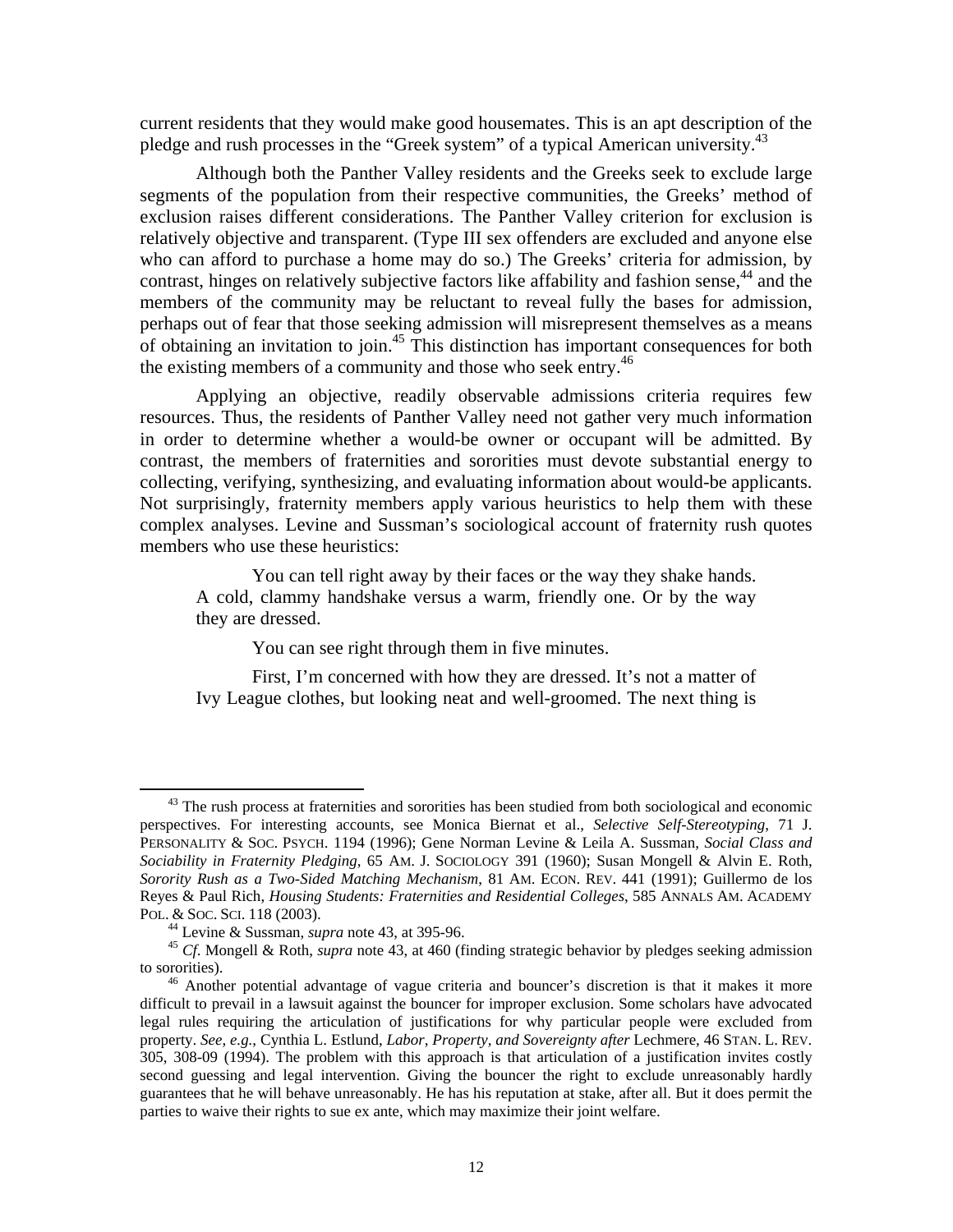a hearty handshake with a smile to go with it. A cold, clammy handshake and a tense face don't go with me. $47$ 

Given the difficulty of evaluating the applicants exhaustively, fraternity members opt for time-saving methodologies like snap judgments, visual cues, and the evidently popular handshake heuristic. To the extent that the individual members apply different criteria or obfuscate about the criteria, the fraternity members must devote resources to aggregating preferences or reconciling conflicting criteria. The difference, in short, between Panther Valley and *Pi Veta*, is the absence of an information asymmetry in the former and the presence of such an asymmetry in the latter. Fraternity members have a much harder time discovering the attributes of applicants and perhaps care about more of these attributes because their members will live in closer proximity, so they keep their admissions criteria a secret. Panther Valley, thanks to Megan's Law, can determine who is a sex offender at a low cost, so they publicize their criteria in unambiguous terms.

The choice of objective or subjective bases for admission have consequences for the applicants as well. Given the clarity of Panther Valley's restrictions on entry, it is unlikely that many ineligible residents will attempt to join the community. Real estate agents will presumably inform would-be buyers who they suspect of having shady pasts about the restrictions before they even look at any properties in Panther Valley. The Greeks' more subjective entry requirements may do a poorer job of dissuading those whose chances of admission are remote from applying. As a result, the Greeks' exclusionary tactics may raise applicant expectations in a manner that ultimately creates great disappointment for those who are not admitted to their fraternity or sorority of choice. To avoid this problem, the Greeks try to send hints to applicants who seek admission but are unlikely to gain entry that they should look elsewhere.<sup>48</sup>

None of this is to say that governance is absent in a campus fraternity. To the contrary, governance functions as an important supplement to fine-grained exclusion.<sup>49</sup> But it appears that in many fraternities and sororities bouncer's exclusion is instrumental in promoting a particular community character, and the exclusion of potential misfits makes fraternity governance far more efficient than it otherwise would be.

#### 3. Intellectual Property Rights

Influential property scholarship by Michael Heller and Rebecca Eisenberg has sounded the alarm about the possibility that an anticommons in intellectual property might prevent the development of valuable medical therapies.<sup>50</sup> They hypothesize that in the pharmaceutical and biotechnology research sectors a tragedy of the anticommons might arise, in which any of a plethora of resource owners can block important research from going forward, but no individual has the authority to green light research over the objections of multiple patent holders.<sup>51</sup> Their discussion of the possibility of a tragedy of

<sup>&</sup>lt;sup>47</sup> Levine & Sussman, *supra* note 43, at 396.<br><sup>48</sup> *Id*. <sup>49</sup> *See, e.g.*, Recognition and Governance of Undergraduate Social Fraternities and Sororities, *available in* <http://www.ypul.upenn.edu/osl/recognition polic

<sup>&</sup>lt;sup>50</sup> Michael A. Heller & Rebecca S. Eisenberg, *Can Patents Deter Innovation? The Anticommons in Biomedical Research*, 280 SCIENCE 698 (1998). 51 *Id*.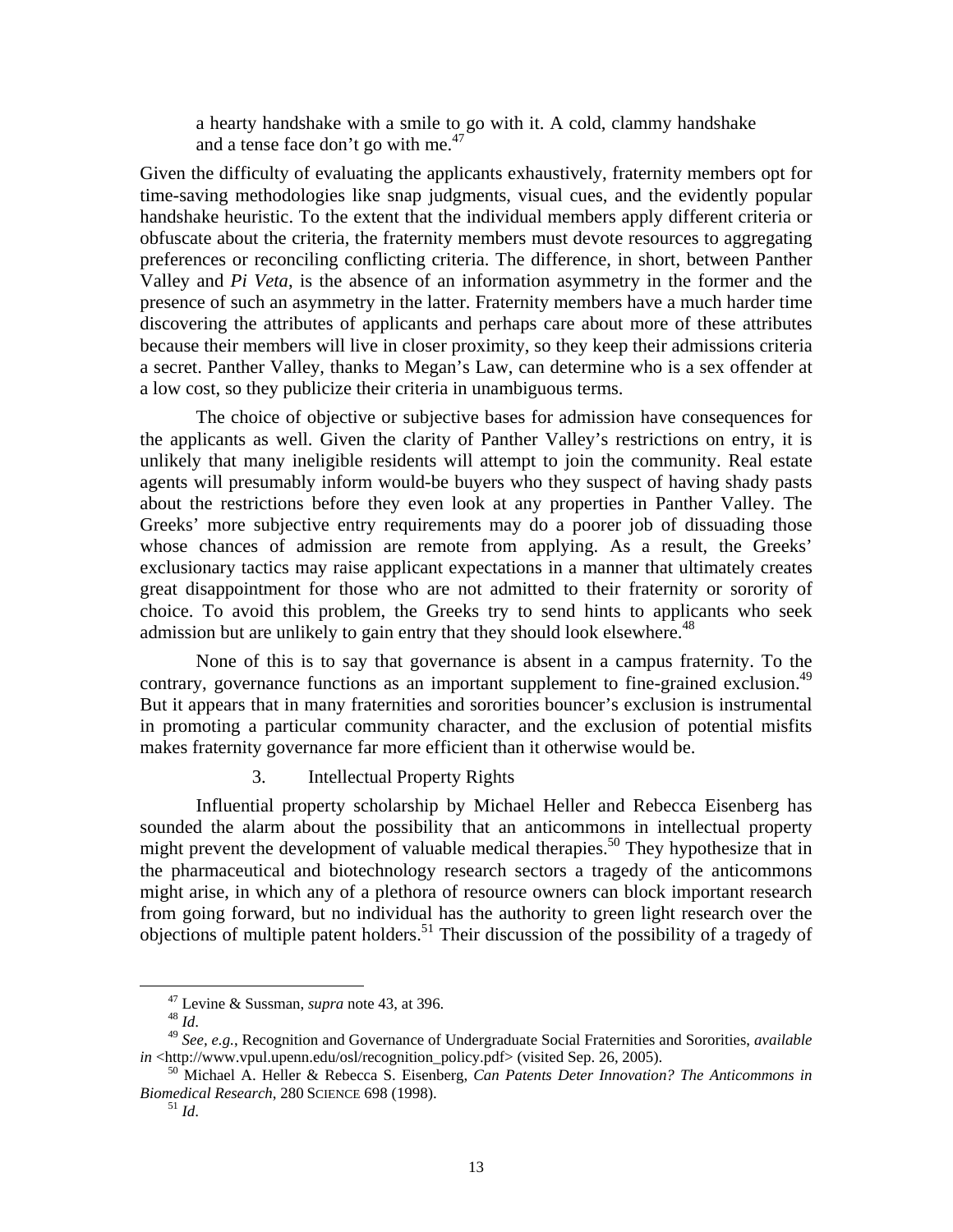the anticommons constitutes an important contribution to property theory, but the evidence that an anticommons actually exists in the biomedical realm has been scant. $52$ 

If a tragedy of the anticommons has failed to materialize, what explains this? It appears likely that the explanation stems from bouncer's right behavior by holders of the relevant patents, as opposed to hermit's right behavior. Intellectual property scholars have determined that major pharmaceutical and biotechnology firms are acquiring large patent portfolios as a means of trading with their competitor firms, engaging in transactions that permit both firms to engage in profitable lines of research.<sup>53</sup> To be sure, these portfolios might be used to exclude new entrants in the biomedical industries, and in that sense a tragedy might arise. But, to date, the evidence appears to suggest that selective licensing through patent portfolios is helping firms in the industry avert a serious tragedy of the anticommons.

#### *D. Exclusionary Vibes*

When I was an undergraduate at a large, state-subsidized university, I got the sense that there was a fair bit of homogeneity within each of the many fraternity and sorority houses on campus,<sup>54</sup> and attributed this homogeneity to the rush and pledge processes. But then I moved into cooperative student housing and noticed a similar level of homogeneity within particular houses, which was initially puzzling, since any student could move into a campus cooperative.<sup>55</sup> The co-ops did not exercise the bouncer's right at all (except to exclude nonstudent residents), and yet each house seemed to have a distinct personality, not unlike the fraternities and sororities that I occasionally visited. Governance and socialization seemed like incomplete explanations for this homogeneity.<sup>56</sup> If my impressions were correct, this homogeneity in the campus

 <sup>52</sup> Richard A Epstein, *Steady the Course: Property Rights in Genetic Material*, *in* PERSPECTIVES ON PROPERTIES OF THE HUMAN GENOME PROJECT 153, 166-68 (F. Scott Kieff ed. 2003); David S. Evans & Anne Layne-Farrar, *Software Patents and Open Source: The Battler over Intellectual Property Rights*, 9 VA. L. & TECH. 10, 56-59 (2004); *see also* Ronald J. Mann, *Do Patents Facilitate Financing in the Software Industry?*, 83 TEX. L. REV. 961, 1004-09 (2005) (finding no evidence of an anticommons in the computer software industry).<br><sup>53</sup> John H. Barton, *Antitrust Treatment of Oligopolies with Mutually Blocking Patent Portfolios*, 69

ANTITRUST L.J. 851, 853-56 (2002); Michael R. Taylor & Jerry Crawford, *American Patent Policy, Biotechnology, and African Agriculture: The Case for Policy Change*, 17 HARV. J.L. & TECH. 321, 351-52 (2004). 54 For more on homogeneity within the Greek system, see Ernest T. Pascarella et al., *Influences on* 

*Students' Openness to Diversity and Challenge in the First Year of College*, 67 J. HIGHER ED. 174, 190

 $55$  That is not to say that the Greek system in general and the cooperative system in general attracted the same kinds of students. The student populations were quite different, and campus stereotypes evidently were at least somewhat grounded in reality: Cooperative residents as a group appeared to be more liberal and less well-off, more likely to dress like slackers, more politically correct, and less interested in the university's athletic teams. For an interesting exploration of the perceived validity of stereotypes surrounding fraternity and sorority membership, see Biernat et al., *supra* note 43, at 1994.<br><sup>56</sup> Nor is it the case that the coops were homogenous because coop members were the "leftovers" of the

Greeks' selection process. Approximately 2500 students presently live in Berkeley's fraternities and sororities, and the campus cooperative have approximately 1300 members. *See* Patrick Hoge et al., *Cal Bans Alcohol at Campus Fraternities*, S.F. CHRON., May 10, 2005; *A Brief History of the USCA*, *available at* <http://www.usca.org/about/uscahistory.php> (visited Sep. 30, 2005). The vast majority of Berkeley's 20,000 undergraduates sought housing in neither the Greek system nor the cooperatives.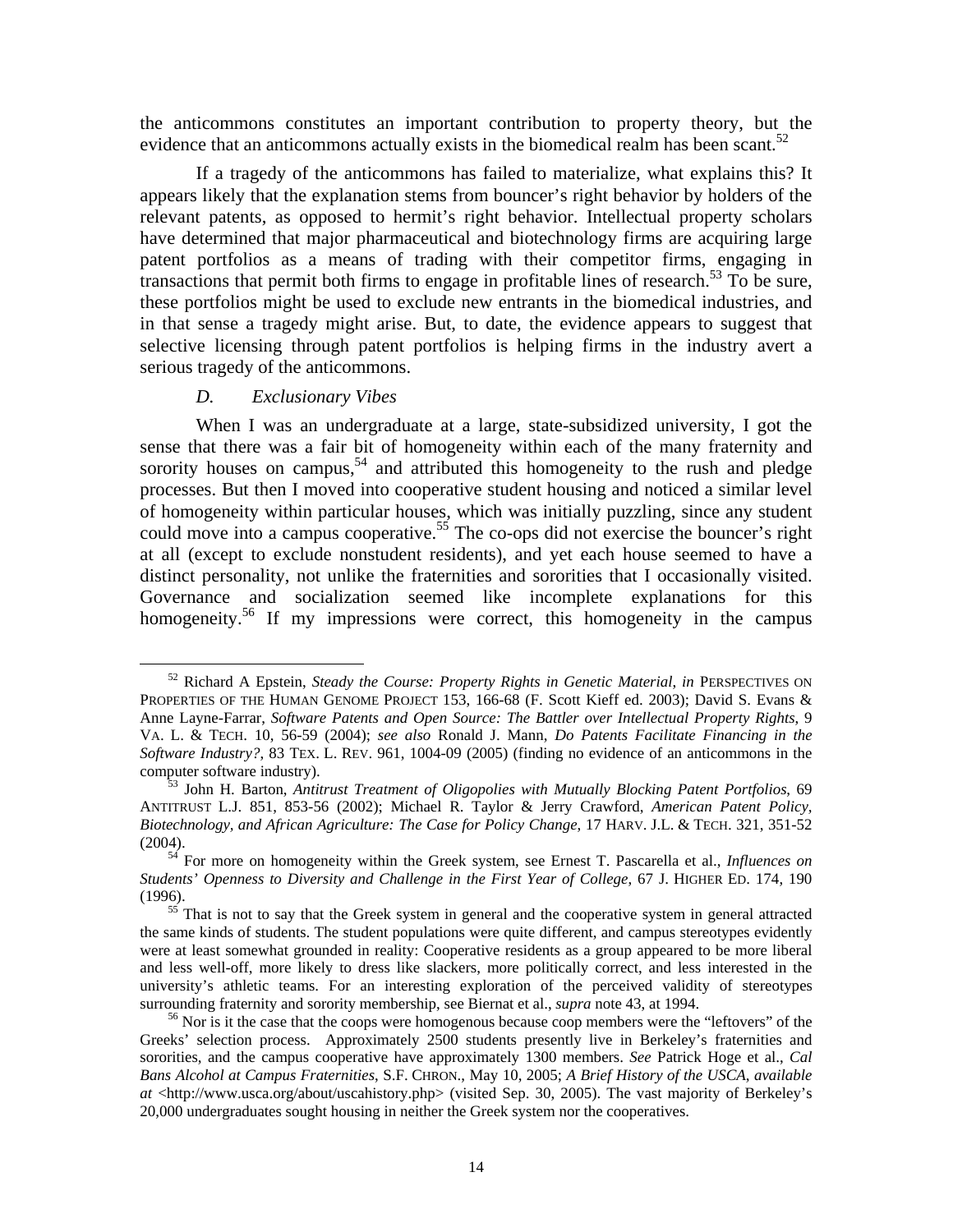cooperatives raised interesting questions about what was substituting for the bouncer's right.

Given the costliness of governance mechanisms, there is great demand for various forms of fine-grained exclusion that can make governance more efficient or eliminate the need for formal governance altogether. But there are costs that arise whenever a resource owner wishes to use the bouncer approach. For example, the bouncer must be trained and paid. The bouncer may make mistakes and admit too many of the wrong people or two few of the right people. Excluded third parties may engage in violent self help if they believe the resource owner has no legal right to exclude them. And people seeking entry may misrepresent themselves as a way of fooling the bouncer into letting them enter a space to which they should not be admitted. Where a resource owner finds both governance and bouncer's exclusion cost prohibitive, he will often employ the "exclusionary vibes" strategy.

An exclusionary vibes approach involves the landowner's communication to potential entrants about the character of the community's inhabitants. Such communication tells potential entrants that certain people may not feel welcome if they enter the community in question, because they will not share certain affinities with existing or future residents. Although the landowner invokes no legal right to exclude anyone from the property in question, an exclusionary vibe may still be effective at excluding a targeted population thanks to two mechanisms. First, a third party may view the exclusionary vibe as an effective tool for creating a focal point around which people can organize their affairs.<sup>57</sup> A variation on this focal points effect arises if the third party assumes that the exclusionary vibe will create a community population that is likely to embrace bouncer's exclusion at a later date as a means of removing him from the community.58 Second, the third party may assume, incorrectly, that the exclusionary vibe is backed by a bouncer's right to exclude third parties who are not made to feel welcome by the exclusionary vibe.<sup>59</sup> I will elaborate on both of these mechanisms in detail, using a hypothetical community.

Suppose that a condo developer sees a market niche for residential communities targeted toward extroverted individuals. To that end, the developer advertises his new condominium as "Social Butterfly Place." This advertising should suffice to make the condominium attractive to social butterflies and their families, and unattractive to more

 $57$  There is an extensive literature on the use of "cheap talk" (i.e., low-cost communication) to establish focal points in coordination games. *See, e.g.*, Joseph Farrell, *Cheap Talk, Coordination, and Entry*, 18 RAND J. OF ECON. 34, 39 (1987); Joseph Farrell & Matthew Rabin, *Cheap Talk*, 10 J. OF ECON. PERSPECTIVES 103, 116-17 (1996). Elsewhere, Richard McAdams has pointed to the value of communication to establish focal points in not only pure coordination games, but also in games that involve a mix of coordination and conflict strategies. *See* Richard H. McAdams, *A Focal Point Theory of Expressive Law*, 86 VA. L. REV. 1649, 1677-89 (2000). For an invocation of the focal points idea in the property case law, see United States. v. Hunter, 459 F.2d 205, 213-14 (4th Cir. 1972). For a discussion of sorting in the context of homeowners associations, see Clayton P. Gillette, *Courts, Covenants, and Communities*, 61 U. CHI. L. REV. 1375, 1394-1400 (1994). 58 *Cf*. Richard Briffault, *The Local Government Boundary Problem in Metropolitan Areas*, 48 STAN. L.

REV. 1115, 1141-44 (1996) (discussing the propensity for local government boundaries to facilitate a citizen's selection of a community containing a solid majority of voters whose values mirror his own).

<sup>59</sup> Spann v. Colonial Village, Inc., 899 F.2d 24, 30 (D.C. Cir. 1990).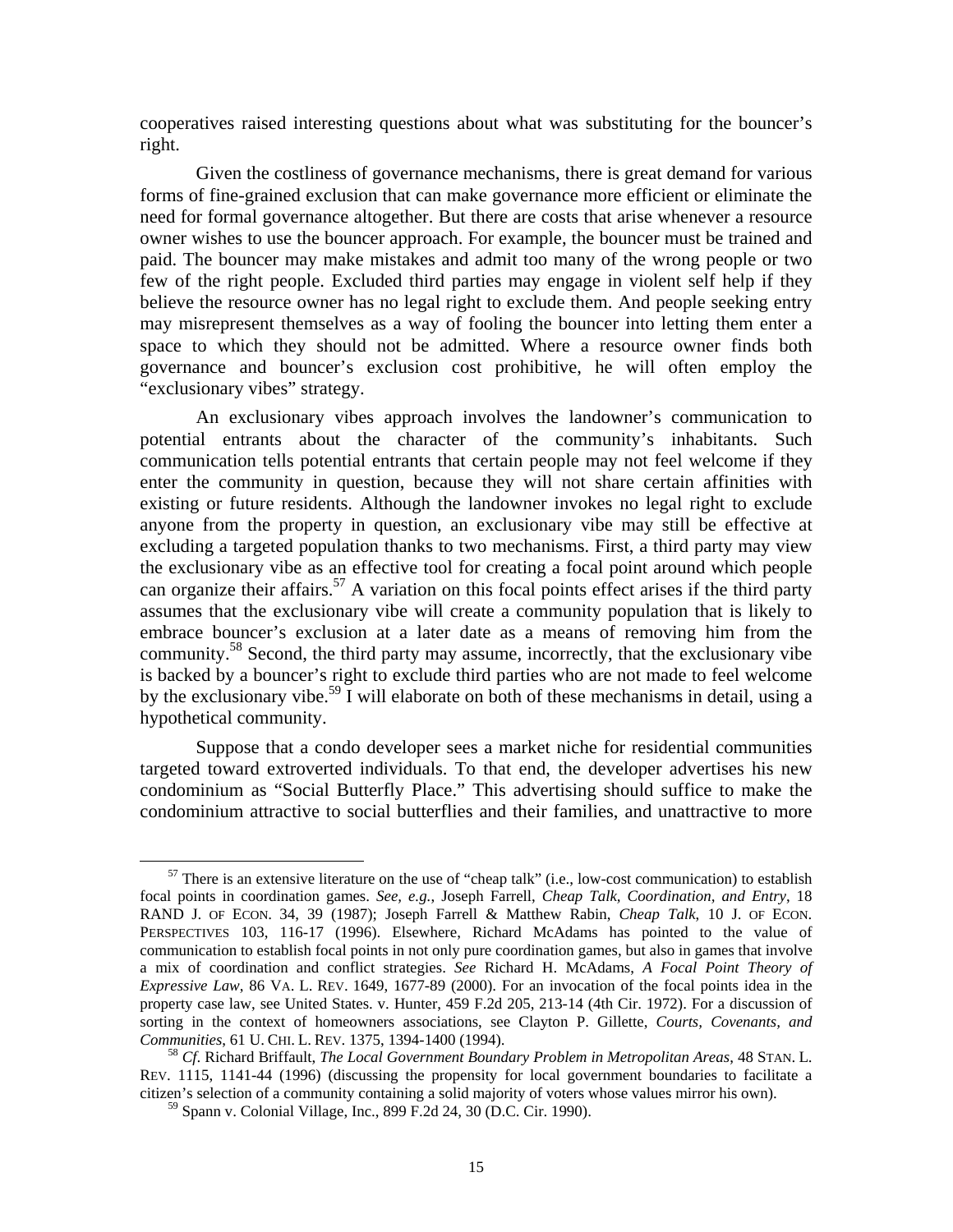introverted individuals, even if the developer does not invest in any amenities that are designed to appeal to the extroverted.

How come? Here we see the dynamics working together. Extroverted individuals probably will value proximity to fellow extroverts, so that they can easily find outgoing partners for conversation and joint social activities. Introverts may feel left out or marginalized living in the building, and this marginalization may impose real social and psychological costs on them. Because they may anticipate incurring some of these costs if they move in to Social Butterfly Place, many introverts will opt for a residence in some other building, ceteris paribus. This phenomenon illustrates the possibility for exclusionary vibes to serve as focal points.

Savvier introverted prospective condominium purchasers may be deterred from moving into Social Butterfly Place as well. These third parties would understand that the developer could do nothing to stop them from purchasing a home in the building, but would recognize the effectiveness of the focal point strategy at establishing a homogeneous population of residents consisting largely of extroverts. Even if one of these introverts did not care whether he felt left out of his neighbor's social interactions, he would rightly worry about the prospects that his extroverted neighbors might in the future: a) decide to use the bouncer's right to expel introverts if they concluded that there were too many introverts in their midst; or b) adopt, by majority vote, governance rules that made life pleasant for extroverts and unpleasant for introverts, such as mandatory weekly condominium association meetings, or lax nighttime noise regulations for hallway conversations and parties within units.

 Finally, some would-be condominium purchasers will see the sign "Social Butterfly Place" and erroneously assume that only extroverts are permitted to reside there. In other words, they may misread the exclusionary vibe as indicative of a developer's intent and authority to exercise a trespass-based right to exclude them. If they were to ask the developer whether introverts may reside in the tower, the developer would say that all are welcome, but many people are embarrassed to ask questions of that sort or ignorant of their legal rights. Hence an exclusionary vibe may act as an effective bluff that prevents some third parties who are targeted for exclusion from moving into a community. At some level, then, a fence and a "Beware of Dog" sign are fungible, even if there is no dog.

 As these examples indicate, the simple act of naming a new development "Social Butterfly Place" could prove effective at excluding the introverted from residence in the development. Exclusionary vibes thus can function as a substitute for, or a complement to, the bouncer's right. Thus, what might superficially appear to be a developer's First Amendment commercial speech right actually takes on much greater significance as a property right, and it is appropriate to characterize the exclusionary vibe as a right to exclude. It should be equally clear that every exclusionary message is implicitly inclusionary with respect to those people who would prefer to live in a community that is devoid of those people who are targeted for exclusion.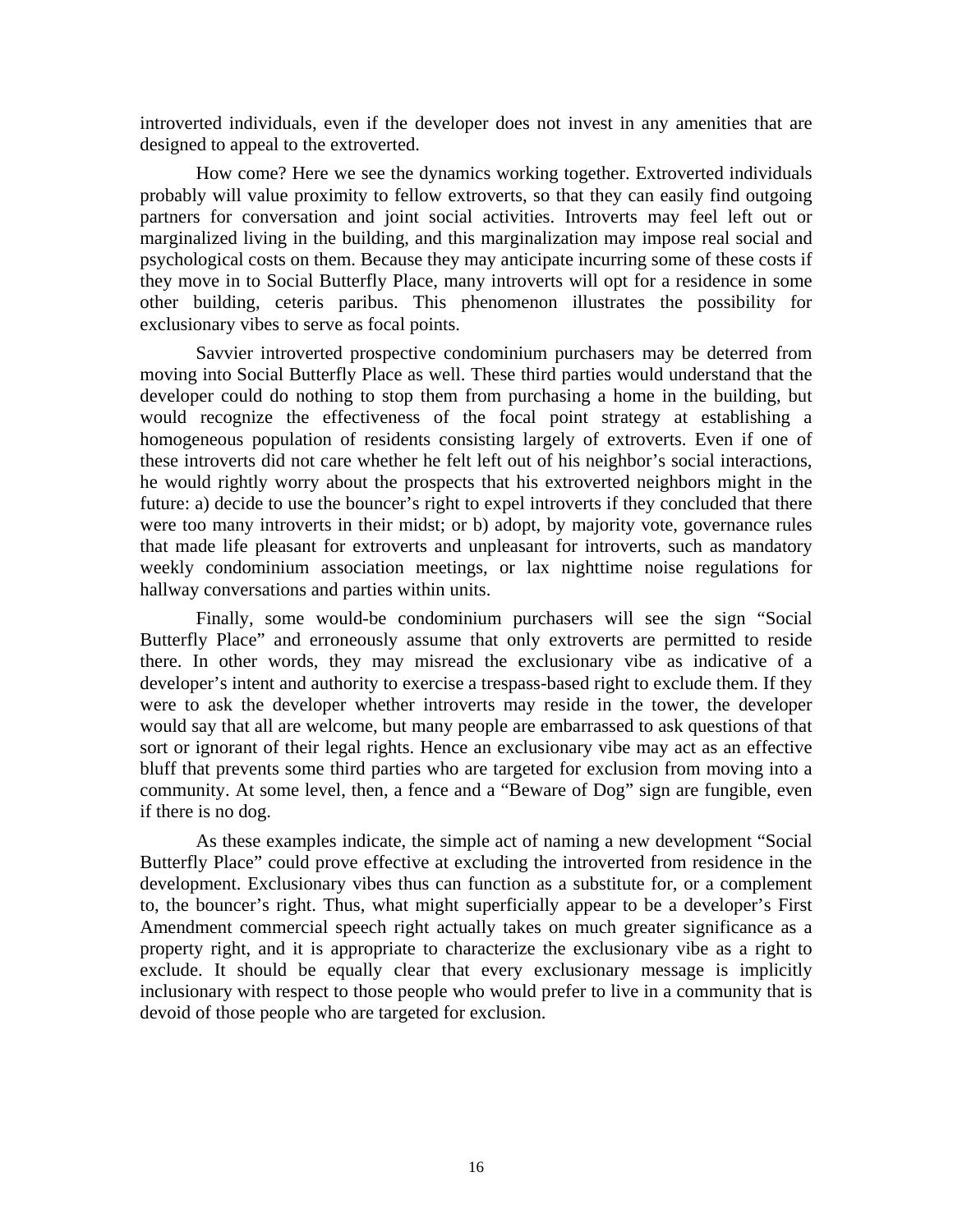In the real world, real estate developers sometimes do market their residences as paradise for extroverts.<sup>60</sup> The exclusionary vibes strategy is quite prevalent where other groups or attributes are targeted for exclusion or inclusion as well. Condominium buildings adopt names like Cotton Hope Plantation<sup>61</sup> and Sholom House.<sup>62</sup> And individual cooperative houses near my old university campus described the character of their communities in great detail on the Internet. $63$  We need not strain our minds too much in order to see the power of exclusionary vibes. Imagine, for example, the sales center for a mixed-income planned development in a large Southern city. The sales center looks identical to any other sales center, with one difference: A large confederate battle flag flies on the flagpole out front. The mere presence of this flag would produce a first generation of homeowners who are overwhelmingly white.<sup>64</sup> What follows is a brief survey of the legal regulation of exclusionary vibes.

#### 1. The Regulation of Residential Advertising

Before breaking ground on a new residential community, a real estate developer will spend a great deal of time thinking about the types of residents he would like to attract, given prevailing market conditions and the nature of the property in question. Once he has made that determination, the developer will create a marketing strategy designed to attract those types of people and, simultaneously, convince those types of people who he does not want to attract to take their housing dollars elsewhere.

Today's media outlets enable a great deal of message tailoring, with particular messages intended to reach particular recipients. Real estate developers market directly to consumers, mostly through print and Internet-based advertisements, but occasionally via

 <sup>60</sup> *See, e.g.*, Kevin Weaks, *New Displays, Old Charm at Whittaker's New Town*, Aug. 15, 2005, available **in** in the set of the set of the set of the set of the set of the set of the set of the set of the set of the set of the set of the set of the set of the set of the set of the set of the set of the set of the se

<sup>&</sup>lt;http://www.stltoday.com/stltoday/realestate/stories.nsf/buildingahome/story/045852EAA8E1C16D86257

<sup>0570051</sup>A33C?OpenDocument> (visited Aug. 26, 2005).<br><sup>61</sup> See Davenport v. Cotton Hope Plantation Horizontal Property Regime, 508 S.E.2d 565 (S.C. 1998).<br><sup>62</sup> Aquarian Found. v. Sholom House, Inc., 448 So.2d 1166 (Fla. Ct.

 $63$  The cooperatives have several "theme houses," such as the vegetarian theme house, the African American theme house, and the Gay-Lesbian-Bisexual theme house. *See* The Coops, *available in*   $\langle$ http://www.usca.org/understand/thecoops/ $>$  (visited Sep. 30, 2005). Any student may live in these buildings, but the theme certainly affects the applicant pool. Other houses without themes nevertheless presented differentiated personalities on the Internet. *Compare Ridge House*, ("On the spectrum of studious to social, Ridge House would be on the more studious end. (For example, the study room gets the best afternoon light and you can probably find someone studying in there at any given hour.) We don't host any huge co-op notable parties . . . and you know what?--at Ridge, we're all pretty fine with that. . . . Pretty much we're all kind of normal-looking, with a pretty even spread of majors, and arsty/sportsy/nerdy interests."), *available in* < http://www.usca.org/understand/thecoops/rid.php>; *with Andres Castro Arms*, ("We will forever host the BEST co-op party ever! … The Infamous Disco Party. We will always road trip the hardest; from Tahoe to Joshua Tree – snowboarding to rock climbing – we do it all. . . . Overstuffed sofas so soft that you can melt into them. A game room stocked with Double Dragon, foosball, and a pool table. All the Oreos and Nutella you can eat. And of course…a hot tub for those cold winter nights. Yes…Castro has more luxury features than a Coupe DeVille. If it ain't high livin', we ain't havin' it."), *available in* < http://www.usca.org/understand/thecoops/aca.php>.<br><sup>64</sup> I thank Adam Samaha for suggesting this salient example. For further discussion of the propensity

for the battle flag to polarize the races and send hostile signals to African Americans, see Daniels v. Harrison County Bd. of Supervisors, 722 So.2d 136, 139 (Miss. 1998) (Banks, J., concurring in result).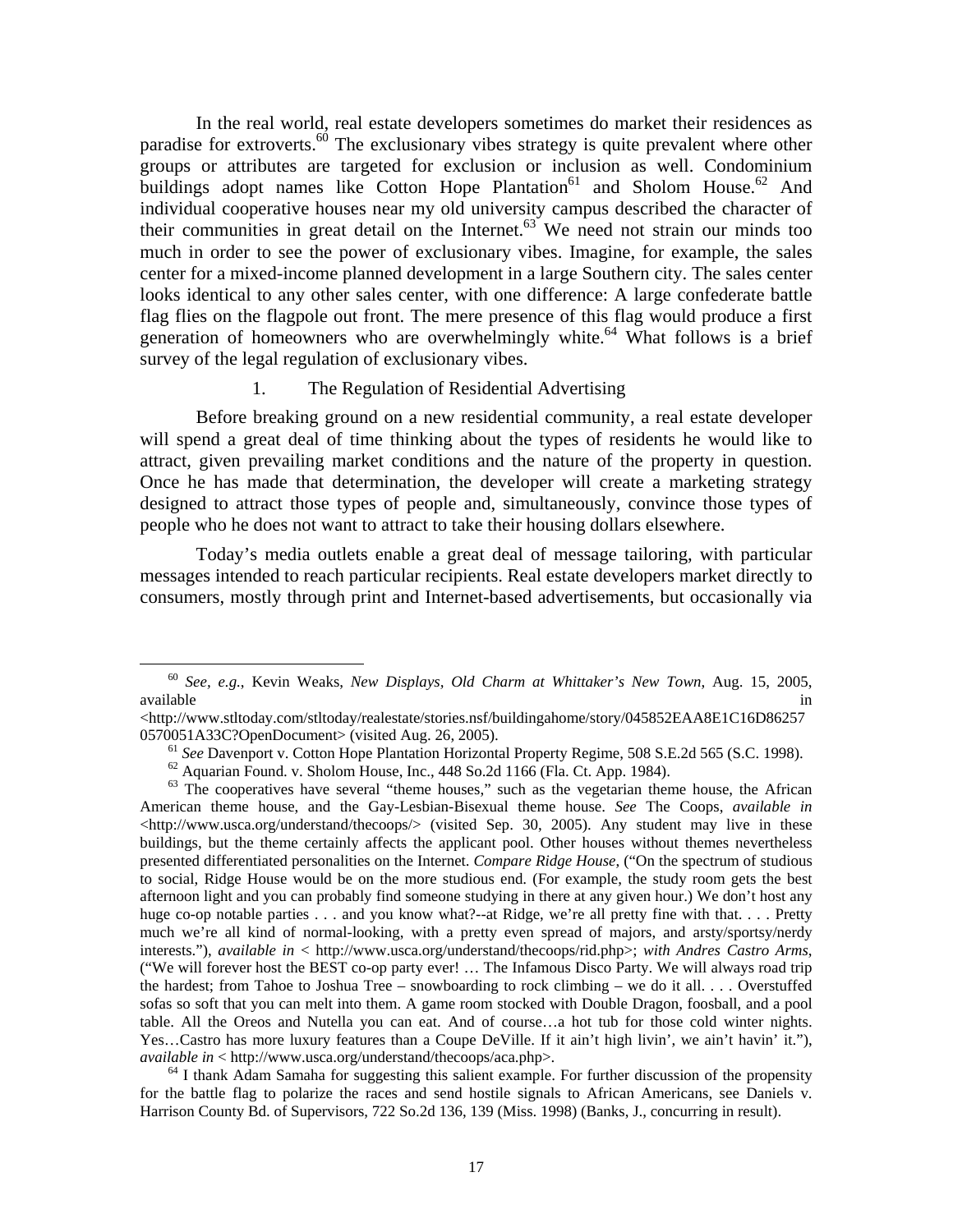television or radio.<sup>65</sup> Developers also market to consumers through real estate agents, and the means of communicating with agents are quite varied. A developers' choice of advertising media may have substantial effects in skewing the audience of potential buyers who hear about a development. The choice to advertise locally, regionally, or nationally may skew the audience. The choice to advertise in mostly English-language publications or non-English publications will make a big difference, as will the choice of program for radio or television advertisements. All these various strategies for marketing are reasonably well understood, and regulated to varying degrees.<sup>66</sup>

Advertising can communicate exclusionary vibes through more subtle means, as well. For example, print advertisements or billboards may make use of models enjoying their idyllic residential surroundings. Advertisements or billboards depicting exclusively Caucasian models will tend to attract Caucasians, whereas those depicting exclusively (or largely) African American models will attract African Americans.<sup>67</sup> Even more subtly, developers may use particular color schemes or themes in advertising, sales centers, or model homes, to "signal" consumers about the characteristics of people they would like to attract.<sup>68</sup> Advertising, in short, can be an effective means for attracting certain types of consumers and dissuading other types of consumers from purchasing in a new development.

In some instances, seemingly innocuous actions steeped in history convey a powerful message to white and black audiences alike. For most of the twentieth century, a siren atop Villa Grove, Illinois's water tower rang out at six o'clock every evening.<sup>69</sup> The siren's purpose was to provide a warning to African Americans that they were required to leave Villa Grove for the night if they had not already done so.<sup>70</sup> When sociologist James Loewen visited Villa Grove to investigate, all twelve of the town's residents that he interviewed independently confirmed the significance of the siren's sounding.<sup>71</sup> Remarkably, the town continued to sound the siren every evening until 1999, when the practice stopped. Loewen writes, "I had hoped it stopped the practice because residents became ashamed of why it was first put in place, no longer cared to explain its origin to their children or guests, and had reconsidered their sundown policy. No, I

 <sup>65</sup> *See, e.g.*, *Plaza Developers Take to the Airways*, REAL ESTATE WEEKLY 39 (April 20, 2005), available in 2005 WLNR 7315083; *What You Can Do If Your Home Isn't Selling*, KANSAS CITY STAR, at K12 (Sep. 19, 2004), available in 2004 WLNR 882993; Lucia Moses, *Grabbing the Rebound*, Editor & Publisher (Jan 1, 2004), available in 2004 WLNR 12668658.<br><sup>66</sup> *See, e.g.*, Reginald Leamon Robinson, *The Racial Limits of the Fair Housing Act: The Intersection* 

*of Dominant White Images, the Violence of Neighborhood Purity, and the Master Narrative of Black Inferiority*, 37 WM. & MARY L. REV. 69 (1995); Debra Alligood, Comment, *When the Medium Becomes the Message: A Proposal for Principal Media Liability for the Publication of Racially Exclusionary Real Estate Advertisements*, 40 UCLA L. REV. 199 (1992).<br><sup>67</sup> *See* Tyus v. Urban Search Mgmt., 102 F.3d 256, 262-64 (7th Cir. 1996); Ross D. Petty et al.,

*Regulating Target Marketing and Other Race-Based Advertising Practices*, 8 MICH. J. RACE & L. 335, 349-

<sup>&</sup>lt;sup>68</sup> On advertising of this nature, see Reginald Leamon Robinson, *White Cultural Matrix and the Language of Nonverbal Advertising in Housing Segregation: Toward an Aggregate Theory of Liability*, 25 CAP. U. L. REV. 101, 204 (1996).<br><sup>69</sup> JAMES W. LOEWEN, SUNDOWN TOWNS: A HIDDEN DIMENSION OF AMERICAN RACISM 203-04, 384

<sup>(2005).&</sup>lt;br> $\frac{70}{71}$ *Id.* at 204.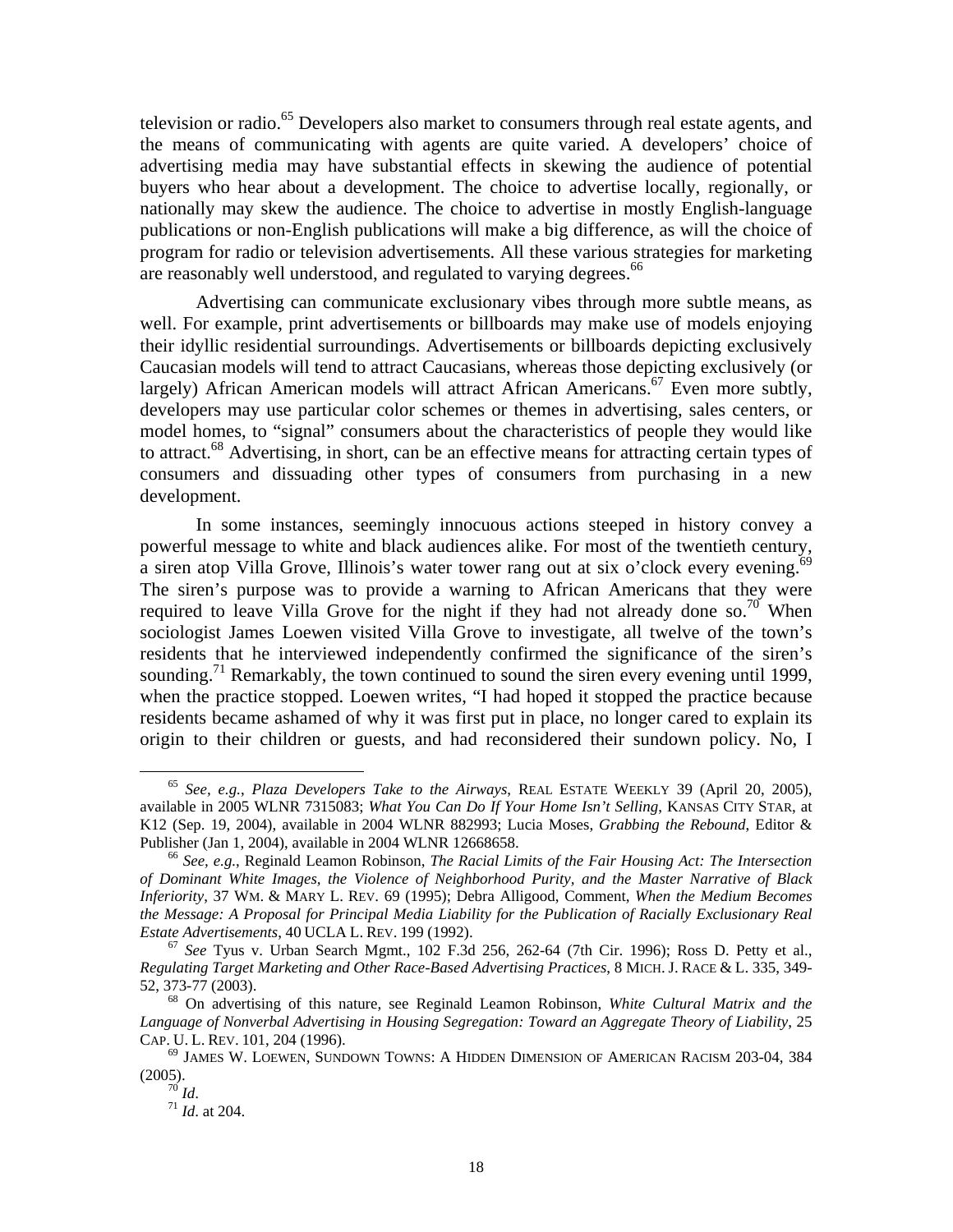learned, it stopped owing to complaints about the noise from residents living near the water tower. $\frac{1}{2}$  In the most recent census, Villa Grove counted just eight African Americans among its 2,553 residents.<sup>73</sup> The nearby community of Champaign, by contrast, is 15.6% African American.<sup>74</sup>

#### 2. Aesthetics

After a developer has sold off the lots in a new development, there will no longer be any reason for him to maintain an advertising presence with respect to the new development. This vacuum presents a potential problem for residents who expect to live in the development for a long time and hope that a neighborhood's character will be maintained beyond the first generation of buyers. What can a developer do to give these residents, who expect to live in the community for the long-haul, some piece of mind?

Obviously, to some extent, a highly effective exclusionary advertising campaign can have second-generation and third-generation consequences. Upon searching for housing, second-generation buyers may attempt to discern some information about the composition of the existing community, and, if there is a real shortage of people with whom they feel affinity, they may elect to purchase elsewhere.<sup>75</sup> But predicting these second-generation decisions is going to be made more difficult by the law's restrictions on the types of information that second generation buyers can obtain about their neighbors. Real estate agents can get into serious trouble if they answer questions about a neighborhood's racial or religious composition, for example, and alternative sources of information – such as census data or repeated strolls around the neighborhood – may be imprecise.<sup>76</sup> Moreover, although coordinated purchasing by minority groups is rare, it can happen, and there are historical examples of such purchases snowballing into rapid neighborhood transformation.<sup>77</sup>

In such circumstances, developers and first generation residents may seek more permanent exclusionary devices. For example, a developer may arrange for the construction of homes in his development that exclusively adopt particular architectural styles. Different architectural styles will appeal to divergent groups of people. A subdivision of Tudor style homes may attract stodgy families, whereas a subdivision

*forthcoming in* 92 VA. L. REV. (2006).<br><sup>77</sup> *See, e.g.*, ARNOLD R. HIRSCH, MAKING THE SECOND GHETTO: RACE & HOUSING IN CHICAGO, 1940-

1960, at 31-36 (1998).

<sup>72</sup> *Id*. at 384. 73 *Id*. 74 *Id*. at 388. 75 Camille Zubrinsky Charles, *Processes of Racial Residential Segregation*, *in* URBAN INEQUALITY: EVIDENCE FROM FOUR CITIES 217, 259 tbl. 4.6 (Alice O'Connor ed. 2001) (noting that 11% of whites responded in a survey that they wanted to live in neighborhoods that were 100% white, and that 2.5% of black respondents said they wanted to live in all-black neighborhoods); *id*. at 230-31 (finding that African Americans are unlikely to move into neighborhoods that are believed to contain a large percentage of residents who do not want African American neighbors); *see also* Michael O. Emerson et al., *Does Race Matter in Residential Segregation? Exploring the Preferences of White Americans?*, 66 AM. SOC. REV. 922, 927-32 (2001) (finding that the presence of Asian Americans and Latinos had little effect on whites' willingness to move into a neighborhood once crime, public school quality, and anticipated appreciation of real estate were controlled, but that the presence of African Americans had a very substantial effect on whites' willingness to move into the neighborhood, even after controlling for these variables).<br><sup>76</sup> Lior Jacob Strahilevitz, Exclusionary Amenities in Residential Communities, working paper at 6-8,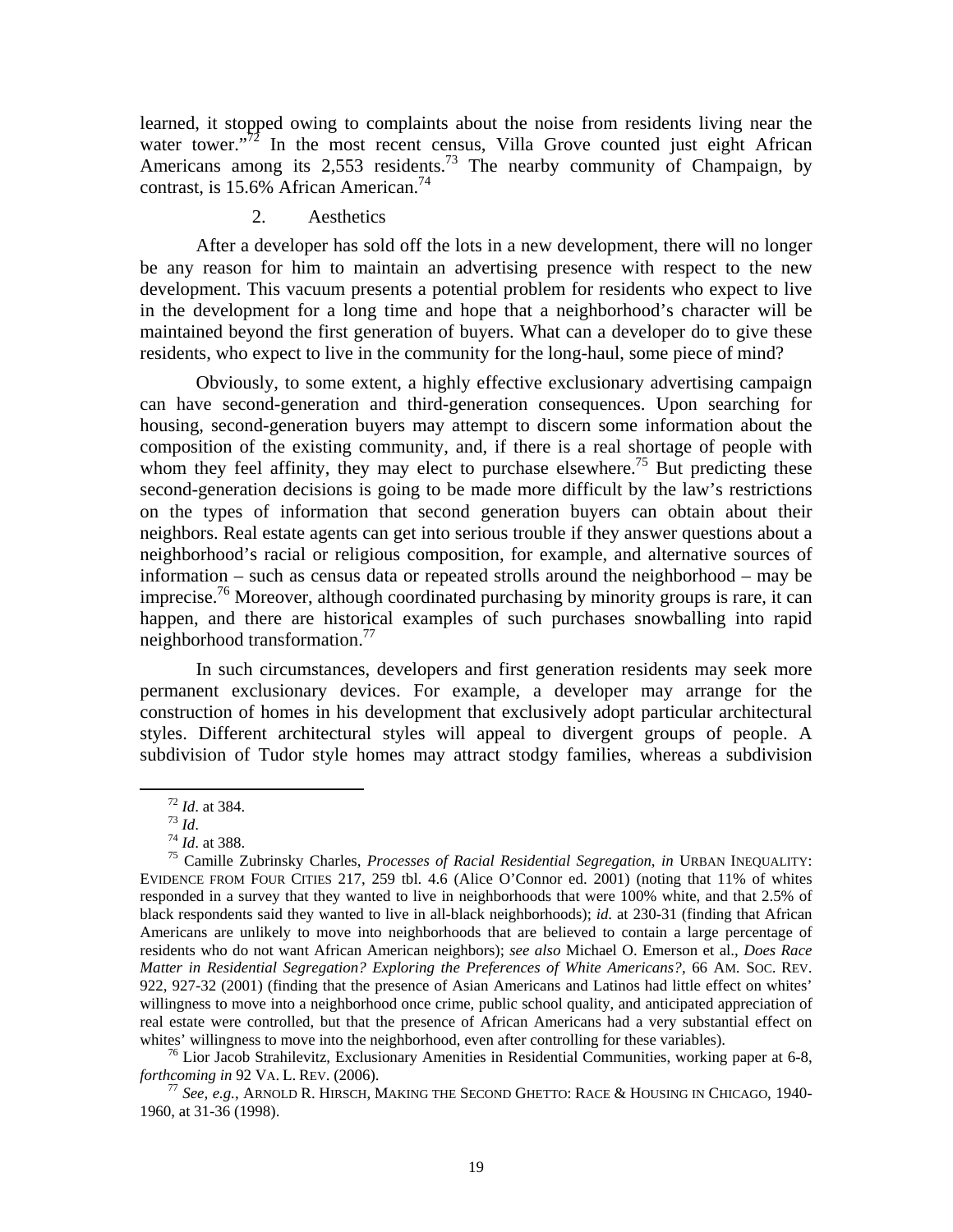constructed exclusively of homes in the California modern style may attract edgier first and second generation residents. Given the expense of transitioning from one type of architectural style to another, these first generation decisions might lock into place particular homeowner homogeneities for many generations.<sup>78</sup>

#### 3. "No Trespassing Signs" and Public Trust Lands

In California and other states that recognize a robust public trust doctrine, members of the general public have statutory, common law, or even constitutional rights to access those portions of the beach that fall below the high tide line.<sup>79</sup> In many cases, these rights are supplemented by dry sand access rights that state or local governments have negotiated on the public's behalf as a condition of granting a private homeowner a building permit. Notwithstanding these public easements, lots with unspoiled beachfront views remain tremendously desirable for California homeowners. Many of these homeowners have done their best to create the misimpression that the wet sand behind their homes is unencumbered. $80$  To that end they have posted "no trespassing signs" on the beach. $81$  Even though members of the public would not have been trespassing had they ignored the signs, the signs served their purpose, preventing many members of the public from using the wet sand portions of the beach behind privately owned homes.<sup>82</sup> As a result, the California Coastal Commission has had to fight back, issuing violation notices against these owners and mandating the removal of these signs.<sup>83</sup> That the Commission felt compelled to act in these circumstances underscores the point of this discussion, which is that exclusionary vibes can be quite effective exclusionary devices, even where those vibes merely amount to bluffing by the owner.<sup>84</sup>

#### 4. The Inadequacies of Exclusionary Vibes

Exclusionary vibes may diminish the magnitude of these difficulties, but raise a host of new difficulties. For example, exclusionary vibes may be ineffective if too many people who the landowner would prefer to exclude are oblivious to the signal or have contrarian instincts. Alternatively, exclusionary vibes may be too controversial if they are noticed and denounced by third parties who object to the content of the exclusionary

 $78$  Costly governance mechanisms, like architectural review boards, will be unnecessary for preserving uniformity, except in those instances where real estate is pricey enough or the existing housing stock is sufficiently deteriorated to encourage "knockdowns" (i.e., the demolition of existing residences, to be replaced by modern, often larger homes).

<sup>&</sup>lt;sup>79</sup> See, e.g., Marks v. Whitney, 491 P.3d 374 (Cal. 1971); Jessica A. Duncan, *Coastal Justice: The Case for Public Access*, 11 HASTINGS W. – N.W. J. ENVTL. L. & POL'Y 55, 59 (2004). In some states, such as New Jersey, these public trust rights also create ancillary rights to use the dry sand as well. See

Matthews v. Bay Head Improvement Ass'n, 471 A.2d 355 (N.J. 1984).<br><sup>80</sup> Duncan, *supra* note 79, at 64-65.<br><sup>81</sup> Id.<br><sup>82</sup> Id.<br><sup>83</sup> Id.<br><sup>83</sup> Id.<br><sup>84</sup> The prevalence of sundown signs in racist communities throughout the Unite example of bluffing. Such signs were placed at the town border and typically used the language: "Nigger, Don't let the sun go down on you in this town." LOEWEN, *supra* note 69, at 195. James Loewen's historical research reveals 184 towns that displayed such signs, only seven of which were south of the Mason-Dixon line. *Id*. Such edicts obviously were unenforceable under the Equal Protection Clause, but the presence of the signs undoubtedly emboldened private citizens to use violence and intimidation to keep blacks out of town after sundown. *Id*. at 182, 270-79.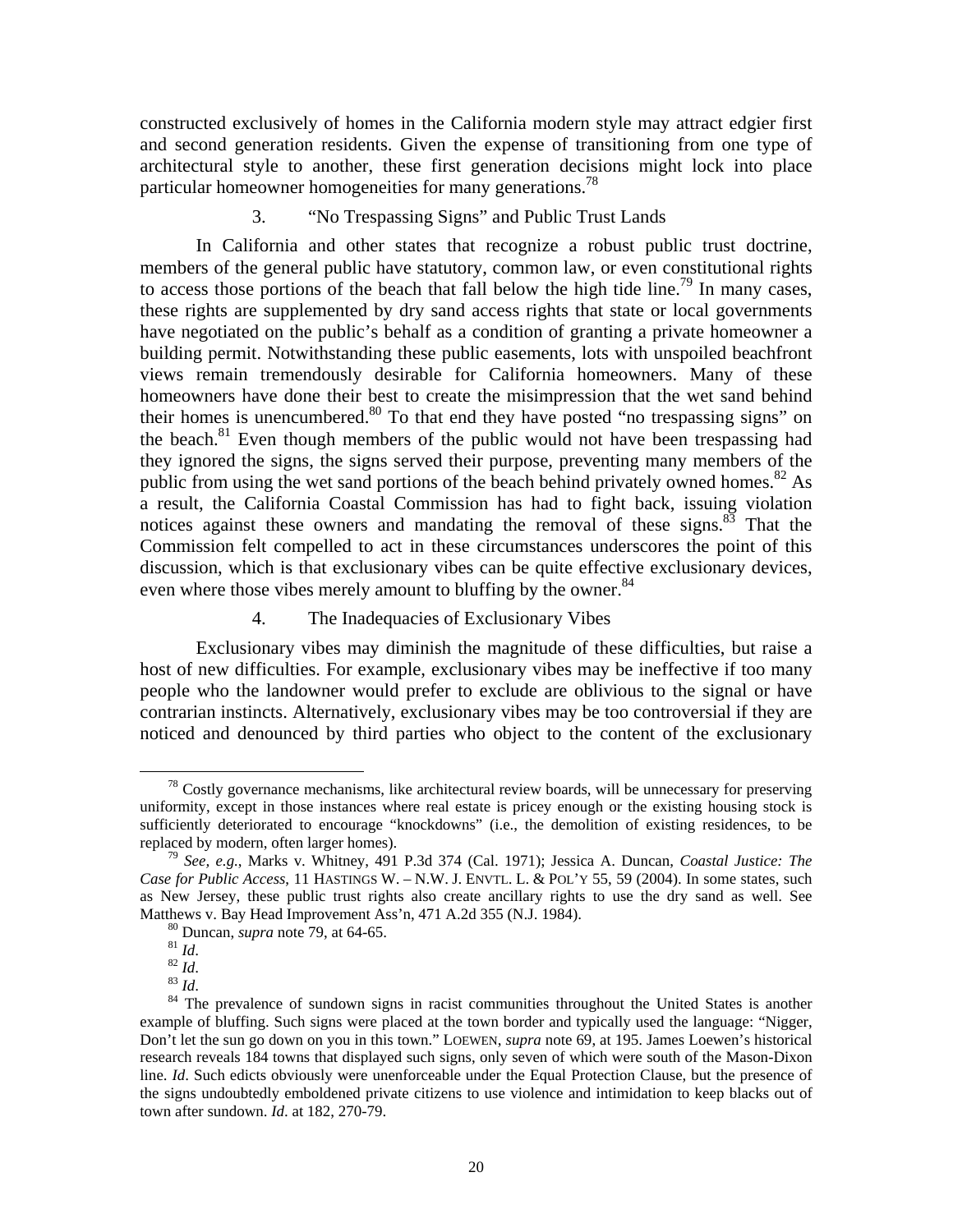message, asserting that such a message implies second-class citizenship for the part of the community that is targeted for exclusion.<sup>85</sup> In such instances, a landowner may seek an exclusion strategy that is both more effective and less in-your-face than an exclusionary vibe. Exclusionary amenity strategies present an attractive alternative.

#### *E. Exclusionary Amenities*

An exclusionary amenity is a common amenity that is embedded in a residential community at least in part because willingness to pay for the amenity functions as a proxy for some desired characteristic.<sup>86</sup> An exclusionary amenity is a collective resource that provokes a polarizing response among people who are considering purchasing a home or renting an apartment in a particular community. Prospective purchasers (or renters) who the developer (or landlord) would like to attract will regard the community as more attractive because of the presence of the amenity, and prospective purchasers who the developer would not like to attract will regard the community as less attractive because of the amenity's presence. In another paper, I hypothesized that during the 1990s golf courses in residential developments functioned as exclusionary amenities because golf participation was a better proxy for race than wealth, income, or virtually any other characteristic. The paper provided circumstantial evidence to indicate that by purchasing homes in mandatory membership golf communities, some nongolfing homeowners were essentially purchasing Caucasian residential homogeneity.<sup>87</sup> The punch line of that paper was that the exclusionary amenities strategy might permit developers to circumvent laws that prohibit race discrimination in sales (the bouncer's right) and advertising (exclusionary vibes).

 The residential golf course is not the only possible manifestation of the exclusionary amenities strategy. On the contrary, real estate developers seeking to create a "Catholic Gated Community" have noticed how placing a new Catholic school – Ave Maria University – at the center of their planned residential community can help promote the overwhelmingly Catholic character of their new development.<sup>88</sup> Virginia real estate developers interested in minimizing the number of families with school-aged children in their condominium building invested heavily in an attractive bar and billiards room, but consciously avoided putting a playroom anywhere in the structure.<sup>89</sup> And, by the same token, many communities forego investing in public transportation hubs or basketball courts that their residents would very much like to use, because of a fear that such inclusionary amenities might attract the wrong kinds of people to the community.  $90$ 

<sup>&</sup>lt;sup>85</sup> *See infra* Section III.A.<br><sup>86</sup> I have written at length about exclusionary amenities elsewhere, so I will avoid engaging in particularly detailed analysis herein. For an extended treatment of exclusionary amenities, see Strahilevitz, supra note 76.

<sup>&</sup>lt;sup>87</sup> I am in the early stages of a collaborative empirical project to determine the racial composition of mandatory membership golf courses and compare this composition to that of other gated communities. 88 Adam Reilly, *City of God: Tom Monaghan's Coming Catholic Utopia*, BOSTON PHOENIX, June 17,

<sup>2005.</sup> 

<sup>89</sup> Peter Whoriskey, *No Kids? That's No Problem; Falls Church's Deal with Builder Highlights Area School Crowding*, WASH. POST, May 25, 2003, at A1.

<sup>90</sup> *See* LOEWEN, *supra* note 69, at 254-55; ZACHARY MOSES SCHRAG, THE WASHINGTON METRO AS VISION AND VEHICLE, 1955-2001, at 269-71 (Columbia Univ. PhD Dissertation 2002) (UMI Dissertation No. 3048233); Strahilevitz, *supra* note 76, at 36-38.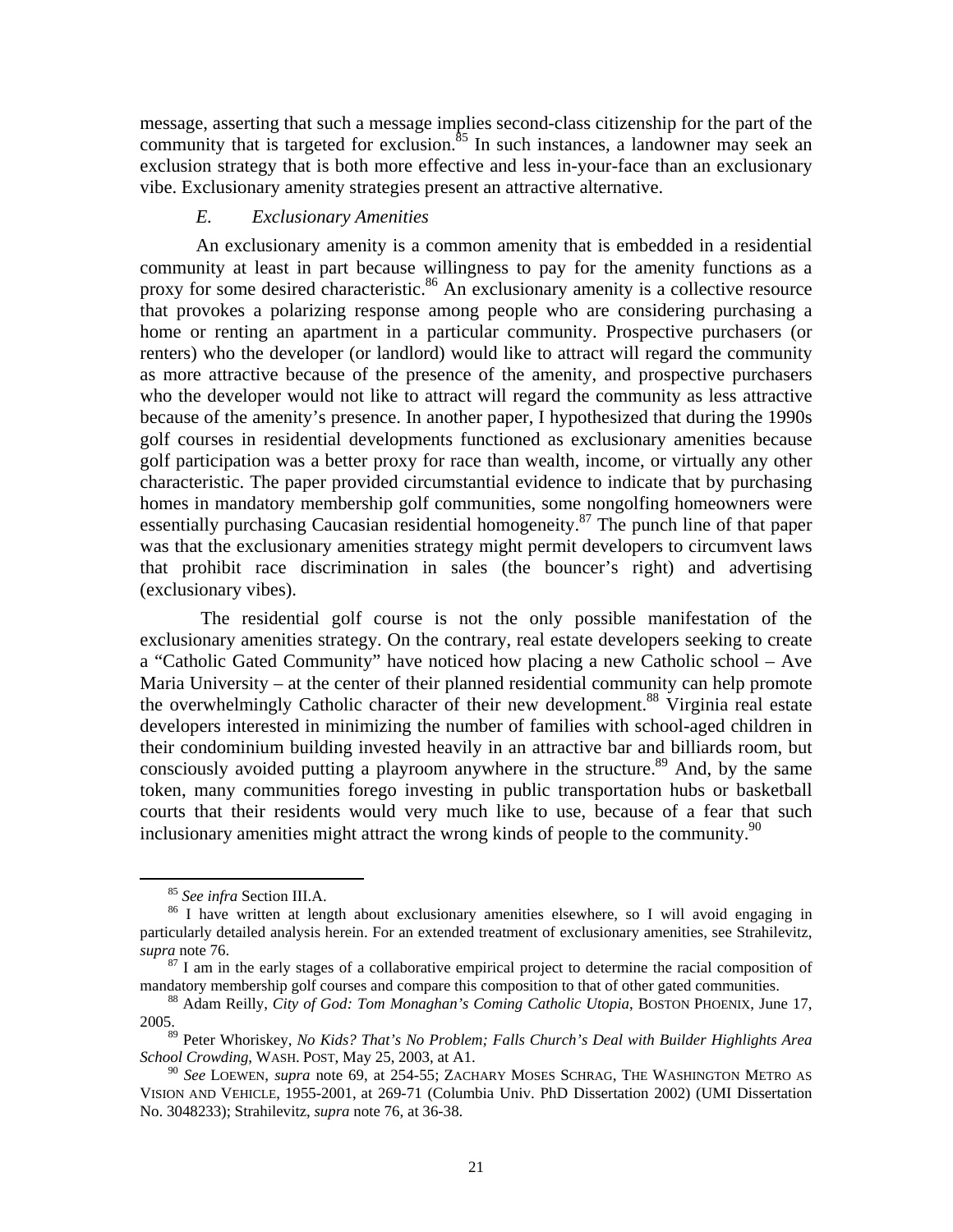It is an expensive proposition, of course, to construct a golf course or religious university at the center of a residential development. So why would someone seeking to achieve residential homogeneity go to all that trouble? Precisely because an exclusionary amenities strategy may prove more effective than exclusionary vibes alone. After all, an exclusionary amenity may be as successful in establishing a focal point as an exclusionary vibe, allowing people with similar preferences or attributes to find each other and live as neighbors. And the exclusionary amenity will provide added punch: a tax that falls most heavily on people who lack those similar preferences or attributes. So, let us assume that the Ave Maria Township residents subsidize the adjacent university by picking up the costs of its police protection, utilities, and land acquisition costs. As a result, homeowners in Ave Maria Township will face higher monthly assessments than homeowners in a neighboring homeowners association that is not affiliated with an institution of higher learning. A devout, traditionalist Catholic homeowner might be happy to pay this extra assessment, perhaps because he plans to make use of the theological books in the university's library and values proximity to it, or because he wants to live near the sorts of neighbors who would value proximity to such a library. But a non-Catholic Ave Maria homeowner who did not particularly want to live in an overwhelmingly Catholic neighborhood would get nothing of value in exchange for his higher monthly assessment: He would not use the library himself, and would not particularly care about whether his neighbors used the library or not. If there are otherwise similar neighborhoods surrounding Ave Maria, we should expect to see Ave Maria Township take on an overwhelmingly Catholic character and other neighborhoods take on a relatively non-Catholic character. The result will be religious residential segregation, achieved with no overt discrimination and an advertising campaign that need not include blatant exclusionary vibes. The differential tax on non-Catholic homeowners in Ave Maria will serve the same focal points purpose as the exclusionary vibe, and will further exclude third parties who might have been impervious to, or oblivious of, exclusionary vibes. Furthermore, unlike a one-time advertising campaign, the presence of the university will directly affect the purchasing decisions of several generations of owners.

#### *F. Nontrespass-Based Rights as Property Rights*

 My suggestion that there is a distinction between the hermit's right and the bouncer's right will no doubt prove relatively uncontroversial. A few property scholars may bristle, however, at my suggestion that nontrespass-based rights, such as exclusionary vibes and exclusionary amenities, also belong in the category of "property rights." This skepticism warrants a brief treatment of the subject.

 As an initial matter, I want to undermine the traditionalist conception that only "in rem" rights are the subject of "Property." This paper has pointed out the enormous economic importance associated with the right to emit exclusionary vibes, and the trivial economic role of the hermit's right. If an owner is deprived of the former, he will often lose his shirt, but if deprived of the latter, he will most likely shrug and continue going about his business. The right to emit exclusionary vibes and, to a lesser extent, the right to embed exclusionary amenities, is a large part of what it means to own a resource. What's more, the nontrespass based exclusion rights are functional substitutes for the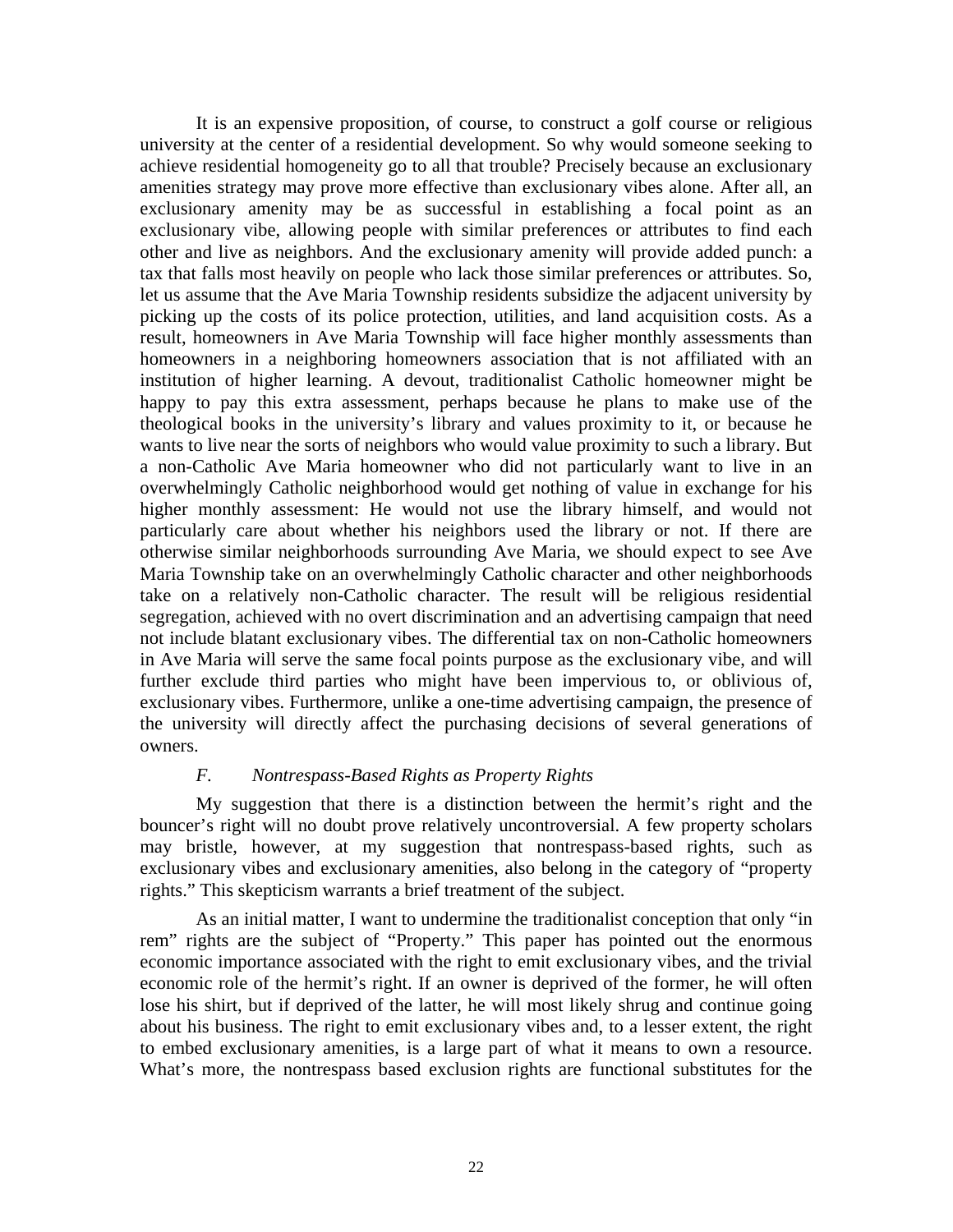pure in-rem exclusion rights that are enforced via trespass law. That makes the nontrespass-based rights, in my view, genuine property rights.

 A critic of my view would point out that one can communicate exclusionary vibes with respect to a resource without owning that resource. This criticism is correct, but largely beside the point. Exclusionary or inclusionary messages will be taken most seriously by third parties in those instances where it is the resource owner herself who is conveying the message. After all, the owner of the resource typically has the greatest incentive to engage in speech concerning his resource and the most information about who is likely to be joining the community in question. For this reason, an owner of a resource almost always will be more successful than a third party at establishing a focal point around which potential users of that resource can organize themselves. Third parties understand this, and will weigh the owners' speech most heavily as a consequence. Communicative exclusion, then, does not require a res, but the exclusionary message is most persuasive when articulated by the res's owner. I think that pragmatic point should end the discussion, but readers interested in further thoughts on the place of nontrespassbased rights in an in-rem / in-personam framework can chew on these three paragraphs of footnote text.<sup>91</sup>

<sup>&</sup>lt;sup>91</sup> In the traditionalist conception, property rights are said to be in rem, whereas contract rights are in personam. Thomas W. Merrill & Henry E. Smith, *The Property / Contract Interface*, 101 COLUM. L. REV. 773, 777 (2001). The essence of an "in rem" right consists of a right characterized by an indefinite and large class of dutyholders, a right that attaches "to persons through their relationships to particular things," and that involves third parties' duties to abstain from engaging in particular conduct. *Id*. at 783. That said, many of the rights that are traditionally understood to be part of the property rubric, such as bailments, landlord-tenant law, security interests, and trusts, manifest themselves as hybrids of in rem and in personam rights. *Id*. at 850.

Exclusionary vibes and exclusionary amenities belong in the hybrid category of property rights as well. Exclusionary vibes look like in rem rights in that the right to communicate a particular message about a resource cannot be interfered with by third parties without incurring legal liability. If a developer conveys an exclusionary message, and a third party tries to squelch that message through, say, defacing his billboards or jamming his radio broadcasts, the third party is liable to the developer in tort. While third parties have no duty to listen to the developer's exclusionary vibes, their exposure to those exclusionary vibes will in some sense be unavoidable if the developer chooses to advertise in the broader community. In that sense, then, commercial free speech rights, like the right to engage in exclusionary vibes, are in rem in nature. *Cf*. Jay S. Bybee, *Taking Liberties with the First Amendment: Congress, Section 5, and the Religious Freedom Restoration Act*, 48 VAND. L. REV. 1539, 1556 n. 74 (1995) (describing First Amendment free speech rights as in rem rights). To be sure, the First Amendment only binds state actors, but torts such as intentional interference with contractual relations, trademark infringement, defamation, and false light substantially constrain the abilities of third parties to prevent a resource owner from addressing an exclusionary message to his intended audience.

Similarly, exclusionary amenities will have aspects of both in rem and in personam rights. Covenants to pay for exclusionary amenities run with the land. Hence they will bind not only the initial generation of purchasers in a new residential development, but also their successors in interest. More importantly, some exclusionary amenities, such as residential golf courses, will be costly and difficult to excise once constructed. They may bind successors in interest even more than ordinary covenants, which can be changed by a super-majority vote of the homeowners within a particular association. At the same time, exclusionary amenities look like in personam rights in that the relationships being regulated are voluntary in nature and involve affirmative promises to pay for amenities.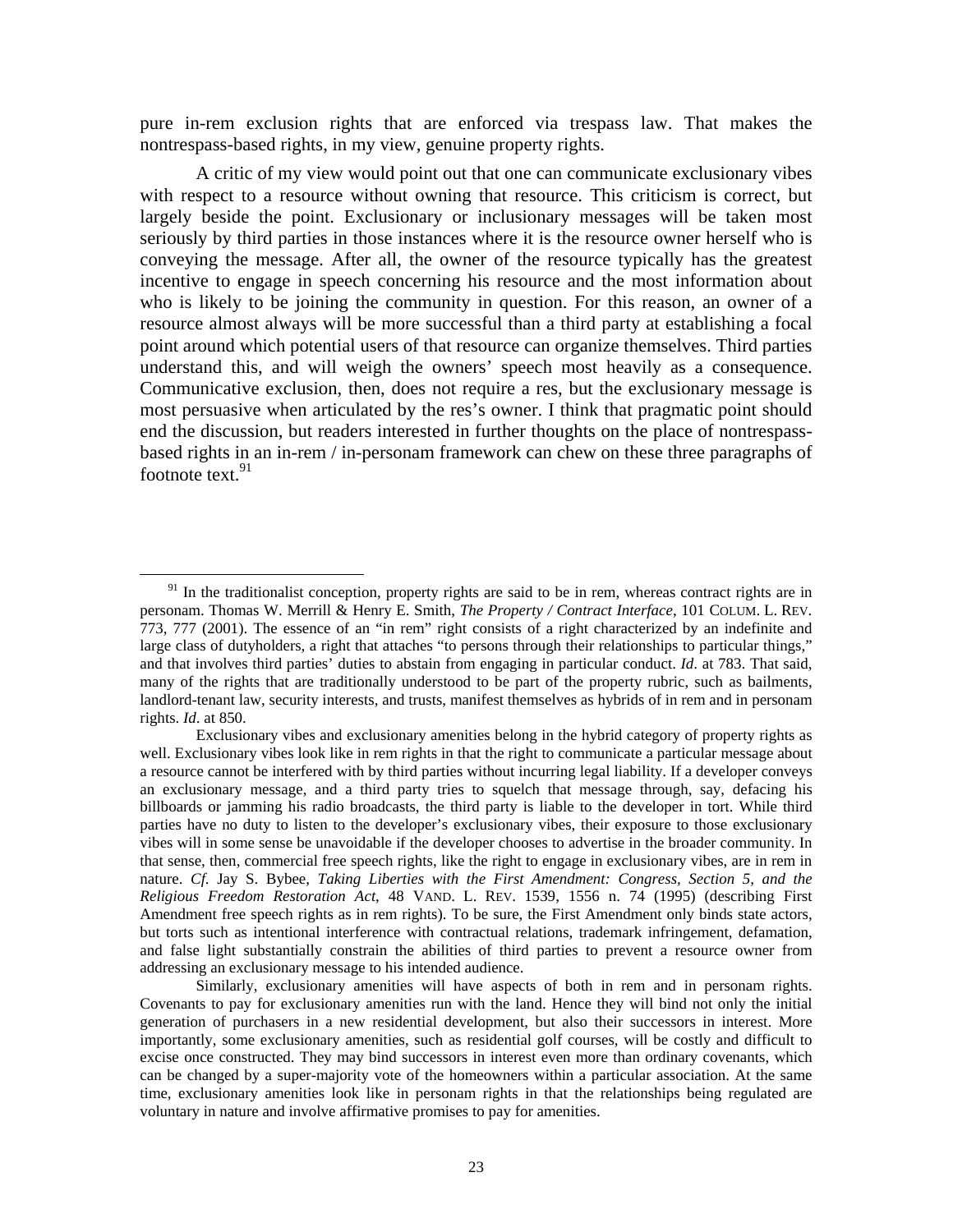#### *G. Exclusionary Strategies as Substitutes in Property Theory and Caselaw*

As a general matter, discussions of the "right to exclude" in property theory refer to a unified right, as opposed to a fragmented one. Courts typically do the same thing. And yet this linguistic convention is undercut by a common analytical move made by some courts and scholars, which is to minimize the scope of laws that infringe on the right to exclude by invoking the logic of fragmentation. In so doing, these courts and scholars have implicitly recognized a principle that I have made explicit: The various rights to exclude are substitutes for one another. At the same time, their analysis often obscures an important caveat, which is that these rights are not perfect substitutes.

#### 1. Takings

The fragmentation of the right to exclude takes on real importance in takings cases. Takings doctrine places substantial weight on the distinction between partial deprivations of property interests and complete deprivations of property interests.<sup>92</sup> Drawing the line here is highly problematic, given that so much of black letter property law deals with the various ways in which interests in land can be divided. Hence, those of us who are interested in takings law must endure the spectacle of Supreme Court justices sniping at one another over the unanswerable question of whether a temporary moratorium on the development of land is a total taking of a term-of-years leasehold interest, for which the Constitution compels compensation, or a partial taking of a fee simple interest, in which case compensation is not mandated by the case  $law.^{93}$  It therefore should not be surprising to see the same debates play out in controversies where the plaintiff alleges that a government regulation has completely deprived him of his right to exclude. In recent years, the federal courts seem to have moved toward fragmentation of the right to exclude, though perhaps unwittingly. A comparison of the Supreme Court's takings opinions from the 1980s and lower appellate court opinions from the 1990s is particularly revealing.

The plaintiff in *Pruneyard Shopping Center v. Robins*, a shopping center owner, alleged that a state constitutional provision mandating that he provide reasonable access to political pamphleteers constituted a regulatory taking of his right to exclude.<sup>94</sup> The state provision was a classic interference with the bouncer's right.<sup>95</sup> Still thinking in unitary terms, the Court characterized the provision as a taking of the right to exclude itself.<sup>96</sup> Yet the Court concluded that the state constitutional provision did not amount to

 <sup>92</sup> *See, e.*g., Tahoe-Sierra Preservation Council v. Tahoe Regional Planning Agen., 535 U.S. 302, 329- 30 (2002); Lucas v. South Carolina Coastal Council, 505 U.S. 1003, 1015-19 (1992).

 $93$  In the law of takings, this issue is described as a denominator problem, where the numerator over the denominator represents what the owner lost divided by what the owner owned in the first instance. *See*  Richard A. Epstein, *The Ebbs and Flows in Takings Law: Reflections on the Lake Tahoe Case*, 2002 CATO SUP. CT. REV. 5, 22-23. The denominator problem seems intractable as a conceptual matter for the reason identified in the text. In any event, the Supreme Court's latest pronouncement is that the denominator for takings analysis is the "parcel as a whole." *See Tahoe-Sierra Preservation Council*, 535 U.S. at 331-32. This solution seems appealing, as far as it goes, but it leaves unresolved a series of thorny issues, such as what happens if a landowner, anticipating government regulation, sells a fraction of his property to a third party, and then the government takes this fraction in its entirety?

 $\frac{94}{95}$  447 U.S. 74, 82 (1980).<br><sup>95</sup> *Id.* at 83-84.

<sup>&</sup>lt;sup>96</sup> *Id.* at 82, 84.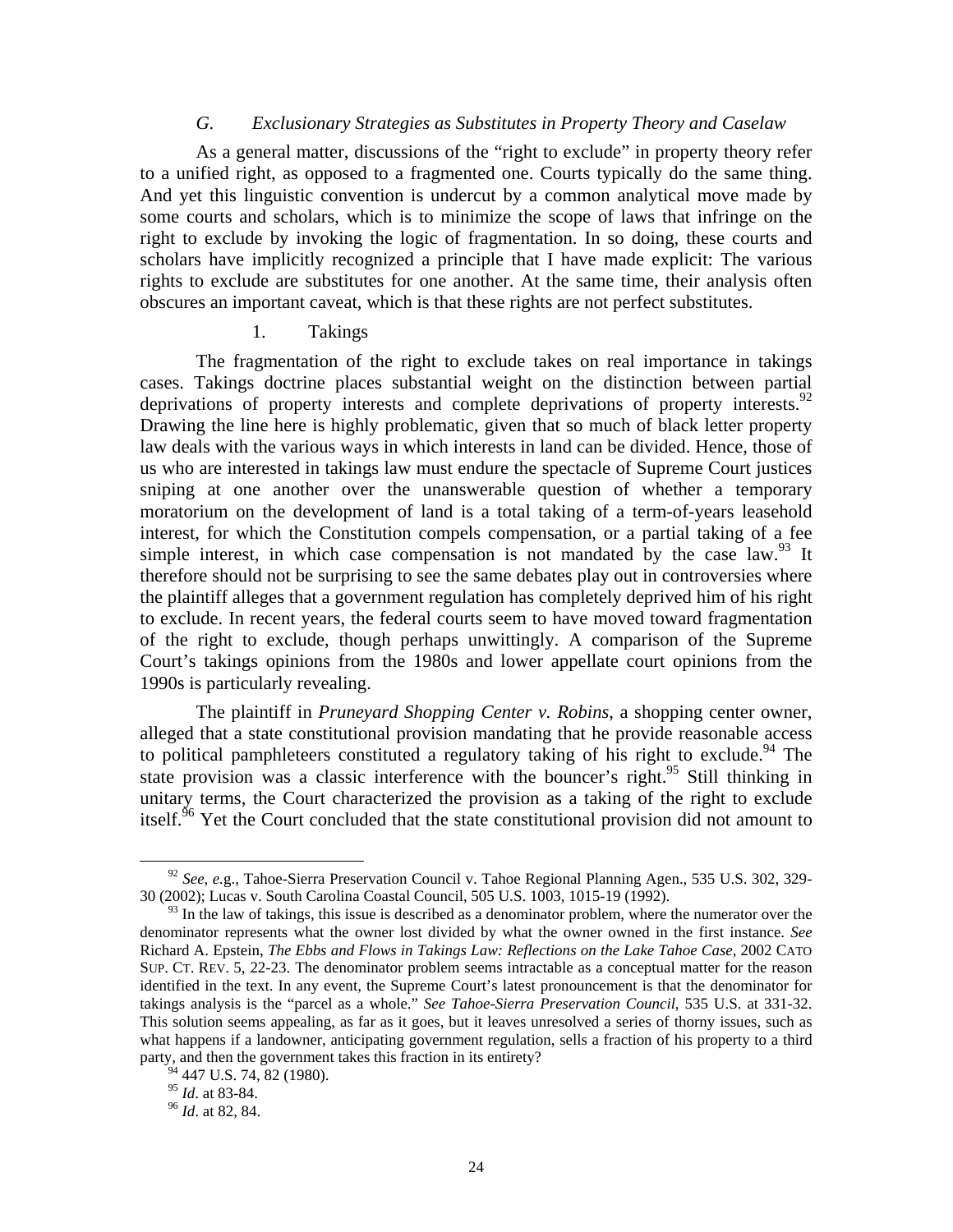a taking of the plaintiff's property for the purposes of the Fifth Amendment because the plaintiff "failed to demonstrate that the 'right to exclude others' is so essential to the use or economic value of their property that the state-authorized limitation of it amounted to a 'taking.'"97 Thus, said the Court, a loss of the right to exclude was not decisive in takings law. What mattered was the extent to which the government regulation adversely affected the plaintiff's economic interests.

Just two years later, however, in *Loretto v. Teleprompter Manhattan CATV Corporation*, 98 the Supreme Court suggested that a permanent deprivation of the right to exclude *would* amount to a per se taking, even if the economic impact of the deprivation was de minimis.<sup>99</sup> *Loretto* seemed to elevate the importance of the right to exclude in takings doctrine. Inevitably, commentators trying to make sense of the Supreme Court's about-face seized on the idea of fragmenting the right to exclude:

At first glance, Pruneyard might appear to undermine the right to exclude others so explicitly protected by . . . Loretto. However, Pruneyard is clearly distinguishable from [Loretto] on the following grounds: 1) The property owner in Pruneyard was already inviting the general public onto his premises but sought to exclude only those with whose speech he disagreed. $100$ 

This analysis is satisfying in one respect and flawed in another. It is satisfying in the sense that it implicitly recognizes what the *Pruneyard* and *Loretto* Courts missed, which is that there are several different types of exclusion, and depriving an owner of one right to exclude does not deprive the owner of all rights to exclude. But the analysis is disappointing in the sense that it seems to suggest there is an important difference between the deprivation of both the hermit's right and the bouncer's right in *Loretto* and a mere deprivation of a bouncer's right in *Pruneyard*. 101 The notion that this distinction makes a difference rests on the untenable idea that the hermit's right is somehow valuable to the owner of a for-profit shopping center.<sup>102</sup> In short, scholarly efforts to reconcile *Pruneyard* and *Loretto* have moved us toward the important idea that the various rights to

 <sup>97</sup> *Id*. at 84.

<sup>98 458</sup> U.S. 419 (1982). It is sensible to read *Loretto* as a restoration of *Kaiser Aetna v. United States*, 444 U.S. 164 (1979), which seemed to elevate the importance of right-to-exclude deprivations in takings

doctrine. *Id.* at 179-80.<br><sup>99</sup> *Id.* at 435-36.<br><sup>100</sup> David L. Callies & J. David Breener, *The Right to Exclude Others from Private Property: A*<br>*Fundamental Constitutional Right,* 3 WASH. U. J. L. & POL'Y 39, 52 (2000).

<sup>&</sup>lt;sup>101</sup> The regulation at issue in *Loretto* deprived the plaintiff's right of both the hermit's right and the bouncer's right with respect to a tiny fragment of her larger parcel. Loretto objected to a city ordinance mandating that she permit the local cable company to install cable wires on the exterior of her building, so as to facilitate tenants' access to cable television. 458 U.S. at 424-25. As a result of this ordinance, she was unable to leave the space occupied by the cable empty (as she would have preferred), and the presence of the cable in that portion of the larger property precluded her from admitting third parties to that sliver of her land. 102 There is a better basis for distinguishing *Loretto* and *Pruneyard*: Namely, that the plaintiff in the

former case was completely deprived of the bouncer's right (at least with respect to a small portion of her property), whereas the plaintiff in the latter case suffered only a partial deprivation of the bouncer's right. After all, the shopping center owner retained authority to selectively exclude entrants on the basis of criteria other than the content of their speech and to impose reasonable time, place, and manner restrictions on prospective entrants seeking to exercise free speech rights.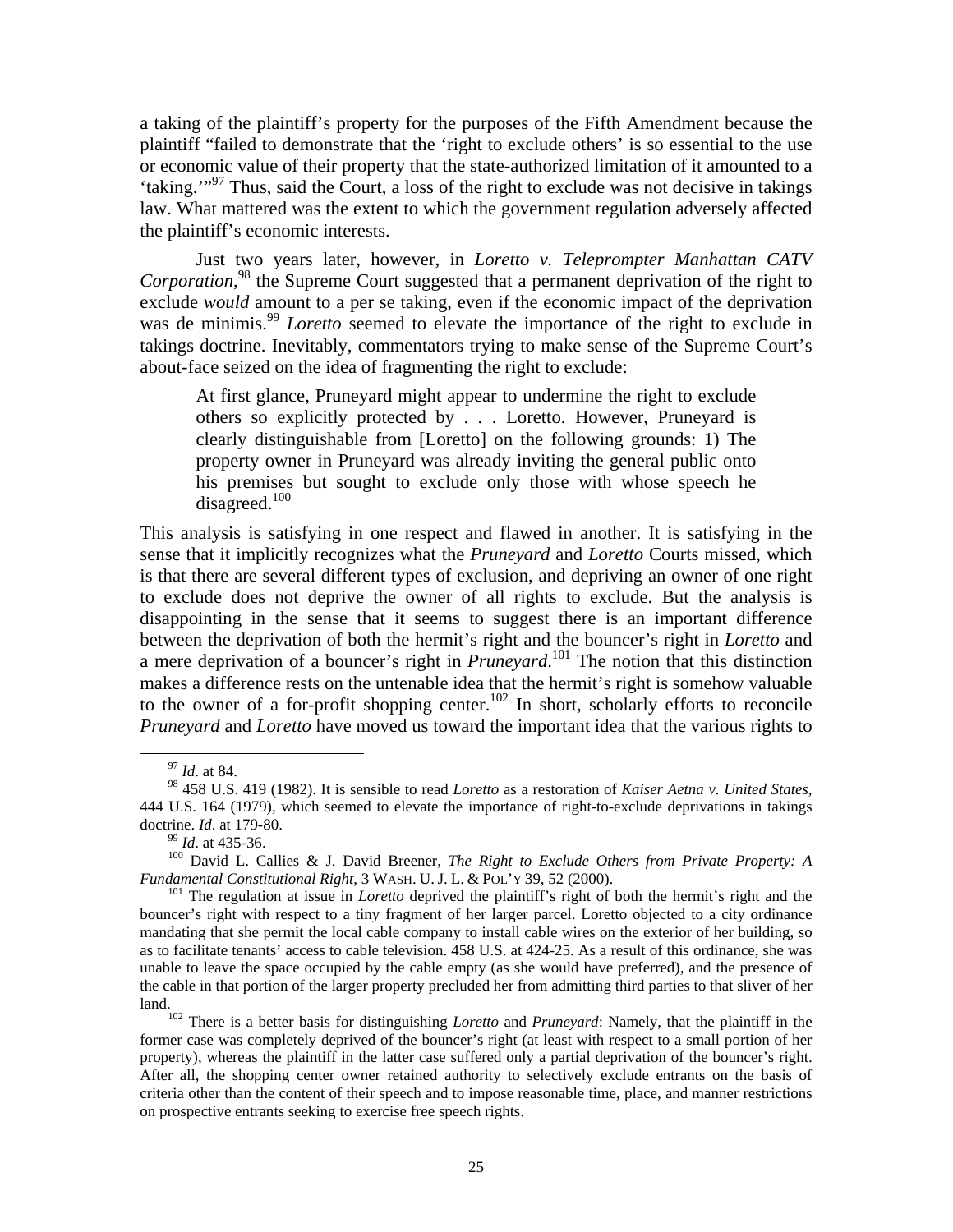exclude are substitutes for each other, but obscured the fact that they are *imperfect*  substitutes, such that the deprivation of one right to exclude in a particular context can be devastating for its owner. Work by other distinguished scholars has fallen into the same trap.103

Lower federal court opinions after *Loretto* have continued making a mess of things, issuing inconsistent pronouncements about what it means to be deprived of the right to exclude. The Eleventh Circuit, in particular, has been all over the map. In *Cable Holdings of Georgia v. McNeal Real Estate Fund VI*, the court held that a federal law mandating that cable companies receive access to private property via rights-of-way that had already been obtained by other utilities would likely deprive a property owner of his right to exclude and therefore amount to a taking for which compensation was owed.<sup>104</sup> Hence the court adopted a saving construction of the federal statute to avoid this constitutional difficulty.105 Note that the federal law at issue in *Cable Holdings* would have, at most, deprived a property owner of the right to exclude a few parties for a particular purpose, thus amounting to a partial deprivation of the bouncer's right. But the court equated this partial deprivation of the bouncer's right with a total deprivation of the unitary right to exclude.

Four years later, in *New Port Largo v. Monroe County*, the same court was faced with a much more severe restriction on a property owner's bouncer's right.<sup>106</sup> The landowner, New Port Largo, purchased a large parcel shortly before the land was rezoned from residential use to private airport use. New Port Largo argued that this zoning change completely deprived it of discretion to admit residential owners to the property, zoning "private property so it could only be used for the public good" as an airport. Without citing *Cable Holdings*, the court rejected New Port Largo's claim that the rezone constituted "a deprivation of the right to exclude."

The County's act of rezoning the property to private airport was not, in itself, a deprivation of the right to exclude. NPL nowhere contends that, as a matter of law, the rezoning to private airport required it to admit the public. Because the property could have remained dormant, consistent

 <sup>103</sup> *See, e.g.*, Estlund, *supra* note 46, at 353 (defending the constitutionality of a proposal to mandate the accessibility of workplaces to union organizers on the grounds that "[l]ike the access the Court allowed in Pruneyard, the right of access my proposal guarantees would arise only after the employer chooses to open its property to outsiders; it would not affect truly 'private' private property."); Singer, *supra* note 21, at 1448 ("[T]he common-law rule allowing arbitrary exclusion of customers is based on an illegitimate conception of private property, which supposes that businesses open to the public are distinguishable from private homes. On the contrary, by opening one's property to the public for business purposes, the owner waives a part of her right to exclude, since she no longer can claim any legitimate privacy interests."). For a more convincing defense of *Pruneyard*, see Frank Michelman, *The Common Law Baseline and Restitution for the Lost Commons: A Reply to Professor Epstein*, 64 U. CHI. L. REV. 57, 61 (1997) (defending Pruneyard on the basis of need to create social capital in shopping malls, and analogizing the destruction of public "Main Streets" and their replacement with private shopping centers as a kind of nuisance.) For a response to this idea and a sharp critique of *Pruneyard*, see Richard A. Epstein, *Takings, Exclusivity, and Speech: The Legacy of* Pruneyard v. Robins, 64 U. CHI. L. REV. 21 (1997).<br><sup>104</sup> 953 F.2d 600, 604-05 (11th Cir. 1992).<br><sup>105</sup> *Id.* at 605.<br><sup>106</sup> 95 F.3d 1084 (11th Cir. 1996).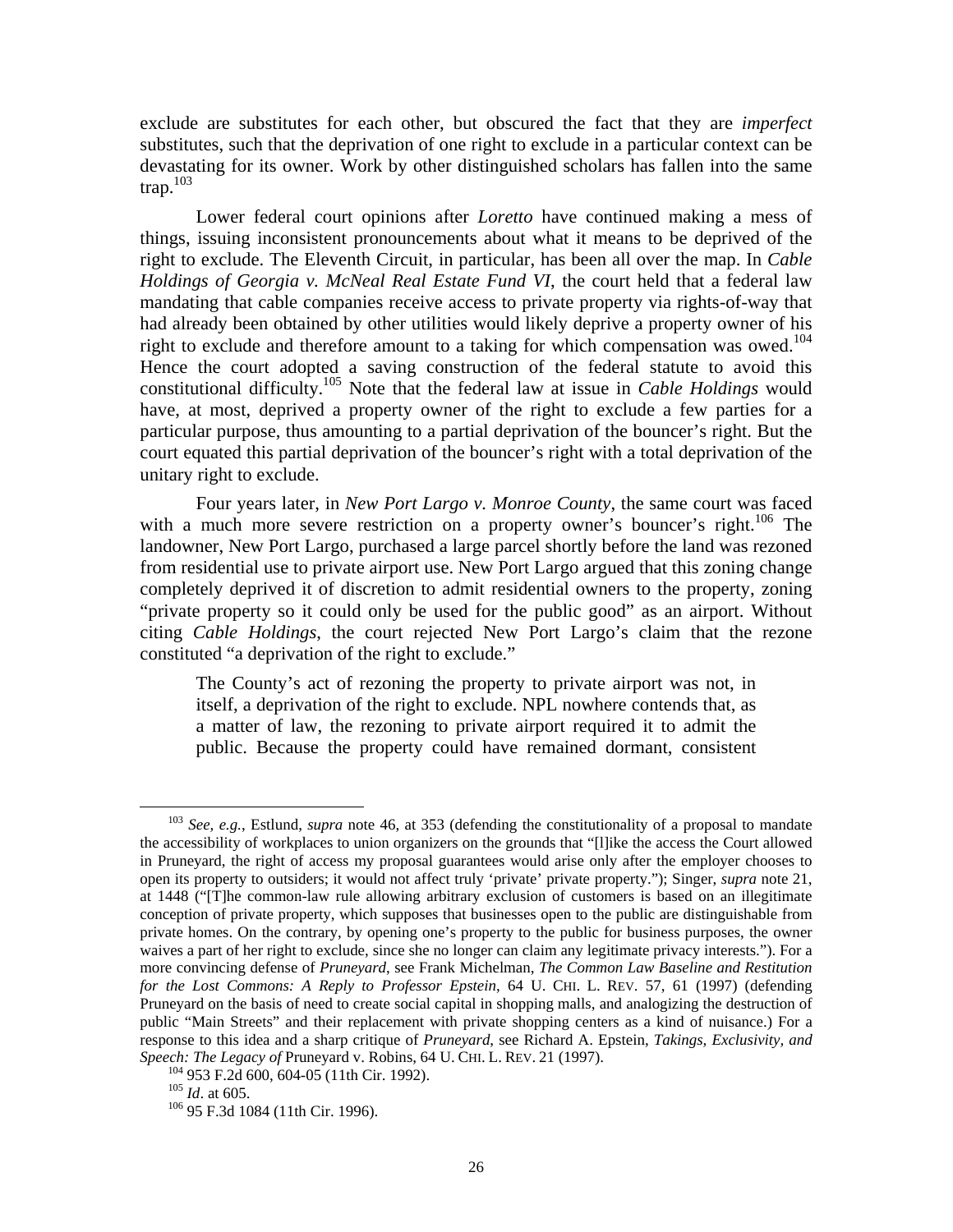with the PA zoning, NPL cannot argue that the rezoning was a deprivation of the right to exclude in the traditional sense.<sup>107</sup>

To restate the court's conclusion, there was no taking because even though the infringement on the bouncer's right was very substantial, New Port Lago retained the (worthless) hermit's right.

 I do not cite to these conflicting pronouncements about the right to exclude from the Supreme Court and the Eleventh Circuit because I am interested in taking a position here about the rightness of *Pruneyard* and *New Port Lago* and the wrongness of *Loretto* and *Cable Holdings*, or vice versa. Indeed, I believe it is a fool's errand to try to decide whether a taking has occurred on the basis of whether there has been a deprivation of the right to exclude, or two rights to exclude, or one-half of a right to exclude. Rather, my purpose in citing the case law and the scholarship about the right to exclude in the takings context is two-fold. First, I want to show that while several courts and commentators have implicitly and conveniently embraced efforts to fragment the right to exclude, they have done so in a haphazard way. Hence, there is a genuine need for the kind of conceptual clarity that can come from systematic fragmentation and reconstruction of the right to exclude. Second, those courts and commentators that have taken baby steps toward the fragmentation project, often in service of favored outcomes, have paid insufficient attention to the extent to which the various rights to exclude are imperfect substitutes for one another.

This discussion of takings law suggests that although courts recognize that the hermit's right and bouncer's right may be disaggregated, courts have not given any consideration to the relationship between these rights and the exclusionary vibe or the exclusionary amenity. As we turn to the law of adverse possession and the Fair Housing Act, however, we begin to see property doctrine recognizing the distinction between trespass-based exclusion rights, like the hermit's right and the bouncer's right, and nontrespass-based exclusion rights, like exclusionary vibes and exclusionary amenities.

2. Adverse Possession

Adverse possession is one of the older doctrines in Anglo-American property law, tracing its origins to thirteenth-century English law.<sup>108</sup> American rules requiring that an adverse possessor occupy the land in an "open and notorious" and "exclusive" manner are of ancient vintage by American standards, dating to the early nineteenth century.<sup>109</sup> The "open and notorious" element requires that the trespasser seeking to establish ownership by adverse possession must have communicated his exclusive ownership to the community, such that neighbors or passersby would have assumed, incorrectly, that the trespasser was in fact the owner of the land.<sup>110</sup> Thus, one element of adverse

<sup>&</sup>lt;sup>107</sup> *Id.* at 1087.<br><sup>108</sup> William F. Walsh, *Title by Adverse Possession*, 16 N.Y.U. L.Q. REV. 532, 532 (1939) (tracing the origins of English adverse possession law to the Statute of Westminster I, c. 39, 3 Edw. I (1275)); *see also*  Henry W. Ballatine, *Title by Adverse Possession*, 32 HARV. L. REV. 135, 137-39(1918) (discussing more of the history).

<sup>109</sup> *See, e.g.*, Johnston v. Irwin, 3 Serg. & Rawle 291 (Pa. 1817), available at 1817 WL 1814, at \*3; Small v. Procter, 15 Mass. 495, 498 (Mass. 1819). 110 *See* Striefel v. Charles-Keyt-Leaman P'ship, 733 A.2d 984, 990-91 (Maine 1999).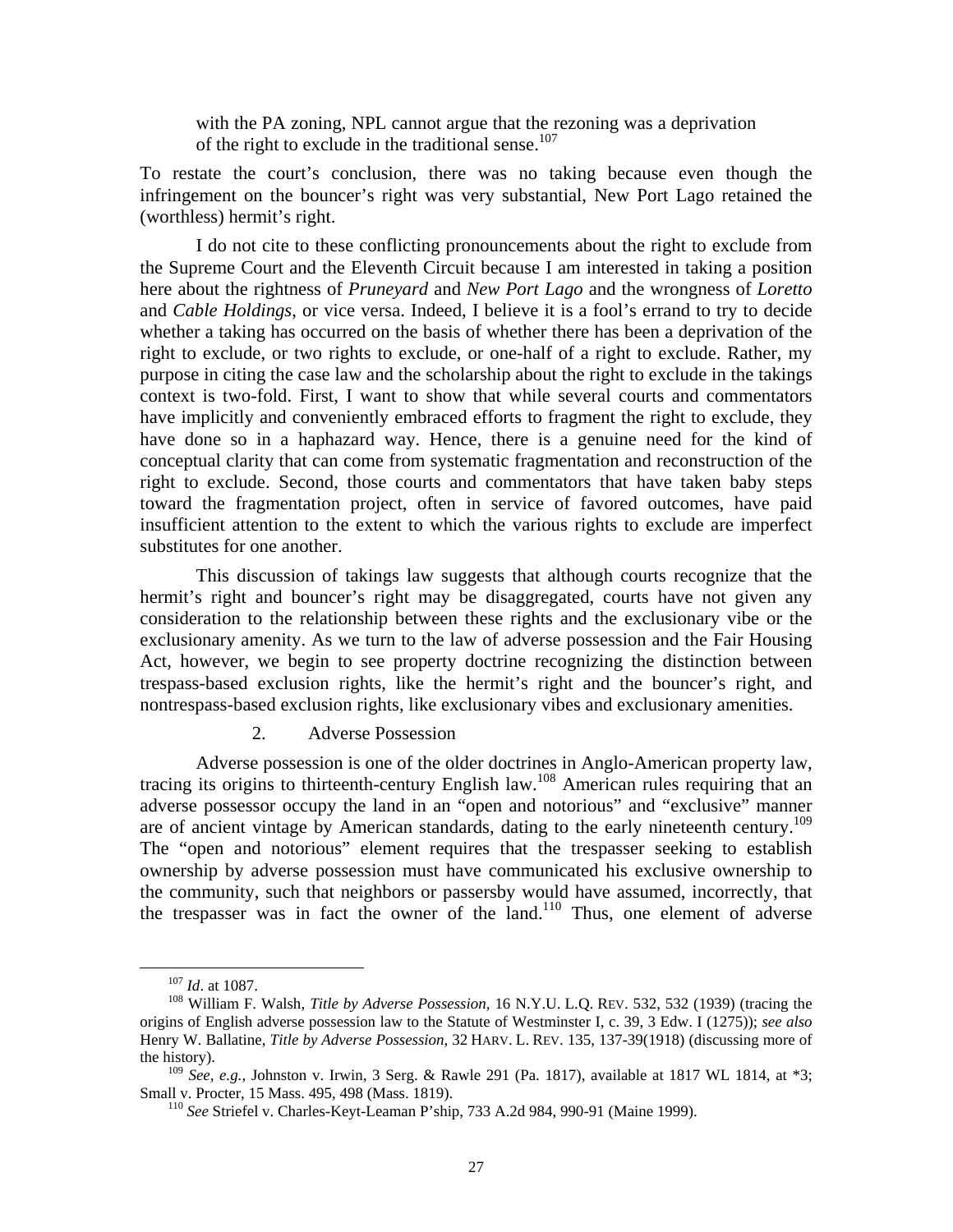possession requires that the trespasser demonstrate the kind of exclusionary vibe "bluff" that I discussed previously. $^{111}$ 

Quite apart from the "open and notorious" element, the law also requires the trespasser to demonstrate exclusivity, which means that neither the true owner nor any other trespasser physically possessed the property during the statute of limitations period.<sup>112</sup> Now the law is referencing, not the trespasser's success at communicating exclusionary messages, but rather his success in physically excluding all outsiders who lack the trespasser's permission to be on the land. By disaggregating these aspects of exclusion into two separate elements for the purposes of adverse possession claims, the law has long recognized that one form of exclusion is an imperfect substitute for the other, and that only when both are present has a trespasser effectively exercised the right to exclude, such that the law should recognize his newly respectable status as a landowner.<sup>113</sup>

Previous property scholarship on exclusion has focused on trespass law. In the law of trespass, communicative exclusion is legally irrelevant. But this brief exploration of adverse possession law demonstrates that communicative exclusion, quite apart from a legal right to exclude founded on trespass law, has long been important in the American law. Hence, the point I have made herein, about the interconnectedness of trespass-based exclusion rights and communication-based exclusion rights, really has been lurking within the structure of property law for centuries.

 Indeed, the presence of adverse possession law itself in American law underscores a presumption about the effectiveness of communicative exclusion. Remember that an adverse possessor is, in essence, a trespasser who manages, for several years to convince those around him of his exclusive legal right to occupy land and exclude all others from it, even though he in fact has no such right. The success of adverse possession claims, then, is a testament to the power of the communicative bluff, even when something quite valuable is at stake.

<sup>&</sup>lt;sup>111</sup> See supra section I.D.<br><sup>112</sup> Striefel, 733 A.2d at 993; Vela v. Hester, 280 S.W.2d 389, 371 (Tex. Civ. App. 1955).<br><sup>113</sup> Why require both? It seems plain that communicative exclusion without effective exclusion (i.e satisfying adverse possession's "open and notorious" prong, but not its "exclusivity" prong) should be insufficient to transform a trespasser into a landowner. After all, if the trespasser cannot show exclusive possession of the land during the statute of limitations period, this suggests that the communicative message was not particularly effective, and there is no reason to reward trespassers whose exclusionary messages are ignored by the relevant third parties. But why is the exclusionary message mandated? Why isn't evidence of successful exclusion sufficient? In the adverse possession context, the answer appears to be that exclusive possession provides insufficient notice to the owner of a resource that he might be losing something of value. Hence, the law dictates that the obvious adverse possessor may win, but the subtle adverse possessor should lose. *See* Mannillo v. Gorski, 255 A.2d 258, 263-264 (N.J. 1969). The law's approach here is based on the understandable intuition that a prior landowner need not be expected to be particularly vigilant in order to maintain ownership of land that he has lawfully obtained. This insight perhaps has application beyond adverse possession law. *Cf*. Boy Scouts of America v. Dale, 530 U.S. 640, 663, 686-87 (Stevens, J., dissenting) (arguing that if the Boy Scouts want to invoke an associational freedom exception to state antidiscrimination laws, they should at least be required to advertise their exclusionary policies broadly). Justice Stevens might have noted that an additional benefit of requiring an organization to proclaim its discriminatory policies publicly in order to benefit from the First Amendment's defense against antidiscrimination laws is that such a requirement would alert potential opponents and provide fair warning to the homosexuals who cannot be scouts under the organization's policies.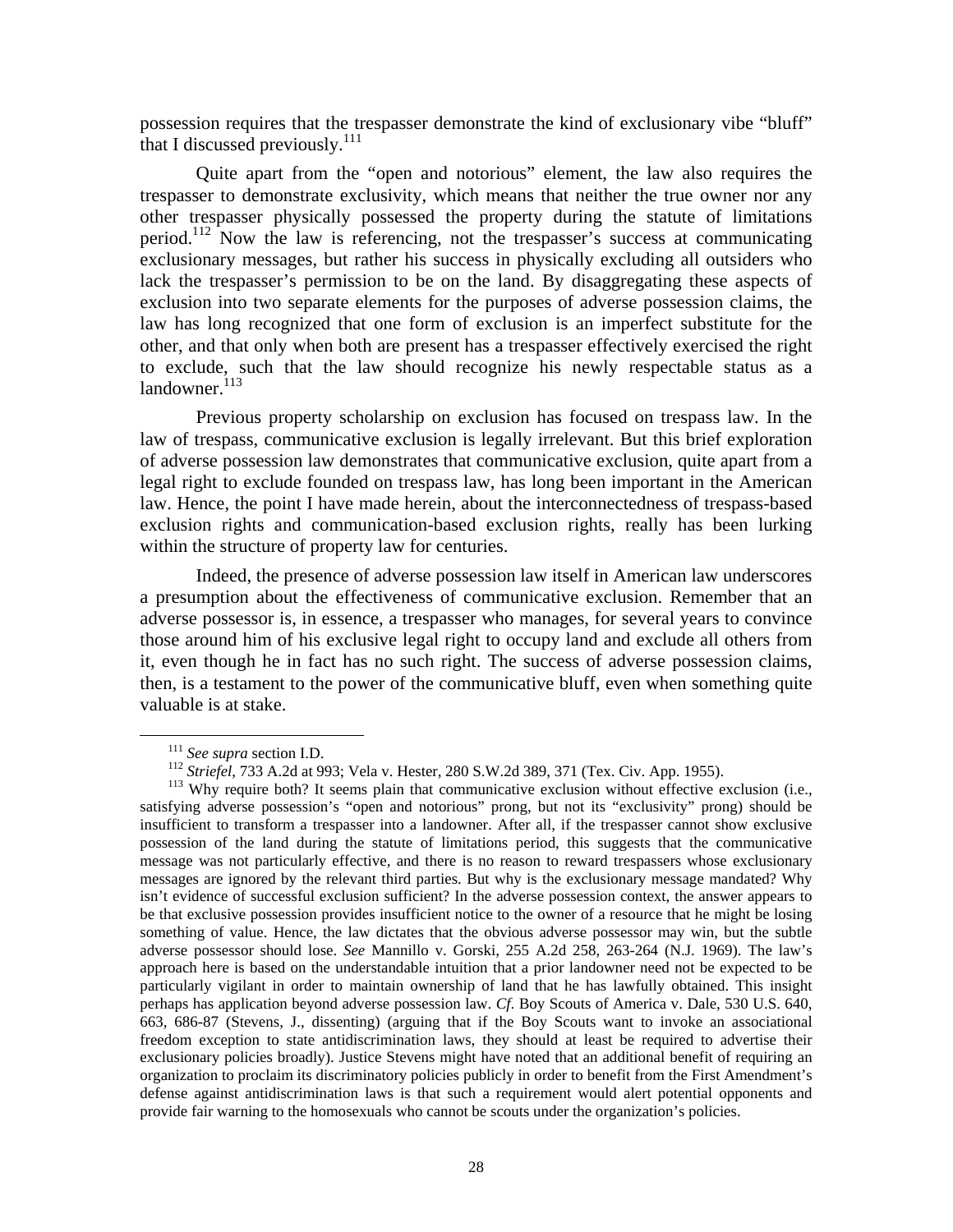#### 3. Fair Housing Act

Case law interpreting the federal Fair Housing Act also has recognized communicative exclusion as a form of behavior that should be regulated, regardless of whether that communication is successful in achieving residential segregation. The Fourth Circuit has held that in enacting the Fair Housing Act, Congress prohibited racially discriminatory advertisements for rental housing, even by those landlords who were free, under the "Mrs. Murphy" exception for owner-occupied buildings containing four units or less, to refuse to rent their apartments on the basis of race or other suspect criteria.<sup>114</sup> (Mrs. Murphy was the hypothetical "mom and pop" landlord who rented out a few extra bedrooms in her home to supplement her income.)<sup>115</sup> To rationalize this counterintuitive result, the court noted the negative externalities that might result from racist advertising by Mrs. Murphy landlords:

In combating racial discrimination in housing, Congress is not limited to prohibiting only discriminatory refusals to sell or rent. Widespread appearance of discriminatory advertisements in public or private media may reasonably be thought to have a harmful effect on the general aims of the Act: seeing large numbers of 'white only' advertisements in one part of a city may deter nonwhites from venturing to seek homes there, even if other dwellings in the same area must be sold or rented on a nondiscriminatory basis.<sup>116</sup>

Thus, held the court, there are public policy justifications that justify a congressional policy whereby landlords are allowed to exercise the bouncer's right, but not to disseminate exclusionary vibes. Because of these externalities and the structure of the FHA, a Mrs. Murphy landlord who advertises her racial preferences may be liable even if her own unit is either racially integrated or no more segregated than it would have been in the absence of such an advertisement.

 Legal discussions of exclusionary amenity-style arguments have been almost nonexistent. Still, there is some indication that the courts will treat exclusionary amenities and exclusionary vibes differently under the FHA. In the only published case that implicitly addresses a plaintiff's exclusionary amenities style of argument, the Second Circuit held that in order to recover under a housing discrimination-by-amenity theory, a plaintiff asserting housing discrimination must show, not only the potential for such an amenity to promote housing segregation, but also that the presence of an amenity actually did produce a segregated residential environment.<sup>117</sup> Hence, it was not enough for

 <sup>114</sup> United States. v. Hunter, 459 F.2d 205, 213-14 (4th Cir. 1972). 42 U.S.C. § 3603(b)(2). For a criticism of the persistence of the Mrs. Murphy exception, see James D. Walsh, *Reaching Mrs. Murphy: A Call for Repeal of the Mrs. Murphy Exemption to the Fair Housing Act*, 34 HARV. C.R. & C.L. L. REV. 605 (1999). The Seventh Circuit has held that a nineteenth century federal statute, 42 U.S.C. § 1982, bars private discrimination by Mrs. Murphy landlords, see Morris v. Cizek, 503 F.2d 1303 (7th Cir. 1974). For further discussion, see Walsh, *supra*, at 625-630. 115 Walsh, *supra* note 114, at 605 n.3 & 608. 116 *Id*. at 214. *See also* Spann v. Colonial Village, Inc., 899 F.2d 24, 30 (D.C. Cir. 1990) (Bader

Ginsburg, J.) (noting, in the FHA standing context, that discriminatory ads could create "a public impression that segregation in housing is legal, thus facilitating discrimination by . . . other property owners").<br><sup>117</sup> Hack v. President and Fellows of Yale College, 237 F.3d 81, 91 (2d Cir. 2000).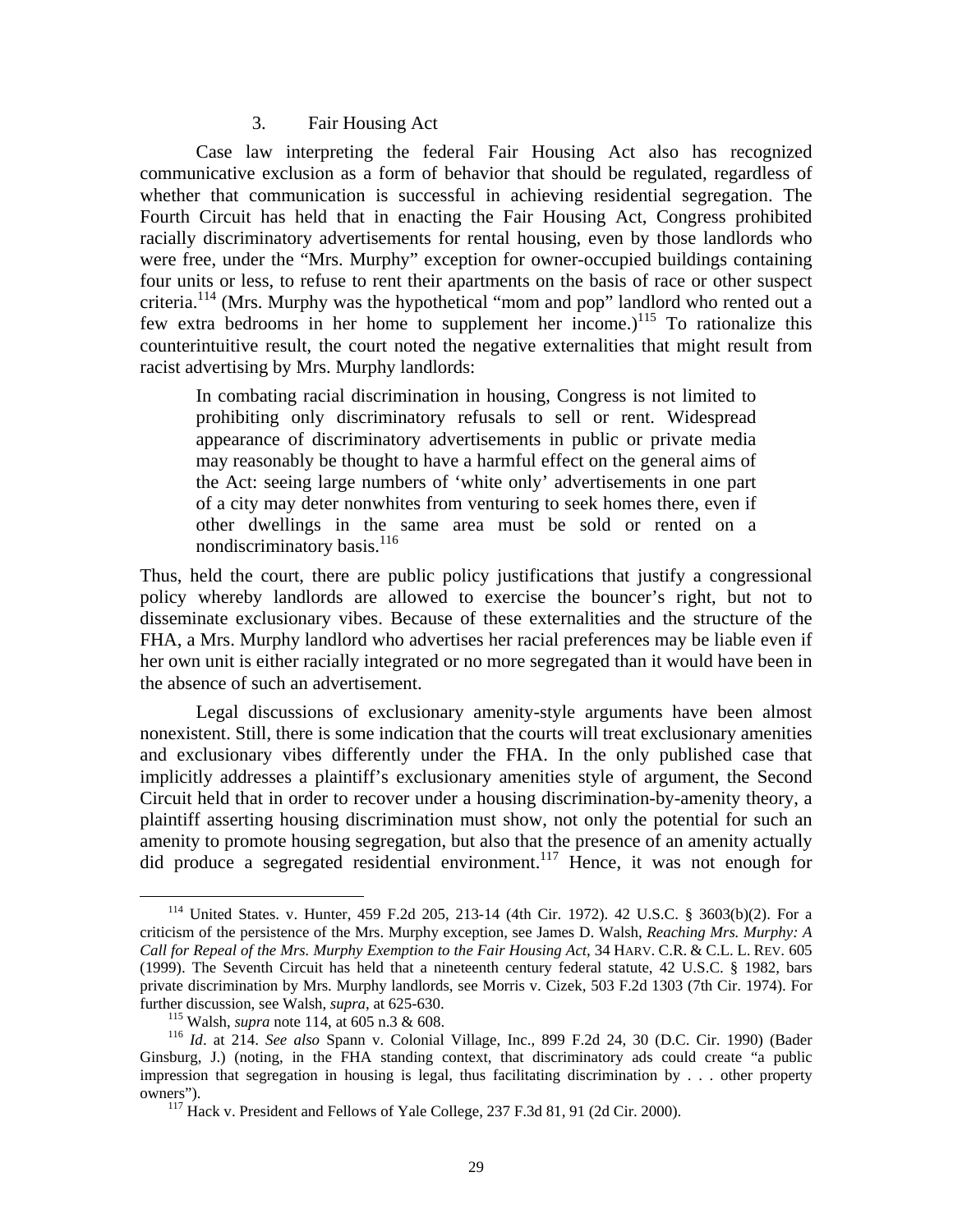Orthodox Jewish students at Yale to show that Yale's exclusively coeducational dormitories forced them to choose between following their religious beliefs and paying for a dormitory room that they would never use. $118$ 

 Surveying this terrain, discriminatory exclusionary vibes alone violate the FHA, regardless of their effectiveness in promoting segregation, but exclusionary amenities do not. In some respects, this dichotomy is puzzling, since the Second Circuit has taken a very hard line on exclusionary vibes under the Fair Housing Act.119 But perhaps the court's differentiation between the two exclusion strategies under the FHA stemmed from a hunch that the negative externalities associated with Yale's exclusionary amenities were insubstantial.

 In the part that follows, I will consider in a more systematic way the benefits and costs, both private and social, associated with the various exclusion strategies. In the course of examining why a resource owner might opt for one exclusion strategy over another, I also will explore what the imperfect substitutability of these various exclusionary strategies tells us about appropriate legal responses.

#### **II. The Resource Owner's Choice of Exclusion Strategies**

So far we have established that the four exclusion strategies can substitute for one another, that they are imperfect substitutes, and that the law sometimes recognizes and sometimes ignores this substitutability. Given all of that, it is worth situating ourselves in the shoes of a resource owner so that we can evaluate the tradeoffs among the various exclusion strategies and decide which strategy is optimal in a particular context.

At this stage it remains appropriate to focus on the three exclusion rights that really matter. For most resource owners, the hermit's right strategy will not be a viable option,<sup>120</sup> so she faces a choice among the bouncer's right, exclusionary vibes, exclusionary amenities, or governance. What factors drive the decision among these options? I will discuss them below, beginning with the most important unrecognized consideration.

#### *A. Private Information*

 The central claim in this paper is the following: Where third parties who are potential targets for exclusion possess private information about their own attributes and intentions, and where it is costly for a landowner to obtain or verify this information, the landowner will be more likely to employ a nontrespass-based exclusion strategy, such as exclusionary vibes or exclusionary amenities. Where, by contrast, those third parties who might be excluded have no private information, the landowner will be more likely to exercise the bouncer's right, a trespass-based exclusion strategy.<sup>121</sup> This central claim is

<sup>&</sup>lt;sup>118</sup> *Id.* at 88. Perhaps the court went easy on Yale because it was thinking in terms of antidiscrimination law more generally, where facially neutral classifications with a racially disparate impact are viewed with less skepticism than the sort of express classifications that might be referenced via an exclusionary vibe.<br><sup>119</sup> *See, e.g.*, Ragin v. New York Times, 923 F.2d 995 (2d Cir. 1991).

<sup>&</sup>lt;sup>120</sup> *See supra* section I.B.<br><sup>121</sup> The story underlying this hypothesis draws on a fundamental premise of agency theory. Namely, the landowner is ordinarily a better agent for his own interests than a third party seeking entry would be. Hence, if the landowner can make decisions about who to exclude at the same cost as the potential entrants, he will prefer to keep this discretion for himself.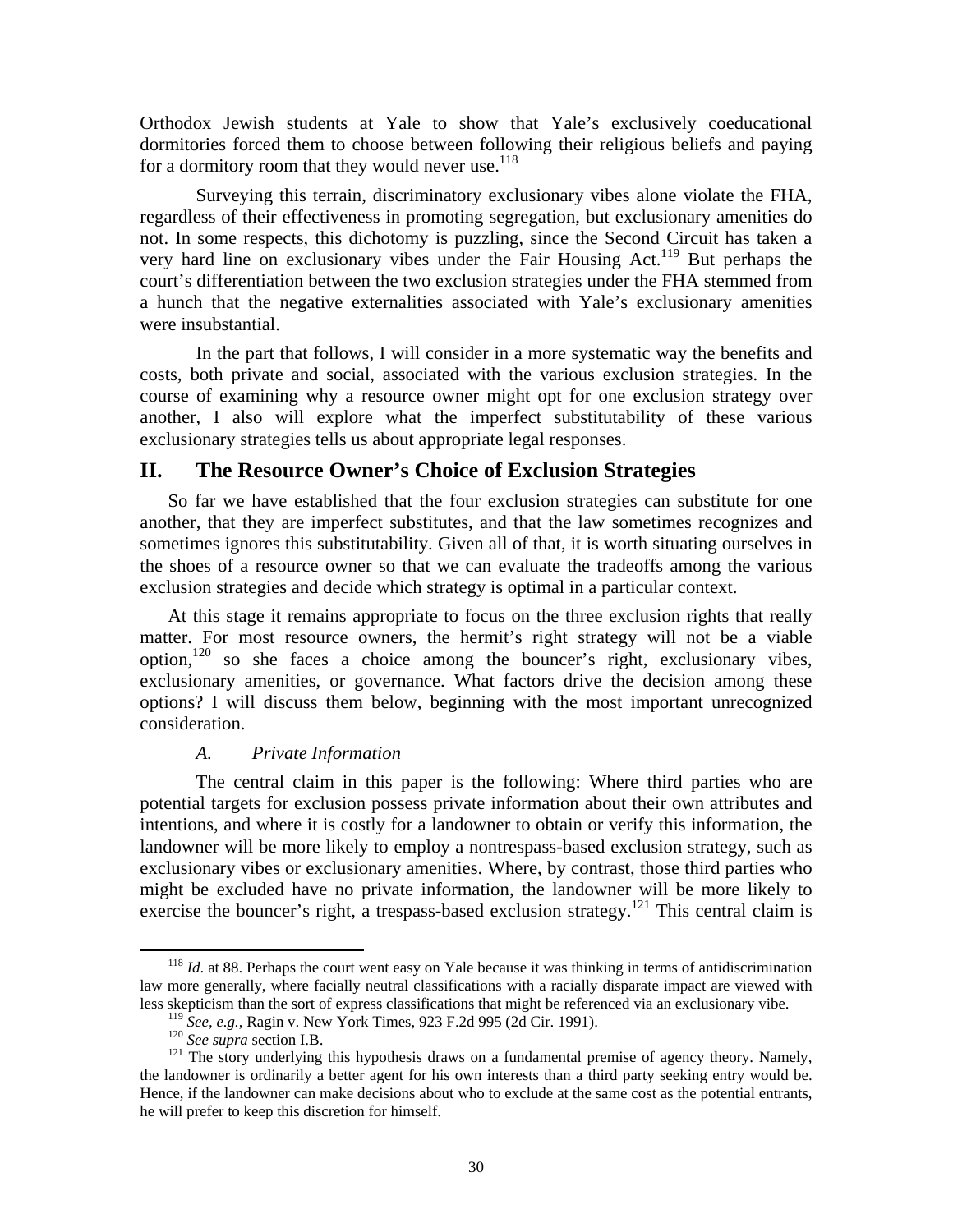based on a dynamic whereby sorting among desirable and undesirable third-party entrants to the landowner's property will be costly to the landowner, sometimes costly enough to warrant delegating that sorting process to the third parties themselves.<sup>122</sup> Analytically, the case for exclusionary amenities or exclusionary vibes looks a lot like the law-andeconomics case for liability rules in a world of positive transaction costs.<sup>123</sup>

 A few illustrations will be helpful in explaining the centrality of information costs in a resource owner's choice among multiple exclusionary strategies. Recall our hypothetical real estate developer who determines that in a world of declining social capital and increasing atomization, pent-up demand exists for a subdivision whose residents are enormously outgoing and social.<sup>124</sup> To make things more concrete, we will assume that if the developer can promise potential purchasers, credibly, that enthusiastic social entrepreneurs will be over-represented in the new development, homeowners will be willing to pay a five percent premium for new homes. How might our developer go about capturing that premium?

 He might opt to exercise the bouncer's right. He could, for example, interview all people who wish to purchase homes in his new development, and only permit those homeowners who seem particularly friendly, gregarious, and warm to purchase units. Conducting these interviews will be time-consuming for the developer and for the applicants. And, of course, the interviews might fail to sort potential purchasers effectively if the developer exercises poor judgment by mistaking physically attractive or eloquent applicants for extroverts, or is overly responsive to his idiosyncratic notions of what makes someone a social butterfly. Because of these concerns, the developer might ask each potential purchaser for personal references, who can then be interviewed, or perhaps a list of social, charitable, or professional organizations with which each potential purchaser is involved. Again, however, relying on these proxies for sociability will be costly and imprecise. References may have incentives to be overly rosy in their assessments, applicants may mischaracterize their involvement in civic society in ways that are difficult for the developer to discover, and extroverted potential purchasers may regard such a rigorous background investigation as unduly intrusive of their personal

 $122$  My thesis here can be conceptualized as a contribution to the economics literature on mechanism design, which examines the ways in which actors can structure their affairs so as to induce third parties to reveal private information that they would otherwise prefer to keep secret for strategic reasons. This literature begins with A. Michael's Spence's work on signaling in the employment context, which discussed employees' strategy of investing in costly, but readily observed educational credentials as a means of signaling to employers that they possess other desirable, but less easily observed, characteristics. A. MICHAEL SPENCE, MARKET SIGNALING: INFORMATIONAL TRANSFER IN HIRING AND RELATED SCREENING PROCESSES 26-28 (1974). For more recent mechanism design research, see, e.g., Dirk Bergemann & Juuso Valimaki, *Information Acquisition and Efficient Mechanism Design*, 70 ECONOMETRICA 1007 (2002); and Zvika Neeman, *The Relevance of Private Information in Mechanism Design*, 117 J. ECON. THEORY 55 (2004).<br><sup>123</sup> There is an extensive literature on the extent to which liability rules are preferable to property rules

as a means of forcing the parties to reveal private information about their utility functions. For some of the more important contributions to this rich and extensive literature, see Lee Anne Fennell, *Revealing Options*, 118 HARV. L. REV. 1399, 1414-32 (2005); Smith, *supra* note 14, at 1741-90; Louis Kaplow & Steven Shavell, *Property Rules Versus Liability Rules: An Economic Analysis*, 109 HARV. L. REV. 713 (1996); Ian Ayres & Eric Talley, *Solomonic Bargaining: Dividing a Legal Entitlement to Facilitate Coasean* 

<sup>&</sup>lt;sup>124</sup> See supra text accompanying notes 59-60.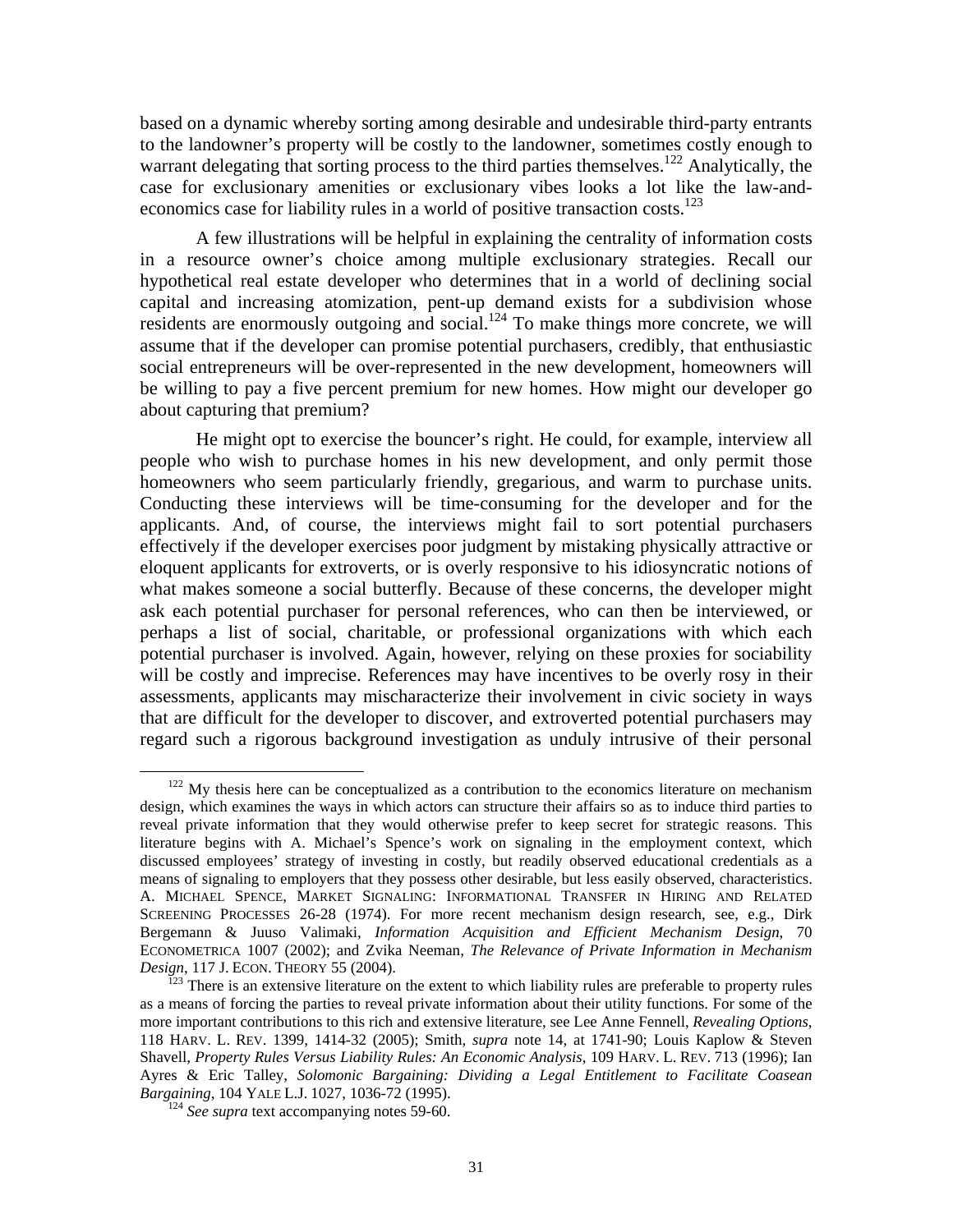privacy. The problem with a bouncer's right approach to this problem, then, is that each potential purchaser possesses private information about his own propensity for sociability, and it may be inordinately costly for our developer to discover this private information. $125$ 

 What if the developer opts for an exclusionary vibe instead? He might, for example, name his development in a manner that conveys its status as a mecca for social butterflies. He could advertise using testimonials for purchasers who talked about how they bought homes in this particular community because the neighbors they met were so outgoing and actively involved in community affairs. He might entice a few particularly well-known social entrepreneurs to purchase homes in the new community and then invest resources in publicizing these high-profile purchases.<sup>126</sup> Now the developer can avoid having to judge whether a particular homeowner is indeed a social butterfly. Rather, he can rely on a focal points strategy, and assume that introverted people will be deterred from purchasing homes in the new community by the fear of feeling left out among their neighbors. The developer no longer needs to spend time or resources discovering prospective purchasers' private information because they will be making the decision about who joins the community and who does not. In this setting, what game theorists would dub a pure coordination game, $^{127}$  self-sorting replaces developer sorting.

 Of course, it may be that exclusionary vibes will not be up to the task. For example, the developer's ads might be too vague about the developments' focal points, or too many unperceptive and introverted prospective purchasers may be oblivious to the messages. Alternatively, the payoff structure may deviate from that of a pure coordination game in that some introverted prospective purchasers might want to buy homes in an extroverted development, because they anticipate that they can successfully free ride off the lower crime or higher property value appreciation that could result from

<sup>&</sup>lt;sup>125</sup> The unattractiveness of utilizing the bouncer's right might discourage the real estate developer enough so that he starts contemplating governance solutions. For example, he may explore whether he can include rules mandating socialization among residents of his community in the covenants, conditions and restrictions (CC&Rs) that govern his development. But trying to mandate socialization directly through such covenants would be problematic. In the first place, it would be hard to create rules that defined socialization among neighbors with sufficient provision. Enforcing the rules would be cumbersome and costly; residents might resent the rules and consequently honor their letter rather than their spirit. Furthermore, there may be an important difference in the quality of mandatory socialization versus voluntary socialization. It seems likely that people resent the former and enjoy the latter, and that only the latter produces the welfare gains that would prompt prospective purchasers to pay a premium. *Cf*. Hanoch Dagan & Michael A. Heller, *The Liberal Commons*, 110 YALE L.J. 549, 581 (2001) (finding that voluntary association engenders higher levels of cooperation than involuntary association).<br><sup>126</sup> Developers and cooperative boards do sometimes publicize purchases of homes by celebrities, civic

leaders, or captains of industry. *See* Ralph Gardner Jr., *There Goes the Nabe: Up, Up, Up*, N.Y. TIMES, Jan.

<sup>16, 2003,</sup> at F1.  $^{127}$  A pure coordination game is one in which there are two or more possible equilibrium, none inherently superior to the others, but the players all have incentives to coordinate "on some equilibrium." Judith Mehta et al., *The Nature of Salience: An Experimental Investigation of Pure Coordination Games*, 84 AM. ECON. REV. 658, 658 (1994). Thomas Schelling devised the most famous pure coordination game experiment, where he instructed Yale graduate students that they were to meet another student (unknown to the subject) in New York City on a particular day, promising a reward if they successfully met up despite their inability to communicate. A majority of the students identified the clock at Grand Central Station and noon on the relevant day as the natural focal points, and claimed the prize by meeting their partners there and then. THOMAS C. SCHELLING, THE STRATEGY OF CONFLICT 55-56 & 55 n.1 (1980).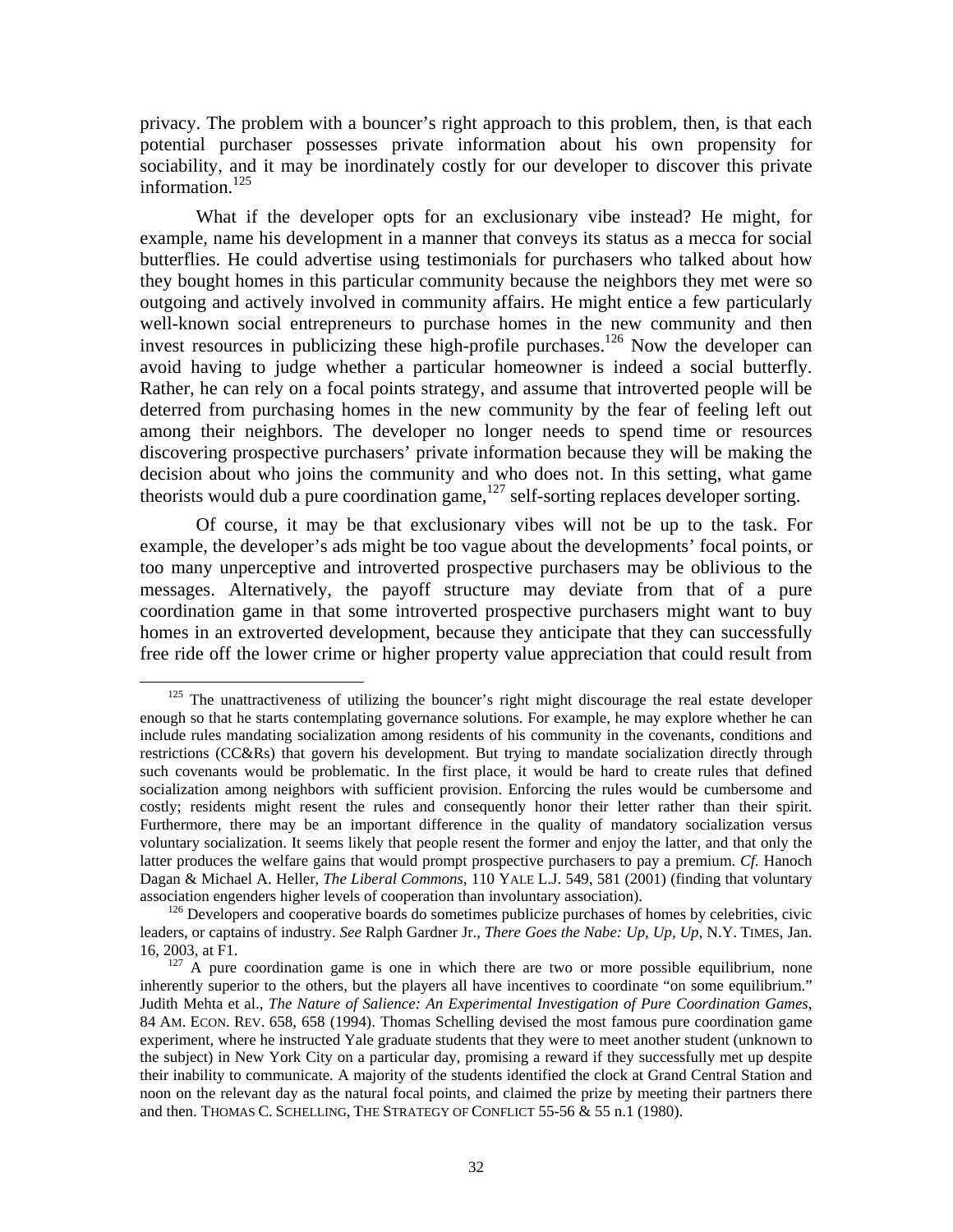their neighbors' contact with one another. To that end, the developer may feel the need to combine a focal points strategy with some monetary inducement that helps sort out the introverted and extroverted: an inducement that will prevent many free riders from moving into the community, but will not deter genuine socialites from buying a home. For example, the developer may devote large swaths of land within the development to playgrounds, dog runs, swimming pools, and club houses, then mandate that the costs of creating and maintaining these social spaces be assessed against all homeowners in the community. At the margins, these amenities may discourage the introverted from purchasing a home within the development, because they will face the prospect of paying hefty monthly assessments for costly amenities that they will never use. Because willingness to pay for social amenities may function as a proxy for sociability, the exclusionary amenities strategy seems like a promising tack for the developer to pursue. And this strategy, like the exclusionary vibes approach, permits the developer to avoid most of the information costs that make the bouncer's right so inefficient in this context. The developer merely needs to choose some basis for exclusion, and self-sorting will take care of the rest, since third parties will have social and economic incentives to sort themselves in accordance with the selected criteria.

 In instances where private information is easily discovered by a landowner, the costs of exercising the bouncer's right are far lower. Recall our previous discussion of sex offender-free subdivisions. Robust demand for sex-offender-free developments has coincided with the widespread availability of data about sex offenders, circulated easily as a result of the Megan's Laws enacted by all fifty states.<sup>128</sup> Because of these laws, an individual's status as a sex offender can be discovered by a residential developer at very low cost.<sup>129</sup> Since the value of excluding sex offenders from a residential development appears to be high, and the costs for a developer of sorting among sex offenders and nonsex offenders has become quite low, we should have expected to see the prevalence of the bouncer's right strategy here, as opposed to exclusionary vibes or exclusionary amenities. And indeed, that is evidently the dominant strategy that real estate developers have used.

 The nonfungible and communal nature of real property renders private information decisive in shaping owners' strategies and makes exclusion a particularly intriguing strategy. Compare relatively fungible resources, like automobiles or designer clothing. In both cases, potential buyers have private information that is relevant to their purchasing decision. In the former case, car dealers try to obtain this private information to engage in price discrimination, and in the latter case, clothing boutiques elect not to invest resources in trying to discover a buyer's private willingness to pay, selling garments at pre-set prices. So the process by which private information is extracted or ignored by sellers is rather straightforward, constrained largely by transaction costs and arbitrage possibilities. And someone excluded from a fungible resource for which there is

 <sup>128</sup> Doron Teichman, *Sex, Shame, and the Law: An Economic Perspective on Megan's Laws*, 42 HARV. J. ON LEGIS. 355, 415 (2005).

 $129$  It is appropriate to flag the government's role in making previously private information about prospective purchasers widely available over the Internet. I will argue in the next part that by regulating the information market, the government can alter the incentives for resource owners to choose one exclusion strategy over another.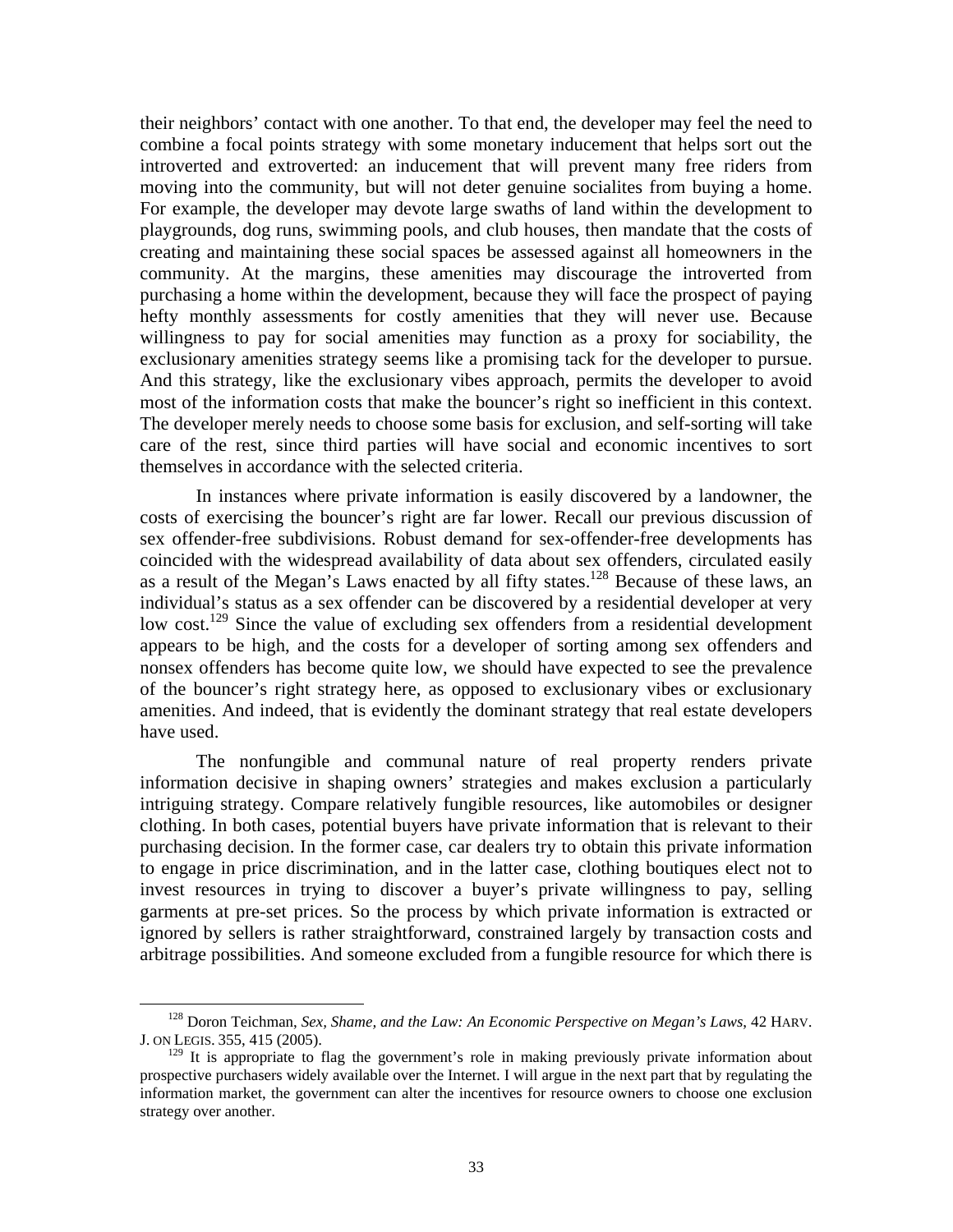a competitive market would lack standing to complain in court, since the availability of perfect substitutes would prevent him from suffering an injury in fact.

 In the real property context, by contrast, perfect market substitutes for particular homes and communities do not exist. Hence exclusion might engender real social harms that cannot be solved by market competition and arbitrage. Moreover, an individual's enjoyment of a home may be heavily dependent on the identity of his neighbors, whereas someone's enjoyment of a car or dress is only slightly dependent on the identities of particular individuals who have purchased the same cars or suits. The possibility of substituting various exclusion strategies for governance, which is practically a nonsequitur in the context of nonsocial goods such as cars or garments, takes on much greater importance in the real property context.

 My information-asymmetries hypothesis finds support in the economics literature on tagging. The tagging literature has focused on the problems associated with government wealth distribution policies, which require the state to distinguish between those deserving of welfare and imposters who try to obtain welfare payments even though they are capable of obtaining gainful employment. In a recent study of nineteenthcentury poor laws, Besley, Coate, and Guinnane argue that new informational burdens brought on by rapid economic change explained the English government's 1834 mandate that only citizens who resided in government workhouses would be eligible for welfare.<sup>130</sup> Although building and staffing these workhouses entailed far higher perpauper expenditures than the prior regime of locally dispensed monetary assistance, the English government nevertheless adopted the workhouse mandate because of its effectiveness at sorting among the deserving and undeserving poor.<sup>131</sup> The sorting device was effective because life in the workhouse was so unpleasant that no one with other options would be willing to endure it.132 During earlier epochs, English workers lived and died in a single county. This stability allowed the state to rely on the local vestry to dole out welfare, since those officials knew who was destitute because of economic circumstance and who was a loafer or a drunk.<sup>133</sup> But in the early nineteenth century, as "society became increasingly anonymous and market relations supplanted personal relations," this old system broke down.<sup>134</sup> Once the government could no longer rely on the bouncer to sort the deserving from the undeserving, it had to turn to something akin to

 <sup>130</sup> Timothy Besley et al., *Incentives, Information, and Welfare: England's New Poor Law and the Workhouse Test* (2001 Working Paper) (final version published *in* HISTORY MATTERS: ESSAYS ON ECONOMIC GROWTH, TECHNOLOGY, AND DEMOGRAPHIC CHANGE 245 (Timothy W. Guinnane et al., eds 2004)). The analysis by Besley and his co-authors echoes earlier work on tagging as a means of sorting among deserving and undeserving recipients of welfare. *See, e.g.*, George A. Akerlof, *The Economics of "Tagging" as Applied to the Optimal Income Tax, Welfare Programs, and Manpower Planning*, 68 AM. ECON. REV. 8, 15-17 (1978); Albert L. Nichols & Richard J. Zeckhauser, *Targeting Transfers Through Restrictions on Recipients*, 72 AEA PAPERS & PROCEEDINGS 372, 375-77 (1982). I thank David Weisbach

for alerting me to this literature.<br><sup>131</sup> *Id.* at 11-12.<br><sup>132</sup> Workhouse residents were denied contact with members of the opposite sex, including family members. They were deprived of tobacco, served terrible food, forced to work in difficult circumstances, and had their waking hours strictly regulated. *Id*. at 10. <sup>133</sup> *Id.* at 7-8. <sup>134</sup> *Id.* at 7.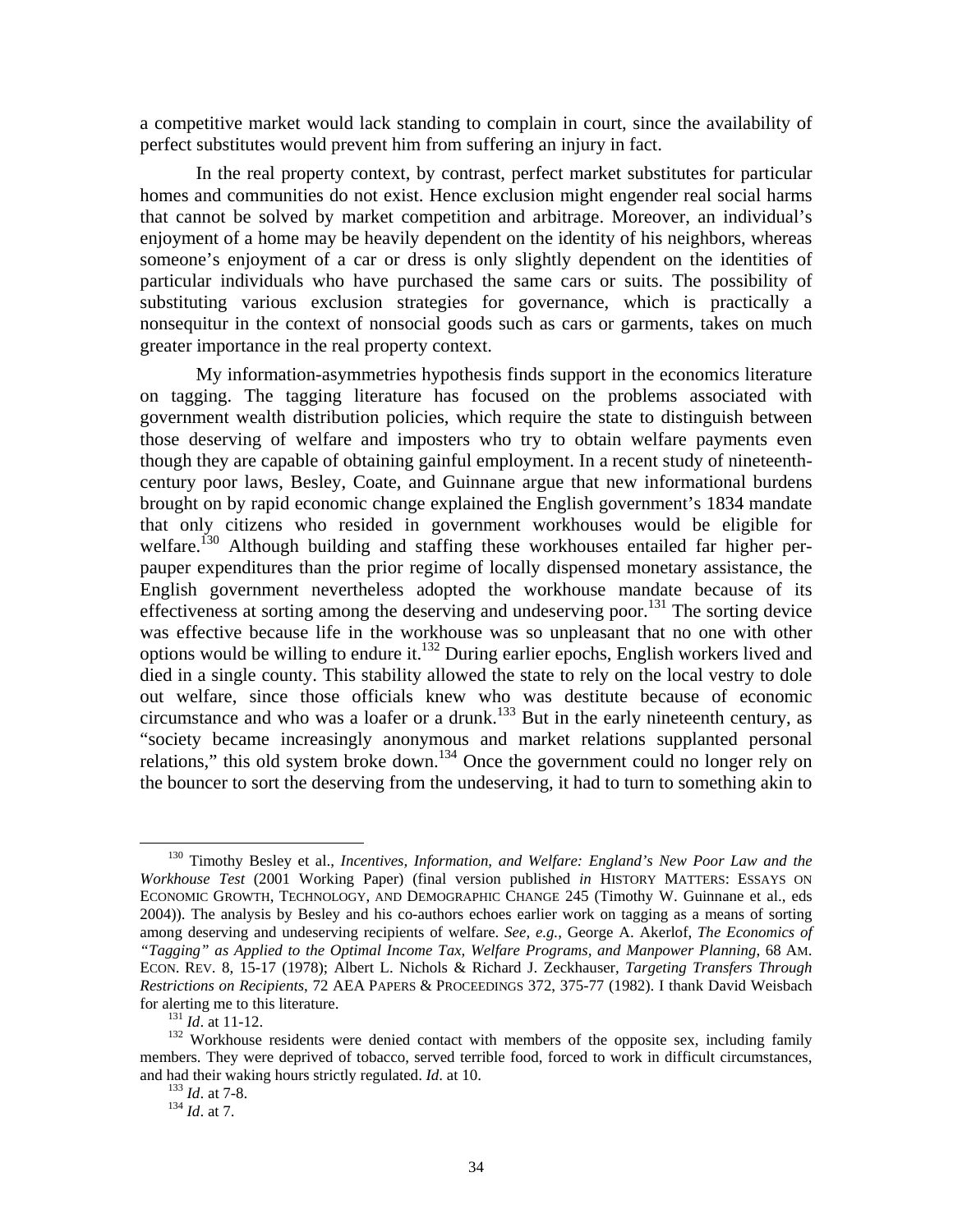an exclusionary amenity.<sup>135</sup> It seems plain that the same kinds of information shocks that would prompt the government to rethink its sorting strategies in the welfare context should cause a private resource owner to re-evaluate its exclusion strategies in the property context.

 Before leaving the topic of private information, it is worth mentioning that private information is a two-way street. There may be, on occasion, a few instances in which the landowner has private information about the prospective entrants that the entrants themselves do not possess. Credit-worthiness scores are an example of such private information. Many landlords check these credit scores before leasing an apartment to a new tenant,<sup>136</sup> and these credit reports may reflect information to which the prospective tenant herself is not privy.<sup>137</sup> In such settings, the resource owner's strategy is obvious: He has the relevant information and the right incentives to use it in a way that maximizes his profit. The landlord will use the bouncer's right to exclude those prospective tenants whose credit worthiness is deemed too problematic.

 That said, there may be cases in which potential entrants are poor at selfassessing. For instance, we might imagine the delusional introvert who believes she is an extrovert, or who unrealistically expects to be extroverted if she can just maneuver herself into the right social setting. This paper's analysis so far has been premised on the notion that individuals are almost always better at assessing themselves than third parties are at assessing them, but readers who do not share that supposition can simply supplement my model by adding self-assessment as an additional variable. Ceteris paribus, where self-assessment skills are high, resource owners will be more likely to employ nontrespass-based exclusion, but in instances where self-assessment skills are poor, bouncer's exclusion will become more common.

 As a general matter, prospective entrants' private information will be a concern more often than a resource owner's private information. After all, vagueness on the part of the resource owner may discourage applicants from seeking entry into the relevant community because they fear being dissatisfied with their fellow resource users or because they are concerned that they will expend resources in an ultimately futile effort to gain admission.<sup>138</sup> In that respect, then, resource owners will often have an economic incentive to disclose publicly at least some otherwise private information about the desired mix of entrants. For example, fraternities and sororities do brand themselves with niche personalities so as to attract like-minded rushees, and many Greek houses try to

<sup>&</sup>lt;sup>135</sup> *Id.* at 14 ("Screening is necessary only because obtaining information on the state of the poor required costly and potentially acrimonious and fraudulent investigation. The workhouse test dispensed with all investigation. By accepting or declining the workhouse, the applicant in effect told the Guardians

whether he or she was needy.").<br><sup>136</sup> Brian S. Prestes, Comment, *Application of the Equal Credit Opportunity Act to Housing Leases*, 67<br>U. CHI. L. REV. 865, 866 (2000).

<sup>&</sup>lt;sup>137</sup> See Martha F. Davis, *Solving Statute of Limitations Problems Under Fair Credit Reporting Act*, 18 IND. L. REV. 507, 515 (1985). 138 Resource owners generally do not sell "grab bags" to members of the public, in which the resource

owner knows exactly what the purchaser is buying but the purchaser hasn't a clue. Still, it is often the case that a resource owner has some private information about his product, though in the context of social goods, this private information will not typically concern the resource's most salient aspects.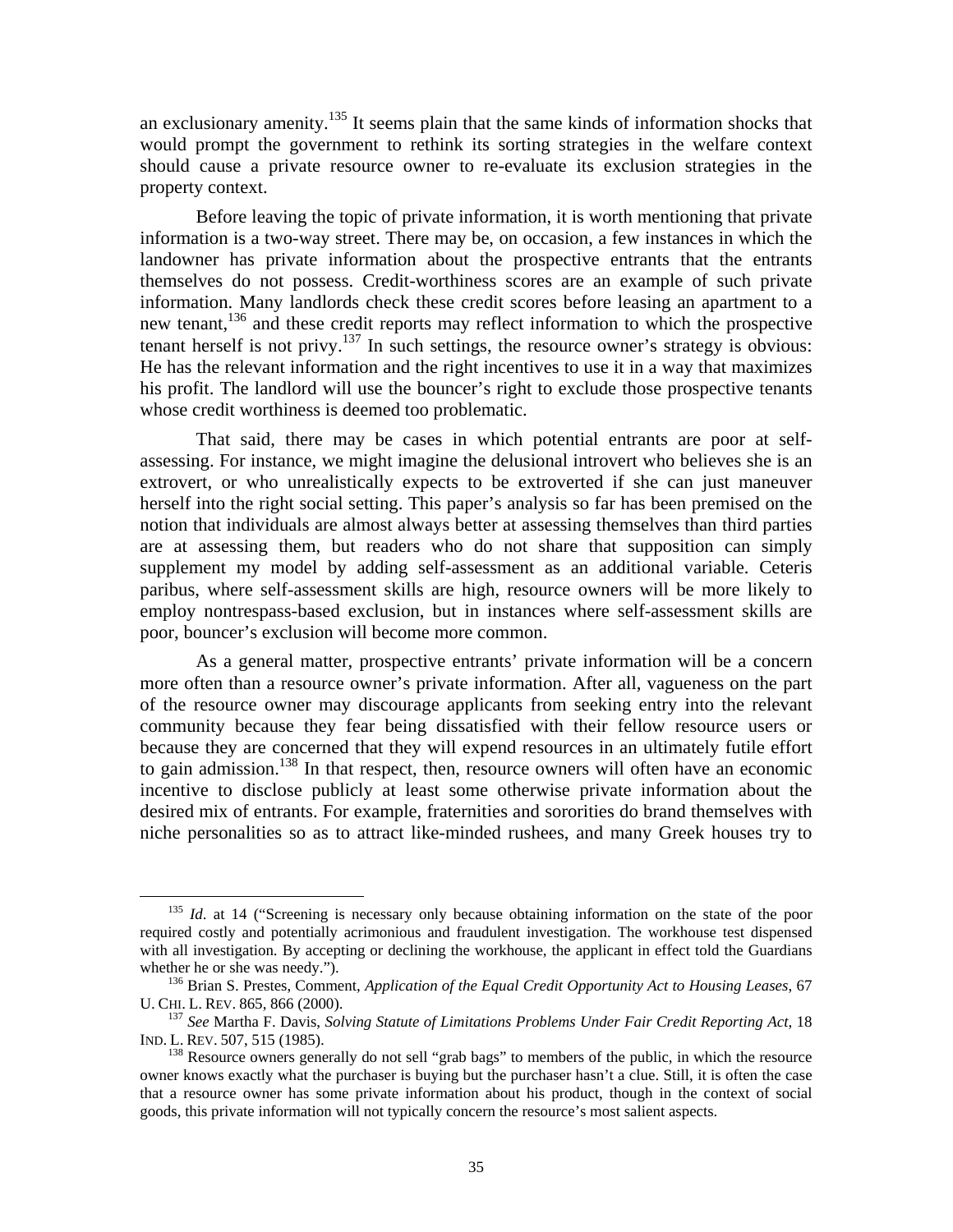give hints to those rushees who are unlikely to be admitted as pledges, so that they will instead spend their time rushing houses to which they seem better suited.<sup>139</sup>

 To summarize, where potential entrants have private information that the landowner cannot easily discover, it is likely that the landowner will employ a nontrespass-based exclusion strategy. Where, by contrast, there are few information asymmetries, the landowner likely will use trespass-based exclusion. In those rare settings where the resource owner has private information about the would-be entrants, the owner probably will rely on bouncer's exclusion.

 Although private information will often be the most important factor in determining which exclusion strategy a resource owner should pursue, it will not be the only relevant factor. In the discussion that follows, I explore factors that may prove decisive in particular contexts.

#### *B. The Nature of the Game*

 On a conventional economic account, it is not private information that drives the resource owner's choice of strategies, but rather the nature of the game. If the game is structured as a pure coordination game, we should expect to see reliance on the communication strategies that economists dub "cheap talk."<sup>140</sup> If, on the other hand, the game is structured as a conflict game, we should expect to see the resource owner relying on the bouncer's right, because cheap talk is thought to be relatively ineffective when potential users of the resource have conflicting and competitive interests vis-à-vis each other.<sup>141</sup> Thus, the conventional economic account, especially the mechanism design literature, suggests that the nature of the game is the decisive consideration.

 The central problem with the conventional account is its unrealistic assumptions, at least in the real estate setting. The cheap talk model introduced by Farrell and others suggests that in a game with some conflict, cheap talk will be ignored by rational actors. But if cheap talk influences some potential purchasers even a little bit, then rational actors should pay a great deal of attention to it. I argued before that some people will confuse an exclusionary vibe for an indication that the resource owner intends to exercise the bouncer's right to preclude undesired types from entering. If even a few folks make this mistake in an association that is to be governed by majority rule, then the development will have the propensity to tip in the direction of desired types, because rational actors will assume that after the development has been populated the majority (of desired types) may gang up on the minority (of undesired types) through onerous governance rules, or exclusionary amenities that tax the undesired without offering them a commensurate benefit.<sup>142</sup> Hence, exclusionary vibes are not exactly the sort of "cheap"

<sup>&</sup>lt;sup>139</sup> See supra text accompanying note 48.<br><sup>140</sup> Farrell, *supra* note 57, at 39; Farrell & Rabin, *supra* note 57, at 116-17.<br><sup>141</sup> Id.<br><sup>142</sup> This analysis assumes simple majoritarian voting rules in the relevant homeown an association's covenants provide for super-majority voting rule requirements in order to change governance rules or buy out existing residents, then exclusionary vibes may prove insufficient for solving this conflict game, and the developer will have to turn to exclusionary amenities or bouncer's exclusion. Relatedly, we might conceptualize super-majority voting requirements in condominium associations as voluntarily imposed protections for idiosyncratic or tone-deaf prospective purchasers against subsequent exclusion.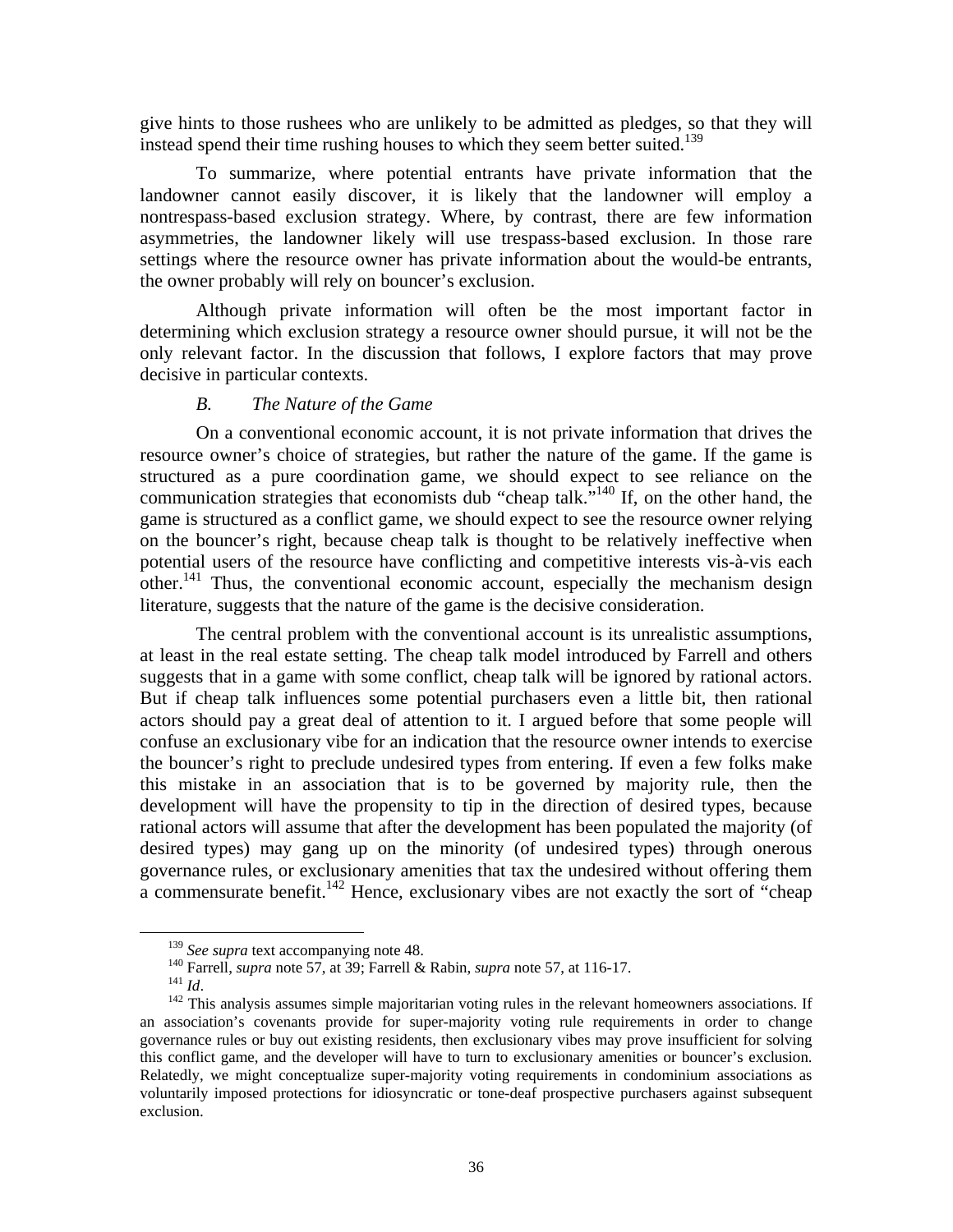talk" referenced in the economics literature, and in a subdivision that has not embraced super-majority voting rules, they may well prove up to the task in a game setting characterized by conflict.

 Similarly, it is not obvious that exclusionary vibes will always be the exclusion mechanism of choice in a pure coordination game. Even in strong seller's markets for real estate exclusionary vibes often involve substantial investments of resources.<sup>143</sup> In some settings, the costs of disseminating effective exclusionary vibes may be higher than the costs associated with exercising the bouncer's right effectively. The choice among exclusion strategies will depend on these costs, and the associated benefits.

 This analysis shows why it is appropriate to think of resource owners' actions and potential entrants' actions as a repeated game. At time one, private information will drive the resource owner's choice of strategies, but this choice of strategies also will affect the potential for the entrants to take corrective action at time two or thereafter, and this possibility of subsequent shifting exclusion strategies will alter potential entrants' incentives at time one. When a resource owner selects an exclusion strategy, she is simultaneously stacking the deck with respect to future decisions that the entrants will make about exclusion and governance. Put another way, the owner influences future governance by controlling present exclusion.

 But what if potential entrants understand this dynamic too well, and try to engage in coordinated action that undermines the resource owners' objectives? In the real estate context, block-busting is the most prominent sort of aggressive collective action. Block busting occurs when real estate agents arrange the sale of a few homes in an ethnically homogenous neighborhood as a means of triggering panic selling and prompting rapid neighborhood turnover, thereby obtaining many commissions.<sup>144</sup> Buyers may find participation in endgame block busting advantageous because it may allow them to purchase more attractive housing stock than they would otherwise be able to afford.

 The bouncer's right provides the best protection against these forms of collective action. For example, a cooperative apartment board typically exercises the bouncer's right with respect to new purchasers,  $145$  and for that reason excels at maintaining the community's character. Exclusionary amenities offer the next most robust protection against collective action of this sort. Existing homeowners in an exclusionary amenity community may find themselves saddled with substantial debt to pay off the amenity's construction, and replacing the amenity with something else after it has been constructed may prove exceedingly costly or contentious.<sup>146</sup> Hence, an exclusionary amenity strategy

<sup>&</sup>lt;sup>143</sup> By the end of this decade, U.S. real estate agents are expected to spend more than \$9 billion on advertising, of which approximately \$3 billion will be devoted to on-line advertisements. *See* Broderick Perkins, *Online Real Estate's Quantum Shifts*, May 20, 2005, *available in* 

<sup>&</sup>lt;http://realtytimes.com/rtcpages/20050520\_onlineadsgrowing.htm> (visited Sep. 28, 2005). 144 GERALD GAMM, URBAN EXODUS: WHY THE JEWS LEFT BOSTON AND THE CATHOLICS STAYED 41-

<sup>42 (1999);</sup> Dmitri Mehlhorn, *A Requiem for Blockbusting: Law, Economics and Race-Based Real Estate* 

*Speculation*, 67 FORDHAM L. REV. 1145, 1145 (1998).<br><sup>145</sup> Henry Hansmann, *Condominium and Cooperative Housing: Transactional Efficiency, Tax <i>Subsidies, and Tenure Choice*, 20 J. LEGAL STUD. 25 (1991).

<sup>&</sup>lt;sup>146</sup> See Yoram Barzel & Tim R. Sass, *The Allocation of Resources by Voting*, Q. J. ECON. 745, 764-70 (1990).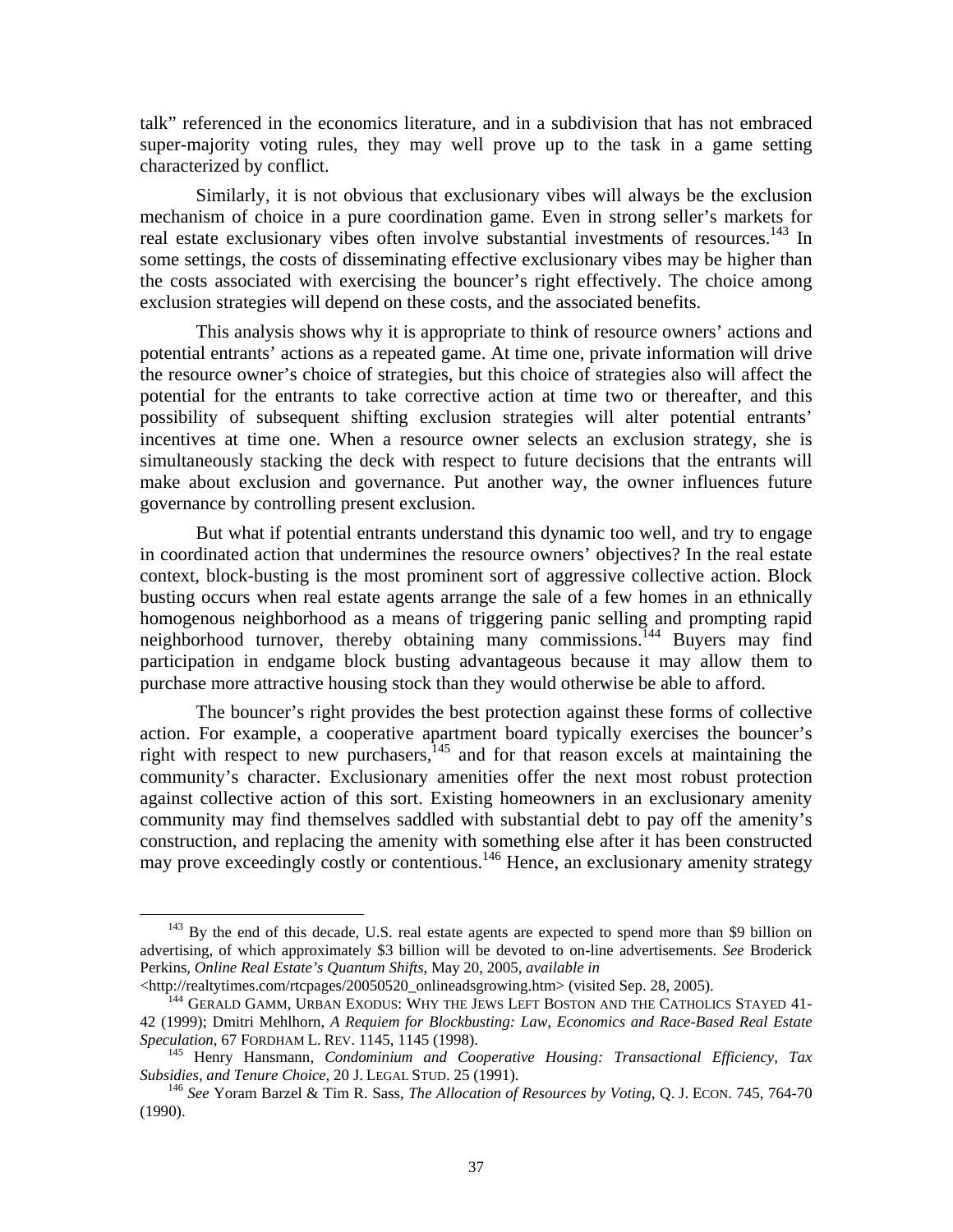deters opportunistic collective action by raising the costs associated with neighborhood demographic transition.

 Exclusionary vibes, of course, provide an exceedingly poor defense against collective action. Recall that an exclusionary vibes strategy relies entirely on the establishment of focal points among those permitted to enter a property. But a group of like-minded individuals acting in concert could avoid the social or psychological costs associated with entering a property where one is not wanted. And if enough people ignore the exclusionary vibe, then members of the pre-existing population will feel like outsiders, and may decide to move elsewhere.

#### *C. Law*

There will be circumstances in which a developer's choice of exclusion strategies is dictated, not by information asymmetries or the nature of the game, but by legal regimes that favor some forms of exclusion over others. Sometimes the law merely discourages a particular exclusion strategy. For example, consider the current legal landscape governing bouncer's exclusion and exclusionary vibes. The courts conceptualize the former as a property right and the latter as an expressive right. Accordingly, government infringements of the bouncer's right are analyzed, doctrinally, under takings law, whereas government infringements of the right to emit exclusionary vibes are analyzed under the First Amendment's commercial free speech doctrine. Prior to the Supreme Court's 1976 decision in *Virginia State Board of Pharmacy*, 147 commercial speech was not protected by the First Amendment at all. Since that decision, however, the Court has gradually expanded commercial speech protections,<sup>148</sup> and it seems plausible that the Court may eventually scrutinize restrictions on commercial speech with the same framework that it currently applies to core political speech.<sup>149</sup> This ratcheting up of commercial speech protection has coincided with a ratcheting down of takings protections,150 such that the takings clause, applied properly, seems to have become a less severe check on the government regulation of exclusion than the First Amendment. In this environment, we should expect to see the government take advantage of these arbitrage possibilities by overregulating bouncer's exclusion and underregulating exclusionary vibes.<sup>151</sup>

In other instances, government prohibitions dictate a resource owner's choice among exclusionary strategies. The clearest example of this is my suggestion that real

<sup>&</sup>lt;sup>147</sup> Virginia State Bd. of Pharm. v. Virginia Citizens Consumer Council, 425 U.S. 748 (1976).<br><sup>148</sup> *See, e.g., See, e.g.*, Lorillard Tobacco Co. v. Reilly, 533 U.S. 525 (2001); 44 Liquormart, Inc. v. Rhode Island, 517 U.S. 484 (1996).

<sup>&</sup>lt;sup>149</sup> *See* Note, *Making Sense of Hybrid Speech: A New Model for Commercial Speech and Expressive Conduct,* 118 HARV. L. REV. 2836, 2853-54 (2005).

<sup>&</sup>lt;sup>150</sup> See Tahoe-Sierra Preservation Council v. Tahoe Regional Planning Agen., 535 U.S. 302 (2002); Penn Central Transp. Co. v. City of N.Y., 438 U.S. 104 (1978).<br><sup>151</sup> The growing gap between takings scrutiny and commercial speech scrutiny, along with the

behavioral distortions likely to result, provide a strong justification for returning to the dominant pre-1976 view of speech concerning an owner's resource, which is that the right to advertise a resource is a property right, not a free speech right. *See, e.g.*, THOMAS I. EMERSON, TOWARD A GENERAL THEORY OF THE FIRST AMENDMENT 105 n.46 (1966) ("Communications in connection with commercial transactions generally relate to a separate sector of social activity involving the system of property rights rather than free expression.").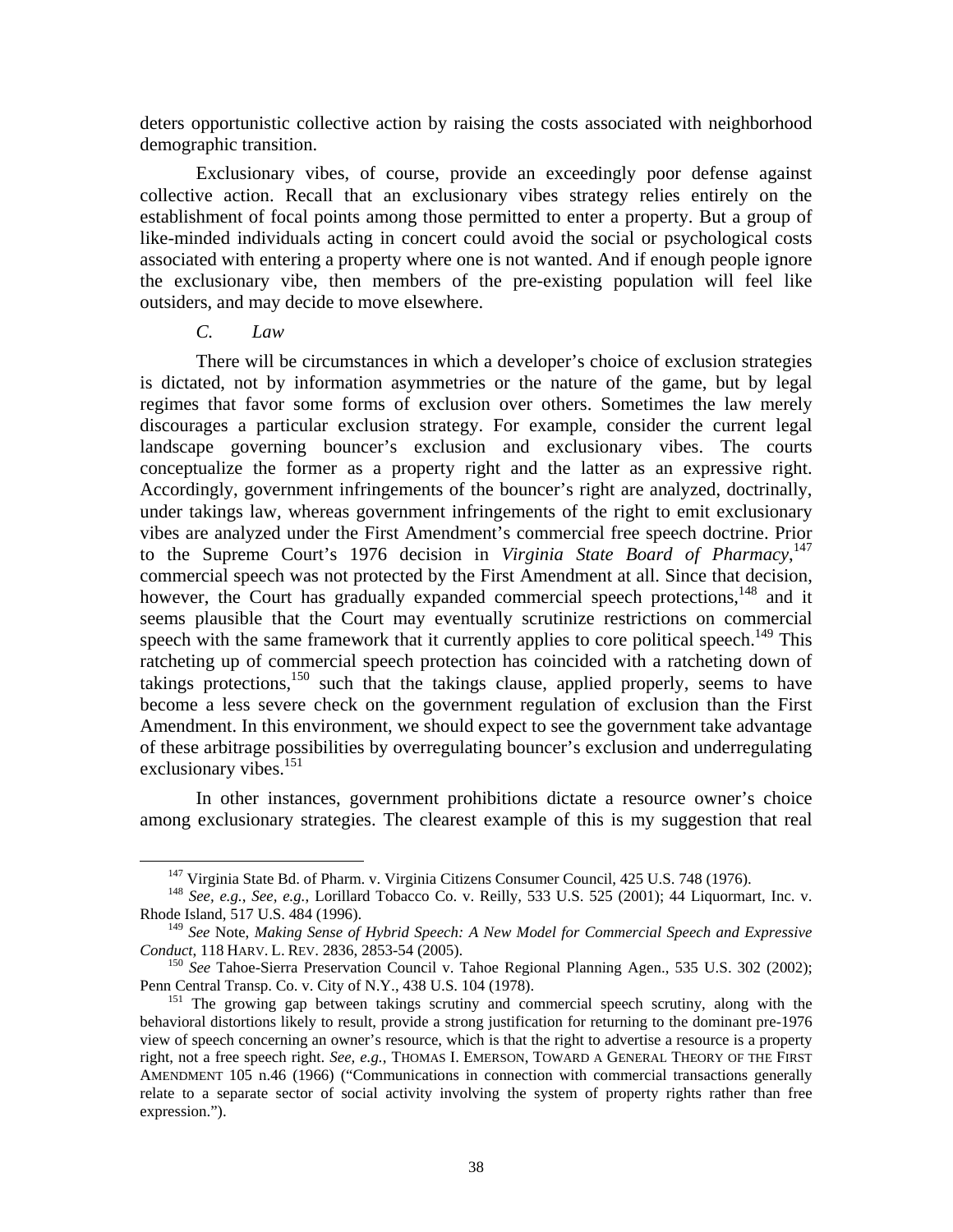estate developers may have used golf courses during the 1990s as part of an exclusionary amenities strategy to promote Caucasian residential homogeneity.152 This behavior probably did not stem from the presence of private information. In many cases, a prospective entrant's race is discernible through visible inspection. But of course, the law prohibits discriminatory refusals to sell, as well as most race-based exclusionary vibes in the housing sector. Yet the law leaves exclusionary amenities largely unregulated. Hence exclusionary vibes are the only lawful racially exclusionary strategies open to real estate developers.

 Note, however, that if what real estate developers are trying to achieve isn't so much racial homogeneity as cultural homogeneity ("acting white"), then the golf course strategy may be explained with reference to information asymmetries. Cultural orientation may be difficult to discern through short-lived interpersonal interactions. Suppose that Dan is a member of a minority racial group who feels more comfortable among members of a majority racial group. Suppose further that a developer seeks to set up a residential community for members of the majority racial group and could do so without violating the law. If the developer adopts a bouncer's right approach to regulating access, then it is likely that Dan will be excluded from the development, since his racial status will probably be discerned easily by the bouncer.<sup>153</sup> If, on the other hand, the developer selects an exclusionary vibes approach or an exclusionary amenities approach, then Dan may well wind up entering the community, since he values the prospect of living in a community that is comprised overwhelmingly of majority racial group members and may be willing to pay extra for that "privilege." Ceteris paribus, we can expect to find greater heterogeneity in those communities that employ nontrespass-based exclusion strategies, at least in those instances where the criteria for exclusion can be applied efficiently by a bouncer (because of a lack of private information). In a dynamic world, this propensity may trouble homogeneity-preferring prospective entrants enough to cause them to choose a community that controls access via bouncer's exclusion.

On the other hand, it may be that what homogeneity-loving prospective purchasers prefer is not a community that consists entirely of members of a majority racial group. Rather, they might prefer a community that consists entirely of members who accept the cultural preferences and practices commonly associated with majority racial group membership.<sup>154</sup> These citizens would prefer to live with Dan, rather than a

<sup>&</sup>lt;sup>152</sup> *See supra* text accompanying note 87.<br><sup>153</sup> There are, of course, exceptions. It may be difficult to determine the racial status of a mixed-race person, and some bouncers may be unable to differentiate between members of particular racial groups through visual inspection (i.e., between East Asians and Native Americans) or reliance on surnames (i.e., between Latinos and Filipinos). *See generally* Amanda E. Lewis, *Everyday Race-Making*, 47 AM. BEHAV. SCI. 283, 291-94 (2003); EJ Perez-Stable et al., *Use of Spanish Surnames to Identify Latinos: Comparison to Self-Identification*, 18 J. NAT'L CANCER INST. MONGRAPH 11 (1995); Mary C. Waters, *The Everyday Use of Surname to Determine Ethnic Ancestry*, 12 QUALITATIVE SOCIOLOGY 303 (1989). Note that in this context I am referring to race in a biological sense, rather than in a socially defined sense.<br><sup>154</sup> Alternatively, their preferences for homogeneity may shift over time. They might begin with

preferences for racial homogeneity, but their contact with the Dans of the world may convince them that their preference for racial homogeneity was misplaced. For scholarship providing support for this "contact hypothesis" in the racial setting, see Casey J. Dawkins, *Recent Evidence on the Continuing Causes of Black-White Residential Segregation*, 26 J. URBAN AFF. 379, 389 (2004); Robert D. Tollison, *Consumption Sharing and Non-Exclusion Rules*, 39 ECONOMICA 276, 283 (1972).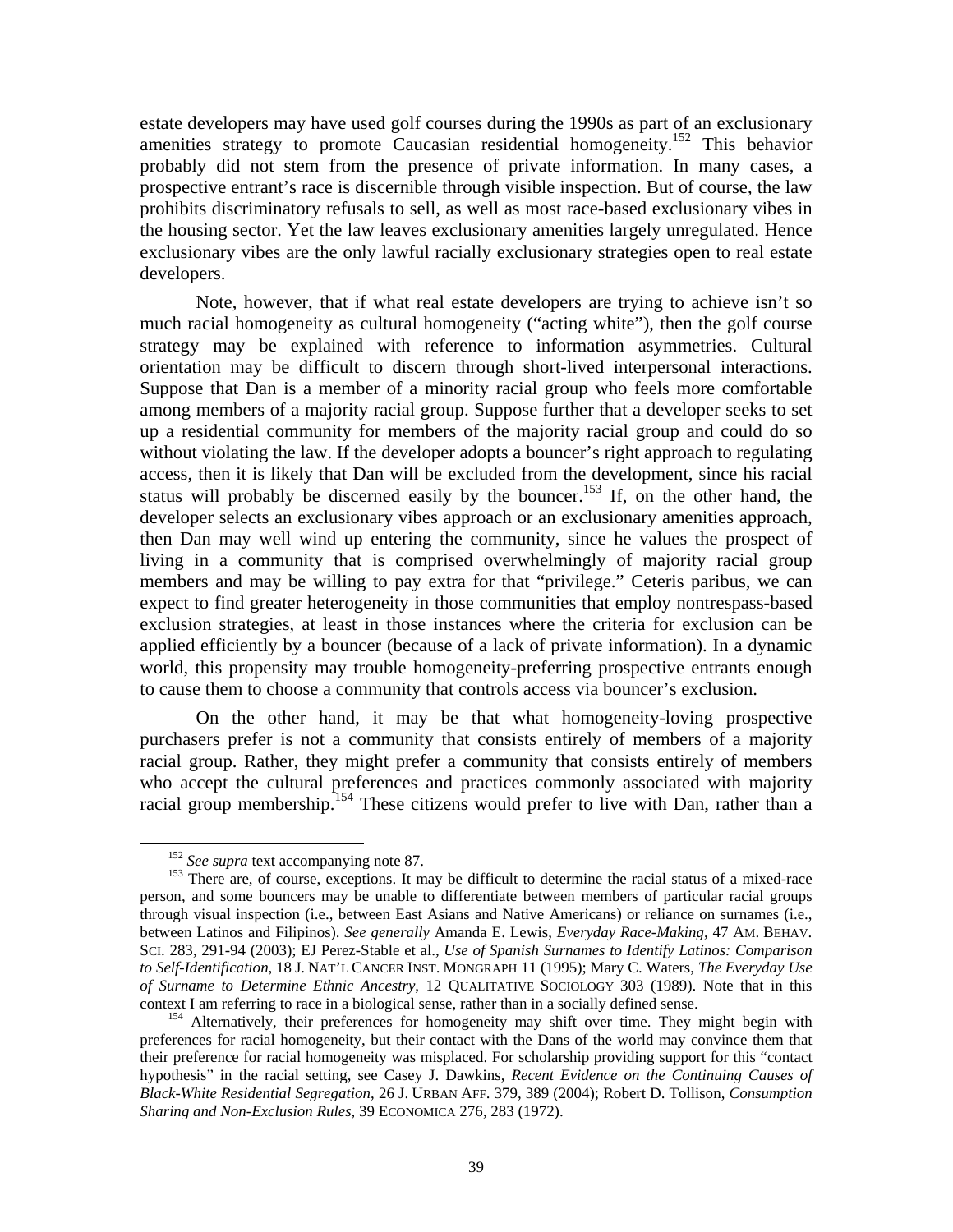majority-group member who nevertheless embraces minority-group values. Thus, the critical question concerns what type of homogeneity is demanded by the market. The answer to that question all boils down to the private information considerations identified at the outset of this Part. If there is market demand for homogeneity across a dimension characterized by private information (such as cultural affinity), then the landowner is likely to employ a nontrespass-based exclusion strategy. If the market demands homogeneity across a dimension characterized by easily discoverable information (such as racial status, most of the time), then the landowner is likely to employ a trespass-based strategy, assuming the law permits him to do so.

#### *D. Social Meaning*

 There must be a universe of situations in which a private information story suggests that a landowner ought to be indifferent as between exercising the bouncer's right or exclusionary vibes to achieve a desired level of homogeneity within a new residential development. In other situations, a private information analysis might suggest the superiority of one strategy or another, but the magnitude of the difference will not be particularly great. Under these circumstances, a landowner should pay substantial attention to the ways in which differing exclusion strategies might carry with them divergent social meanings.<sup>155</sup>

 Social meanings differ substantially with respect to various exclusion strategies. Bouncers police popular dance clubs, letting the famous, beautiful, and well-dressed people enter, and keeping out the less famous, less beautiful, less-well-dressed clientele. This conduct by nightclub bouncers is relatively uncontroversial.<sup>156</sup> But society does not seem to tolerate bouncers at restaurants, so restaurants seeking to establish an exclusive atmosphere must rely on blunt exclusion strategies (e.g., high prices or Byzantine systems for allocating reservations); governance rules ("no smoking," "no shirt, no shoes, no service," or "jacket required"); or exclusionary vibes (via advertising, background music, or décor choices). Why is blunt exclusion tolerable in one context, but not in another? The answer plausibly lies in the richness and nature of social interactions among those who enter the facility. That is to say, patrons can expect to interact substantially in the dance club, but not in the restaurant. Recognizing this, prevalent social norms tolerate more obvious forms of exclusion. Moreover, because the parties' objectives when interacting with strangers in a dance club will often be romantic, and because exclusionary interactions based on snap aesthetic judgments are de rigueur in romantic settings, what would be offensive in the restaurant setting seems perfectly natural at the entrance to the club.

 Where race, religion, gender, or some other suspect classification is used as the basis for exclusion, the social meaning associated with blatant exclusionary vibes or wellpublicized exercises of the bouncer's right can be substantial. Members of the public may be willing to tolerate subtle exclusion far more than obvious exclusion. Hence, in his

 <sup>155</sup> Classic legal scholarship on social meaning includes Lawrence Lessig, *The Regulation of Social Meaning*, 62 U. CHI. L. REV. 943 (1995); Cass R. Sunstein, *Social Norms and Social Roles*, 96 COLUM. L. REV. 903 (1996); and Dan M. Kahan, *Social Influence, Social Meaning, and Deterrence*, 83 VA. L. REV. 349 (1997). 156 *See generally* Coco Henson Scales, *The Hostess Diaries: My Year at a Hot Spot*, N.Y. TIMES, July

<sup>11, 2004,</sup> at 9 (describing a bouncer's interactions with would-be entrants to a trendy club).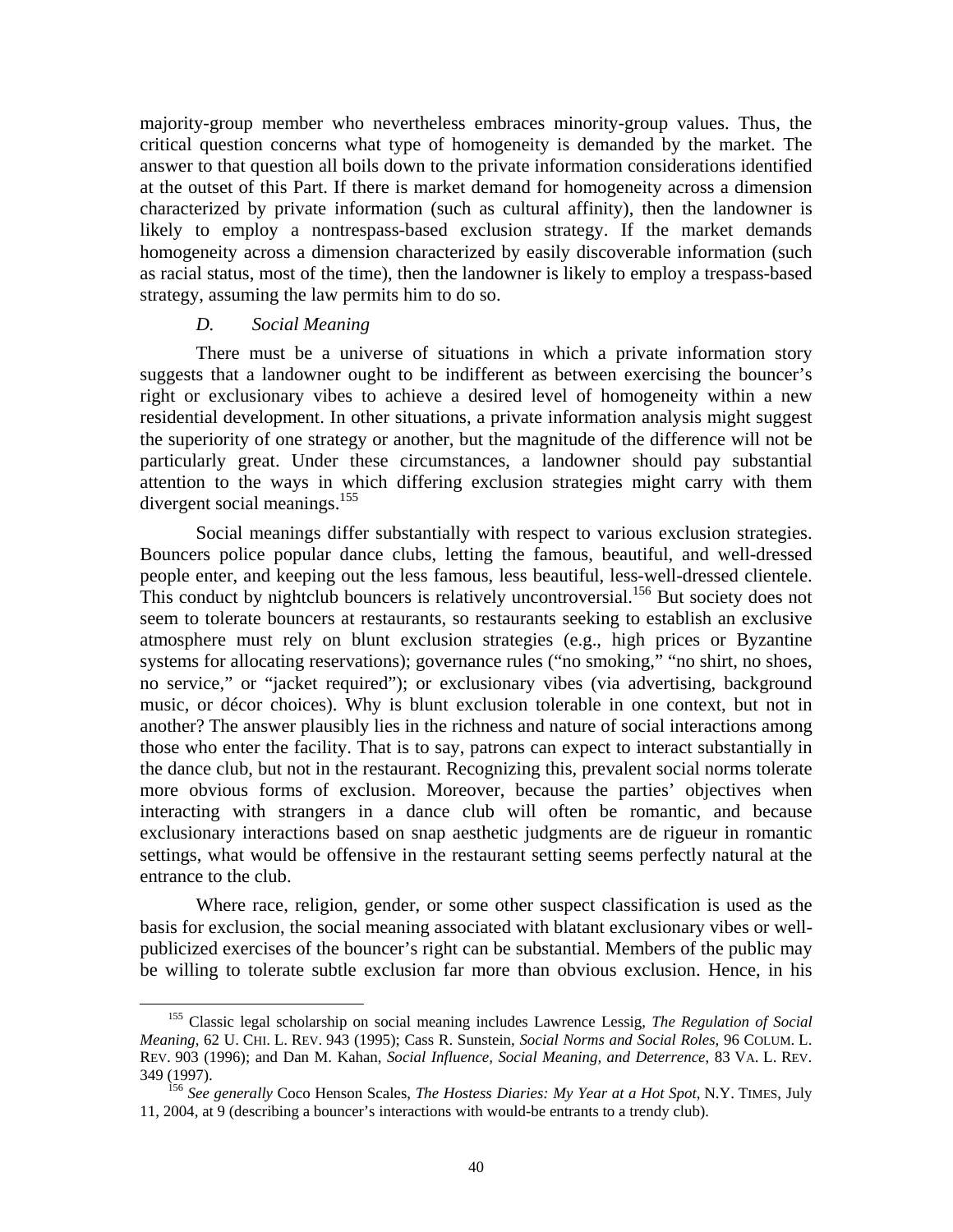study of exclusionary zoning, $157$  political scientist James Clingermayer found that because arguments about excluding the poor and minorities from middle-class and affluent neighborhoods are politically unpopular, advocates of such separation invoke nonexclusionary rationales for exclusionary policies.

Therefore, justifications that have exclusionary impacts, whatever the intent behind them, are generally couched in terms of neighborhood protection, defense of property values, good planning principles, enhancing environmental quality, promoting historical preservation, etc. Sometimes, the justification can even be couched in terms of a need for more land devoted to industrial purposes. . . . On [some] occasions, political actors may refer to many values other than the ones that are most dear to their hearts. In doing so, they shift the terms of the debate and manipulate the agenda in such a way as to lead to their more preferred result. $158$ 

There is every reason to think that some of the same considerations play out in the context of exclusionary vibes as in the exclusionary zoning context. To the extent that landowners seeking to establish or preserve homogeneity in their surroundings exercise the bouncer's right, they will point to some criteria less controversial for exclusion than race or religion. Exclusionary vibes often will be more subtle than usual where the basis for exclusion is problematic. And exclusionary amenities may be marketed using code words or proxies for race that are understood by both blacks and whites, but avoid the more confrontational aspects of overt racial appeals.<sup>159</sup>

 As a general matter, then, the controversial and divisive social meaning of exclusionary vibes and visible bouncer's right activities in the racial segregation domain will help explain the choice of some developers to opt for exclusionary amenity strategies. And even where the bouncer's right or exclusionary vibes are employed, concerns about social meaning and popular backlashes will modify the nature of the exclusion.<sup>160</sup> For example, a landowner excluding some people on the basis of race or religion may seek out an effective proxy or leave his criteria exceptionally vague. As a general matter, the more controversy would be generated by an exclusionary criterion, the more subtle a landowner will be about the existence and content of that criterion.<sup>161</sup>

<sup>&</sup>lt;sup>157</sup> Despite its name, exclusionary zoning does not fit into my typology of exclusion. For the reasons why, see *supra* note 13.<br><sup>158</sup> Clingermayer, *supra* note 13, at 382-83.<br><sup>159</sup> Strahilevitz, *supra* note 76, at 15 n.61.

<sup>&</sup>lt;sup>160</sup> Loewen describes this phenomenon as the "paradox of exclusivity," whereby overwhelmingly white communities greatly desire racial homogeneity but "develop a motivated blindness to the workings of social structure" and adamantly take issue with any suggestion that racist sentiment pervades the community or motivates its policies. LOEWEN, *supra* note 69, at 316-20.<br><sup>161</sup> These concerns about backlash are interesting in and of themselves. Consumers who feel some

shame about their own preferences may blame real estate developers for responding to those same consumer preferences, as a psychological coping mechanism. *Cf*. Lyn H. Lofland, *The Real-Estate Developer as Villain: Notes on a Stigmatized Occupation*, 27 STUDIES IN SYMBOLIC INTERACTION 85, 98 (2004) (noting that housing consumers simultaneously demanded suburban homes and vilified developers for providing suburbanized homes for the masses).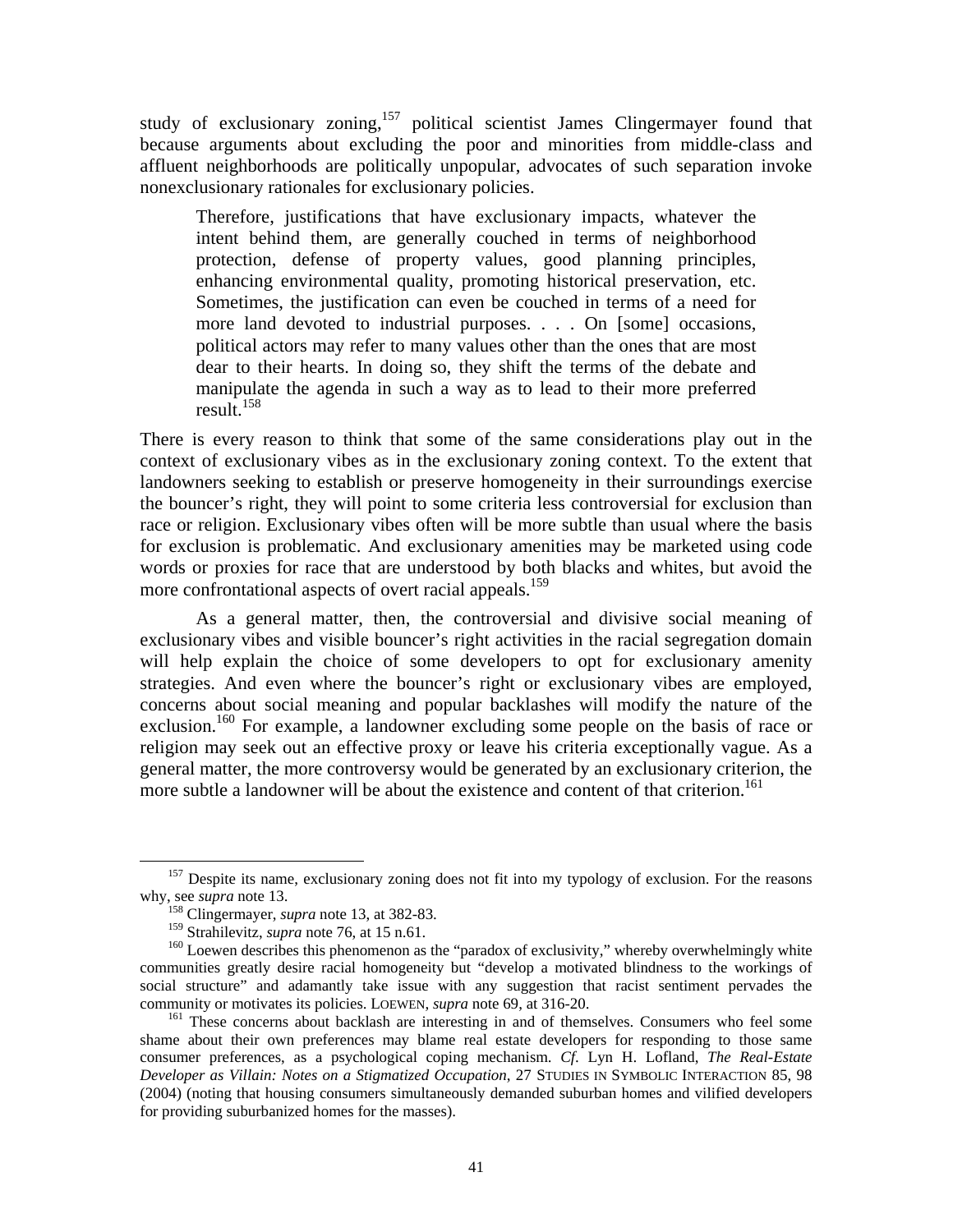This account of social meaning is, of course, descriptive rather than normative. From a normative perspective, it is not entirely clear why we should differentiate between, say, bouncer's exclusion and exclusionary amenities, if we suppose that the two strategies would be equally effective at excluding third parties who would like to gain admittance if the exclusionary policy was eliminated. Moral equivalency seems particularly appropriate where the landowners intentionally chooses an amenity because of its anticipated exclusionary effects.

#### *E. Mistakes*

 While concerns about controversial social meanings may tempt a landowner to employ a less transparent criteria for exercising the bouncer's right, or a less obviously exclusionary vibe, there is a countervailing concern. The greater the vagueness, the higher the likelihood that third parties targeted for inclusion or exclusion will make errors. These mistakes will arise when parties targeted for inclusion or exclusion fail to realize it. Such errors impose costs on the landowner.<sup>162</sup>

 Vagueness in the exclusionary criteria behind bouncer's exclusion will be costly for the landowner in that it will force her to spend substantial time and resources turning away those who do not meet the criteria. While this turning away of people targeted for exclusion may be valuable in some sense for the resource owner,<sup>163</sup> much of this effort will be of little utility to her. Moreover, if the owner repeatedly turns away third parties without identifying any applicable criteria for entry, she runs the risk that those excluded

<sup>&</sup>lt;sup>162</sup> For an extended discussion of the costs of communicating various sorts of property rights to the outside world, see William Hubbard, Note, *Communicating Entitlements: Property and the Internet*, 22 YALE L. & POL'Y REV. 401 (2004). An additional factor relevant to analyzing the importance of mistakes in the exclusion context concerns the nature of the resource. In some contexts, there are so many potential entrants that the costs of underinclusiveness may be minor. For example, the extremely trendy New York night club can afford to turn away a under-dressed millionaires without losing too much revenue. *See*  Scales, *supra* note 156, at 9. This dynamic is becoming an increasingly apt metaphor for United States immigration policy. *See* Nina Bernstein, *Study Finds Immigration Peaked in U.S. in 2000*, N.Y. TIMES, Sep. 28, 2005, at 1.<br><sup>163</sup> One virtue of the bouncer's right as an exclusionary strategy is that it provides the landowner with

accurate information about the lost economic opportunities associated with exclusion. More specifically, the landowner no longer need rely on guesswork about the gross private costs associated with turning away particular customers who can afford to pay the applicable entrance fee. As a consequence of exercising the bouncer's right, the landowner necessarily learns more about the customers he is turning away. Such information is not easily discernable if the landowner chooses an exclusionary vibes or exclusionary amenities strategy instead. Bouncer's exclusion thus has an advantage of providing the landowner with some useful information, and reliance on the bouncer's right may be particularly attractive under circumstances characterized by substantial uncertainty or boundedly rational landowners. In this sense, bouncer's exclusion may be similar to information-forcing property mechanisms that I have advocated in other settings. *See* Strahilevitz, *supra* note 25, at 849-51; *see also* Russell Robinson, *Caste and Casting* (Working Paper 2005) (arguing for a regime in which directors are forced to give auditions to actors' whose race and ethnicity may not correspond with that of a character's, so as to force the directors to confront the costs associated with race-limited casting calls). Of course, this additional information may be of marginal utility, since exercising the bouncer's right does not accurately inform the landowner of the *net*  costs associated with exclusion. After all, while the landowner knows how many customers he is turning away, he is far from certain how many of his existing customers he would lose if he stopped being so selective about entry. As a result, this consideration will usually be a minor consideration in the landowner's choice among exclusionary strategies.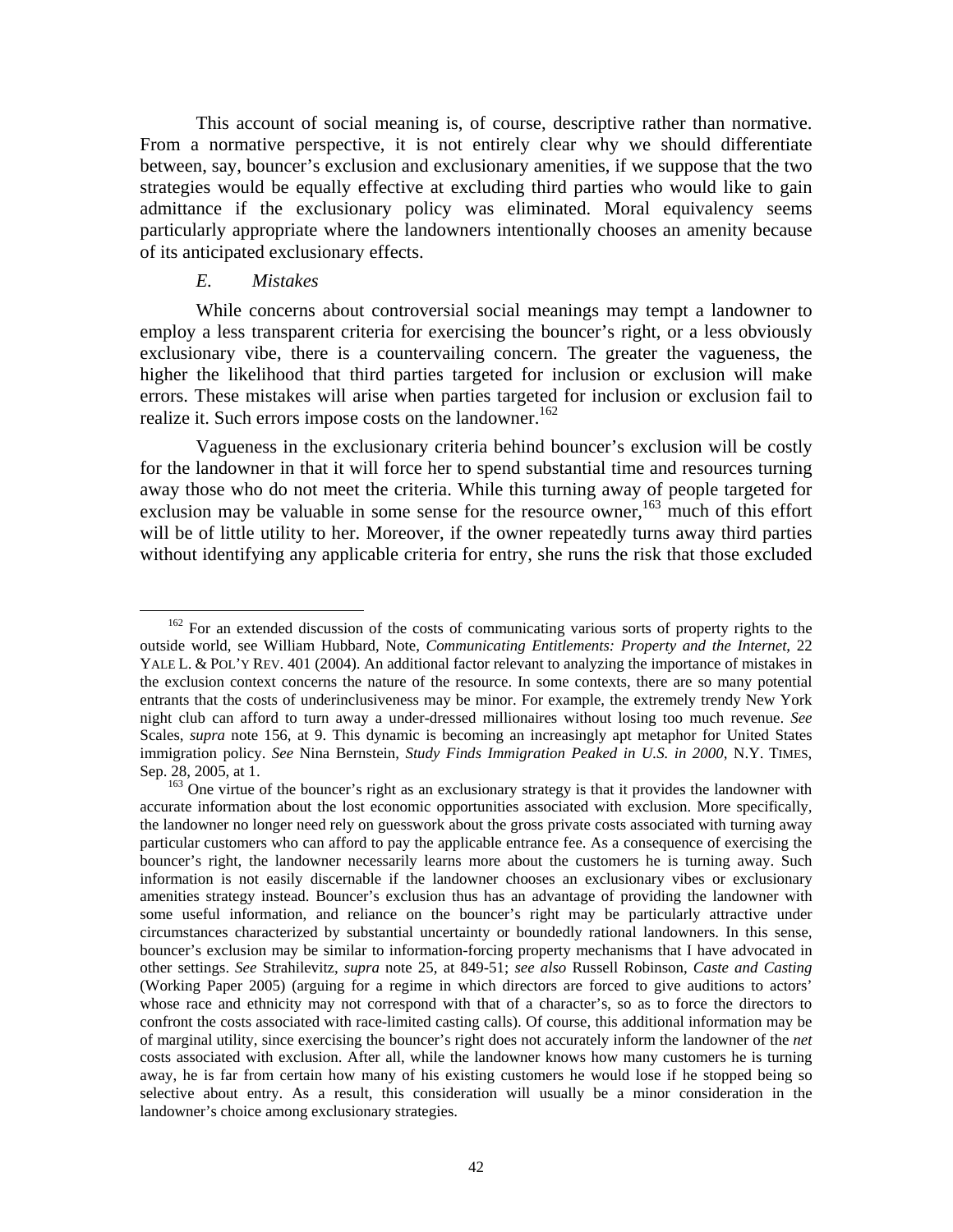will become frustrated by having expended resources in a futile effort, and will engage in violent self help against the landlord as a result.

 Dampening or ambiguating the message contained in an exclusionary vibe imposes a different set of costs on the landowner. Recall that through exclusionary vibes, the landlord expects to command some sort of premium by virtue of his successful effort to establish a focal point around which similar people can organize themselves. But the less obvious the exclusionary message, the less confident prospective purchasers or entrants will be in the success of the landowners' effort to establish a focal point. Moreover, some prospective purchasers or entrants may not realize that they are targeted for inclusion by the landowners' message, and this will depress the size of the market, thereby further reducing the premium that the landowner can expect to command.<sup>164</sup> Indeed, as a general matter, we can expect to find a higher percentage of "tone-deaf" entrants in communities whose access is regulated by exclusionary vibes than in those in which a bouncer restricts entry. Because some prospective purchasers or entrants will fail to understand the content of an exclusionary vibe, there may be a substantial portion of the population targeted for exclusion that nevertheless purchases access to the landowners' community. Most of these people will realize that they failed to perceive an exclusionary message in hindsight, and their lack of fit with their neighbors may trigger either buyers' remorse – with rapid and costly turnover in homes as they decide to move to a community where people are more like them – or efforts to undermine the community's homogeneity from within – which may trigger the exodus of those homeowners who purchased after correctly perceiving the content of the exclusionary vibe.

 The same sort of mistakes can occur in the exclusionary amenities setting. Here the problems arise if a potential purchaser or renter underestimates the expenses associated with a costly, polarizing amenity. For example, in the rental environment, a prospective tenant may not know how much of his monthly rent payment is used to subsidize an adjacent amenity. The renter can probably rely on educated guesses here, however, and use the amenity's apparent quality as a proxy for its monthly costs. In a homeowners association or condominium association, mistake costs will be lower, both because a prospective purchaser will have access to a budget specifying association expenses by line item, and because the prospective purchaser who plans to live in a residence for many years will probably invest more time than the transient renter in discerning where his assessment dollars will be going.

#### **III. Societal Considerations in Regulating Owners' Exclusion Strategies**

 The previous section analyzed the important variables that affect a resource owner's decision to choose among the three primary exclusion strategies. With a few exceptions, we can expect that resource owners will act to maximize their private welfare in restricting access to their property. Of course, resource owners' decisions about exclusion necessarily affect the interests of third parties, and may implicate broader societal values as well. Where a resource owner's exclusion of third parties generates

<sup>&</sup>lt;sup>164</sup> Some people who plainly belong to the group targeted for inclusion will not respond to an ambiguous message if they are too busy to make deciphering the message worthwhile.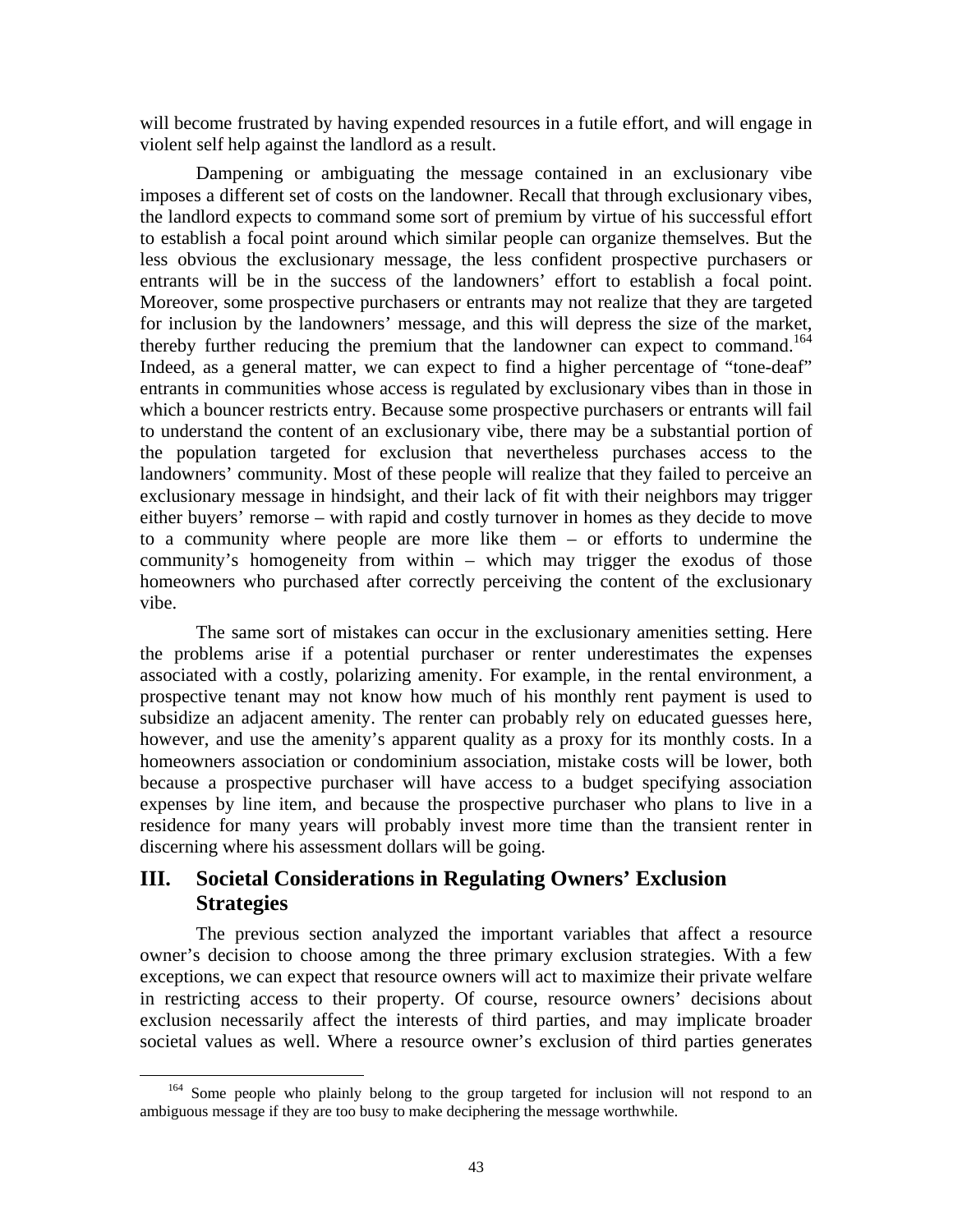substantial negative externalities, intervention by the state may be warranted.<sup>165</sup> In this part, I will explore some of the social considerations that ought to guide the law's response to various exclusion strategies. I will also point to various ways in which the law, consciously or not, alters the incentives for individual resource owners to engage in particular forms of exclusion.

#### *A. Symbolic Externalities*

 As alluded to earlier, certain forms of residential exclusion are highly controversial. Exclusionary actions by a landowner might upset prospective purchasers or tenants, who would like to enter the landowners' property but are deterred or prevented from doing so. Such actions might also impose genuinely felt harms on people who have no interest in entering the landowners' problem but object to the exclusionary device all the same. These sentiments might arise among bystanders because they feel special kinship with the disappointed group of prospective entrants, or because they resent the exclusionary device as a matter of principle.

 As an exclusionary device becomes increasingly obvious, we might expect that these bystanders will become increasingly offended by its use. This analysis suggests that exclusionary vibes may prove particularly problematic. After all, exclusionary vibes necessitate some form of advertising visible to third parties as a means of enticing compatible people to enter the property in question. While savvy landowners will work hard to target their advertisements to a receptive audience by selecting the media outlets thought to provide the most sympathetic eyeballs, there will inevitably be some disclosure of an exclusionary message to people who will be offended by such a message.

 From a social welfare perspective, bouncer's exclusion and exclusionary amenities will be better strategies in circumstances where large numbers of people object to the exclusion that is occurring. It might be difficult for bystanders to learn that a landowner is exercising the bouncer's right in a controversial or problematic manner, unless the landowner for some reason publicizes this fact. Similarly, one of the advantages of exclusionary amenities is that they can sort people in subtle ways and that subtlety keeps exclusionary amenities off the radar screens of many bystanders.

#### *B. Misperception Externalities*

 I have already pointed to the possibility that exclusionary vibes might be misunderstood by third parties seeking entry onto a particular property.<sup>166</sup> Not all of this misperception amounts to an externality, however, since the landowner will suffer economic repercussions if too few people understand his exclusionary message. One set of externalities consists of the costs imposed on prospective purchasers or tenants, who are forced to relocate or experience regret after they learn that the property differs from their expectations. A second set of externalities arises when third parties reach mistaken conclusions based on the messages implicit in a landowners' choice of exclusion strategies.

 Misperception externalities of the first sort will be minimized in instances where the resource owner opts for bouncer's exclusion or exclusionary amenities instead. In the

<sup>165</sup> *See* State v. Shack, 277 A.2d 369, 374-75 (N.J. 1971). 166 *See supra* section II.E.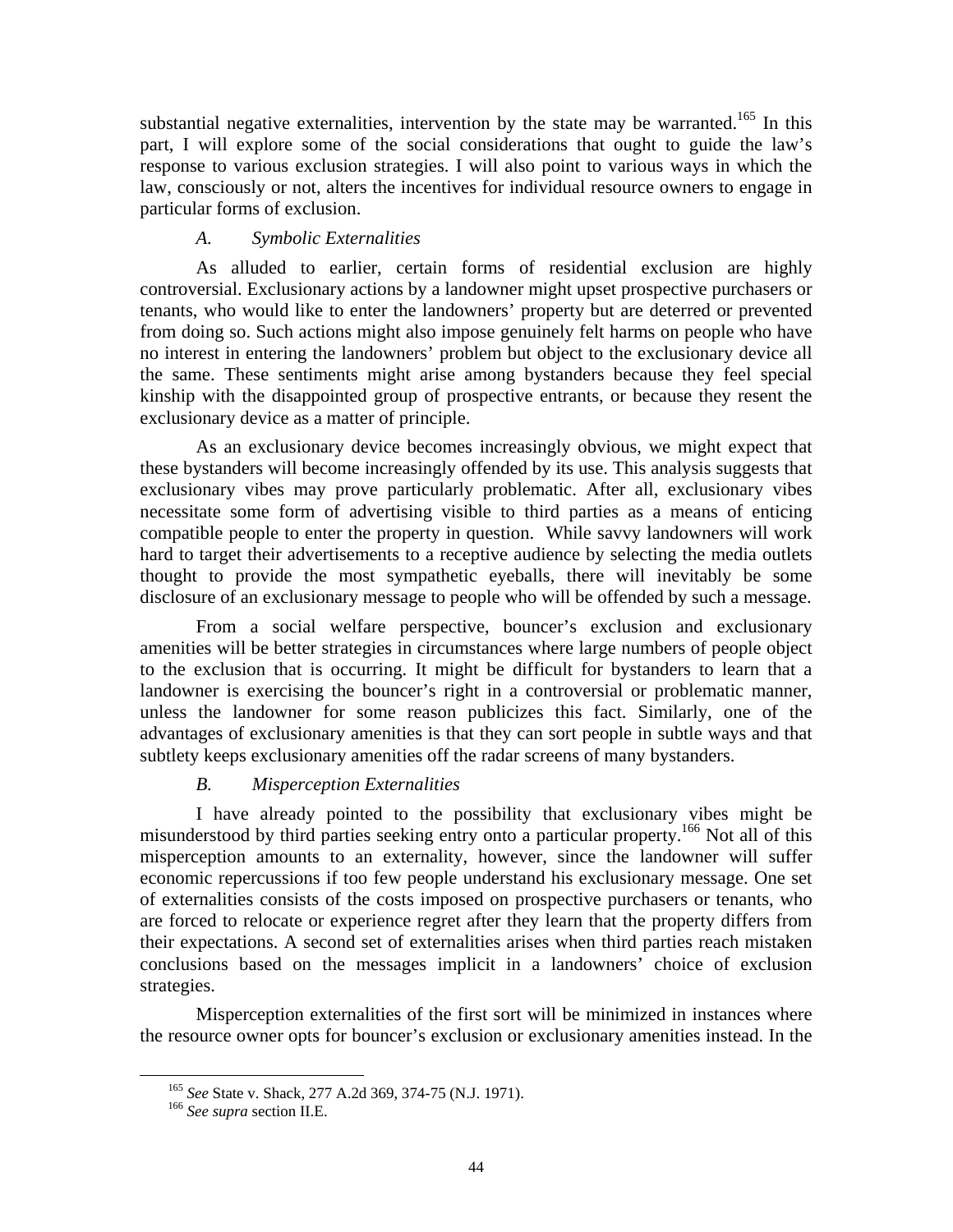bouncer's exclusion case, the prospective purchaser's misperception is ordinarily irrelevant, since the bouncer will prevent the mistaken third party from entering the property in any event. In the exclusionary amenities setting, misperception externalities might arise if an individual finds a particular amenity attractive, but finds the residential homogeneity that is created by the amenity surprising and unattractive. As a general matter, these forms of misperception will be rare since people who value costly social amenities enough to buy homes that include them usually have some prior exposure to the demographics of that amenity's user base.

 Misperception externalities of the second sort also will be most prominent in the exclusionary vibes setting. Indeed, two separate circuit courts have explained the Fair Housing Act's peculiar treatment of Mrs. Murphy homeowners with reference to these sorts of externalities. Recall that the FHA permits mom-and-pop landlords to refuse to rent a unit based on discriminatory criteria, but does not permit those landlords to advertise their discriminatory criteria and renders newspapers liable for any discriminatory advertisements that run in their pages.<sup>167</sup>

 The Fourth Circuit has defended the Mrs. Murphy exception by noting that Congress might have worried that potential renters would assume, falsely, that if one apartment in a Mrs. Murphy building was advertised as being "for whites only" many other apartments in larger buildings (which are subject to FHA restrictions on the bouncer's right) were also available only to whites.<sup>168</sup> The D.C. Circuit has embraced somewhat different logic, noting in the standing context that permitting Mrs. Murphy landlords to publish discriminatory advertisements "created a public impression that segregation in housing is legal, thus facilitating discrimination by . . . other property owners and requiring a consequent increase in [civil rights] organizations' educational programs on the illegality of housing discrimination."169 Both these courts correctly pointed out the possibility that members of the public might draw erroneous conclusions that undermine public policy objectives if Mrs. Murphy landlords are permitted to advertise their ability to discriminate against tenants without violating the FHA. Relatedly, other scholarship has suggested that racially exclusionary advertisements perpetuate unflattering stereotypes about the excluded groups or stimulate demand for racial homogeneity among members of majority groups.<sup>170</sup>

<sup>&</sup>lt;sup>167</sup> *See supra* text accompanying notes 114-116.<br><sup>168</sup> United States v. Hunter, 459 F.2d 205, 214 (4th Cir. 1972) ("Widespread appearance of discriminatory advertisements in public or private media may reasonably be thought to have a harmful effect on the general aims of the Act: seeing large numbers of 'white only' advertisements in one part of a city may deter nonwhites from venturing to seek homes there, even if other dwellings in the same area must be sold or rented on a nondiscriminatory basis.").

<sup>169</sup> Spann v. Colonial Village, Inc., 899 F.2d 24, 30 (D.C. Cir. 1990); *see also* Felicia R. Lee, *ABC Drops Show After Complaints by Civil Rights Groups*, N.Y. TIMES, June 30, 2005, at C3 (describing how a television network pulled the plug on a reality television program in which neighbors selected which of seven diverse families would live in a new home in a Christian, Republican subdivision, after civil rights groups complained that this program would cause members of the public to believe that racial and other forms of discrimination are permissible). 170 Petty et al., *supra* note 67, at 358-363; Jennifer C. Chang, Note, *In Search of Fair Housing in* 

*Cyberspace: The Implications of the Communications Decency Act for Fair Housing on the Internet*, 55 STAN. L. REV. 969, 975-77 (2002).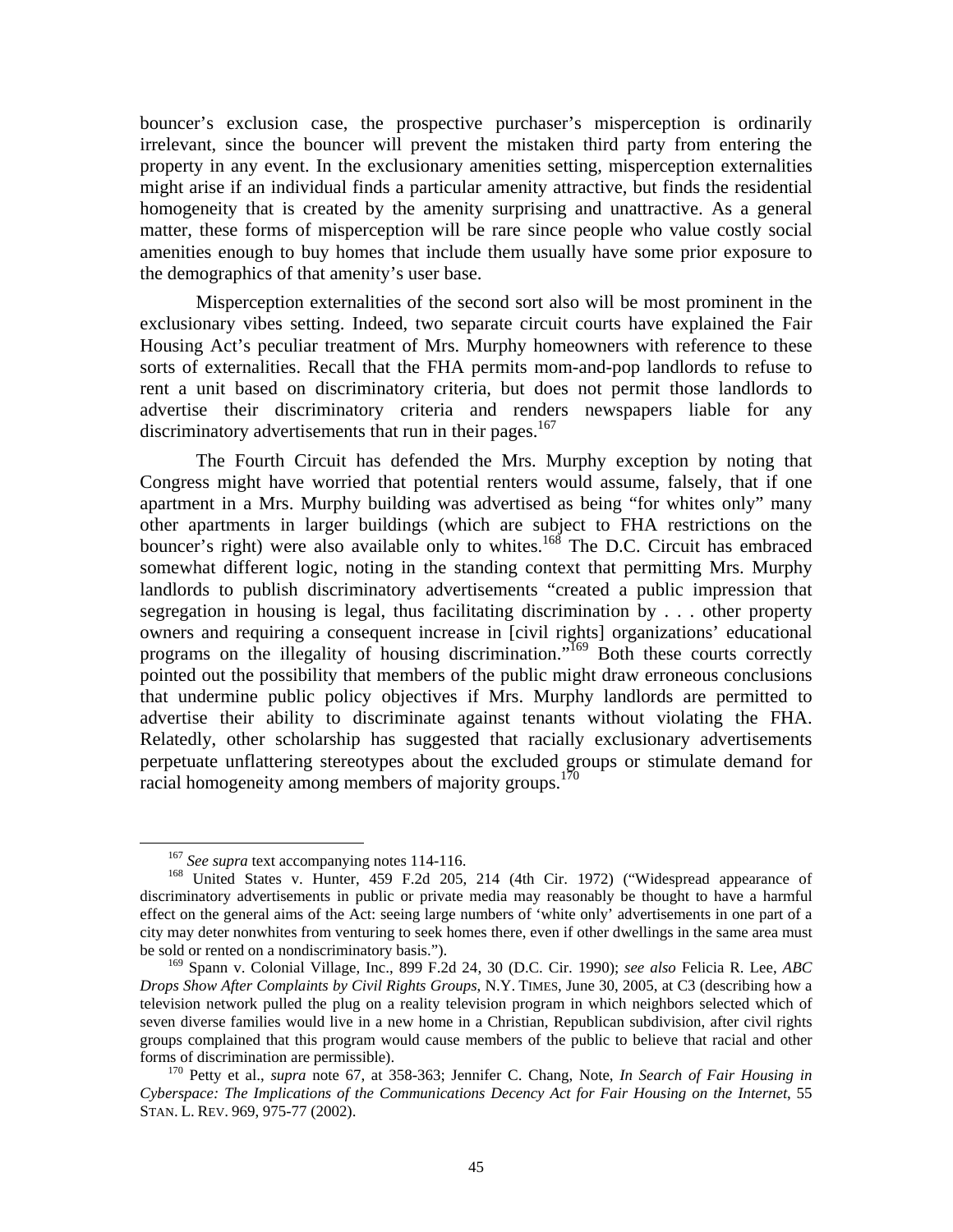Given the Supreme Court's increasing hostility to various restrictions on commercial speech, $^{171}$  it is not clear whether these earlier circuit court decisions remain good law. Most likely, the doctrinal answer would hinge on whether discriminatory advertisements by Mrs. Murphy landlords qualify as "misleading" statements for the purposes of the Supreme Court's *Central Hudson* test.172 But what is most interesting about the decisions is the recognition by both courts that exclusionary vibes could be powerful and overbroad influencers of decisions as important to individuals as the question of where to live.

#### *C. Liberty Externalities*

 Free-market societies pride themselves on offering their citizens a wide array of choices, and the variety of homes available in most industrialized societies reflects the diversity of preferences along that dimension. Still, there are constraints on citizen mobility, and many people face very high social or economic costs if they are forced to relocate to another community. Within a given metropolitan area, there may be few, if any, close substitutes for particular residential communities. Under such circumstances, a resource owners' decision to exclude third parties may impose substantial restrictions on the liberty of those excluded. Bouncer's exclusion regimes that are based on immutable characteristics will be particularly problematic in that respect, since excluded third parties will not be able to gain admission to the property in question by altering their behaviors or preferences. Compared to bouncer's exclusion, exclusionary amenities and exclusionary vibes score well on this front. Someone who the resource owner has targeted for exclusion can circumvent the resource owner's wishes, either by absorbing the costs of being an outlier, or by paying for a costly amenity that he does not value highly.

 There is a particularly troubling form of the liberty externality, best dubbed the "dumping grounds" problem. The concern here is that there will be some types of people who are so universally loathed and economically disadvantaged that they are denied effective choice among some subdivisions, and come to be concentrated in the few communities that are willing to accept them or unable to keep them out. In twenty-first century America, sex offenders seem to represent the least desirable neighbors of all. Perhaps puzzlingly, they have been singled out for harsher post-release restrictions than murderers.

 If this particular dumping grounds problem worsens in the future, courts may crack down on exclusion rights. After refusing to enjoin a homeowners association ban on sales to sex offenders, the court in *Mulligan v. Panther Valley Property Owners Association* warned that it might well change its mind in the future if too many homeowners associations followed Panther Valley's lead, such that "large segments of the State could entirely close their doors to such individuals, confining them to a narrow

<sup>&</sup>lt;sup>171</sup> *See supra* text accompanying notes 147-149.<br><sup>172</sup> Central Hudson Gas & Elec. Co. v. Public Serv. Comm'n, 447 U.S. 557, 564 (1980). Another relevant precedent here would be Linmark Assoc. v. Township of Willingboro, 431 U.S. 85, 87-88 (1977). In that case, the Court rejected municipal restrictions that prohibited homeowners from posting "For Sale" signs on their property, based on the municipality's fear that the proliferation of such signs gave prospective purchasers the impression that white flight was occurring. *Id*. at 95-98.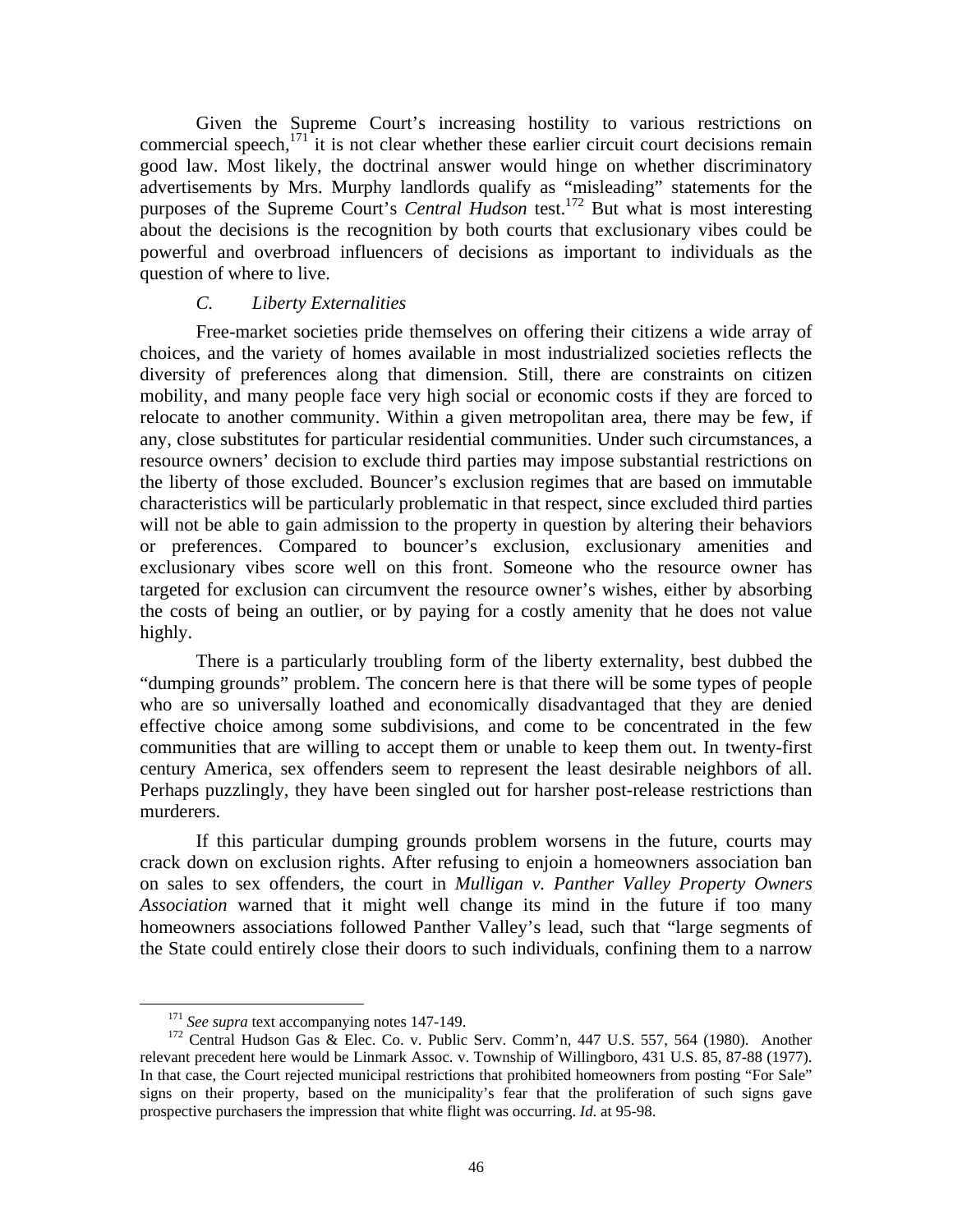corridor."173 Courts considering limitations on other forms of exclusion by landowners have embraced similar reasoning and voiced analogous misgivings about unduly constraining the choices of third parties subject to exclusion.<sup>174</sup>

#### *D. Mechanisms for Selective Regulation of Exclusion Rights*

 In symbolic externalities, misperception externalities, and liberty externalities, I have identified three possible considerations that may warrant government restrictions on certain exclusion rights, even in those instances where one suspects the resource owner's decision to exclude maximizes his private welfare. When the government does elect to intervene, there are essentially two kinds of strategies available.

 First, the government might attempt direct regulation of the various rights to exclude. So far, we have already seen various efforts along these lines: Restrictions on the exclusionary vibe, but not the exclusionary amenity or bouncer's exclusion in the Mrs. Murphy context; restrictions on bouncer's exclusion and exclusionary vibes but not exclusionary amenities in most other fair housing-related contexts; requirements for simultaneous bouncer's exclusion and exclusionary vibes in the adverse possession context; and administrative crackdowns on exclusionary vibe "bluffs" in the beachfront public trust context. These "hard shove" legal strategies are straightforward enough.<sup>175</sup> The government permits activities that it is willing to tolerate and prohibits those forms of exclusion that it deems harmful to social welfare.

 Less obvious are the ways in which government information policy can alter the incentives for private parties to adopt various exclusion strategies. Yet these information

 <sup>173 766</sup> A.2d 1186, 1193 (N.J. Super. Ct. 2001); *see also* Frug, *supra* note 20, at 3-4 ("Let's say that these enclaves can exclude anybody for any reason whatsoever. These days, a common justification for this position is framed in the language of security: exclusion is necessary to protect insiders from violence. . . . Exclusion simply allocates outsiders identified as potential criminals, along with many others, to certain parts of the metropolitan area. Only the areas that remain classified as public will be open to anyone who wants to go there."). It is not only homeowners associations that are restricting the residential choices of sex offenders. More recently, state and local governments have ushered in the era of "zoning people" by enacting laws restricting sex offenders from residing, working, or even approaching within 1,000 or 2,000 feet of schools, day-care facilities, and other areas where minors congregate. *See* Robert F. Worth, *Exiling Sex Offenders from Town*, N.Y. TIMES, Oct. 3, 2005, at A20. Iowa's law rendered 77% of the state's housing units off limits to sex offenders, and most of the remaining 23% of the state's units consisted of rural farmhouses. Nevertheless, the Eighth Circuit upheld the constitutionality of the statute. Doe v. Miller, 405 F.3d 700, 706 n.2, 714-15 (8th Cir. 2005). 174 Perhaps the most influential case on this score is *Matthews v. Bay Head Improvement Ass'n*, 471

A.2d 355 (N.J. 1984), a staple of Property casebooks. In *Matthews* the New Jersey Supreme Court held that the owners of land abutting beachfront public trust lands were not required to permit public access across their property as long as sufficient numbers of their neighbors voluntarily permitted the public to cross their property to reach the beach. *Id*. at 369. The court warned that if too many neighbors stopped permitting the public to access the beach via their lands, then the court would mandate that all owners of beachfront property in the area be subject to a public easement. *Id*. Thus, the court embraced an analog to the dumping grounds argument, permitting exclusion by private landowners only insofar as that exclusion did not unduly limit the options available to third parties.<br><sup>175</sup> The distinction between "hard shove" regulatory approaches and "gentle nudge" approaches is Dan

Kahan's. Kahan argues that when the law tries to prohibit conduct that is tolerated by prevalent social norms, a backlash against the law often undermines the prohibition's goals. Counterintuitively, more incrementalist approaches by the government may prove more effective, in that they trigger a gradual shift in social norms. *See* Dan M. Kahan, *Gentle Nudges v. Hard Shoves: Solving the Sticky Norms Problem*, 67 U. CHI. L. REV. 607, 610-18 (2000).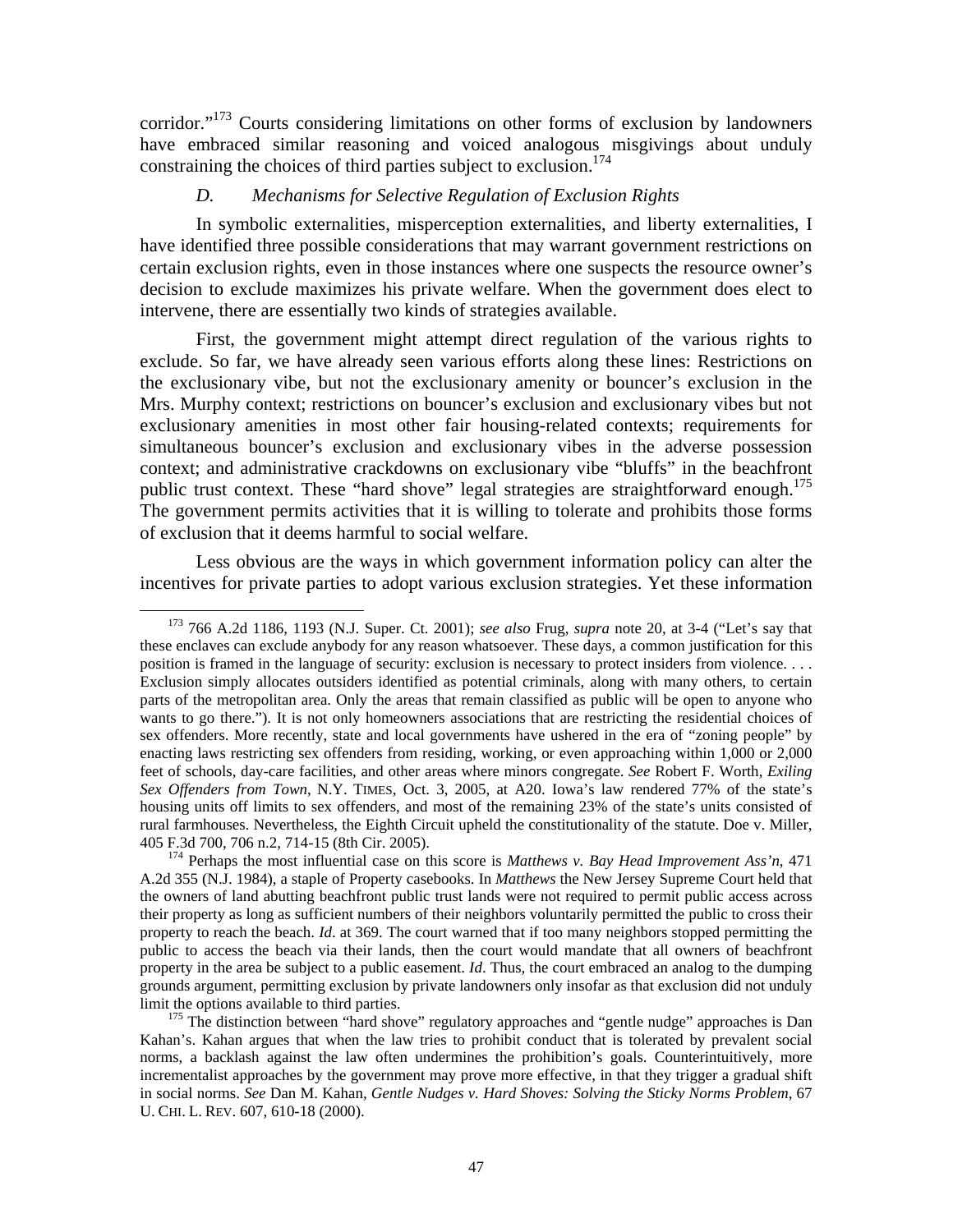policies may be just as powerful as governmental prohibitions in shaping the incentives of private parties to adopt particular exclusion strategies. As I shall argue below, many governmental policies, such as privacy tort laws, as well as government publication outlets like Megan's Law and FOIA, and government subsidies for the Internet and other information technologies, alter parties' incentives to exclude. Because the presence or absence of private information is so critical in determining what exclusion strategy a party adopts, "gentle nudge" government policies that affect the costs of obtaining private information may spark dramatic shifts in the ways that resource owners order their affairs. More provocatively, where concerns about negative externalities associated with exclusion are prominent, prohibitions on worrisome forms of exclusion are not the only way to go. Rather, the government might more effectively discourage undesirable forms of exclusion by tweaking information policy.

#### *E. Applications*

 The foregoing analysis provides an analytical framework that explains why landowners choose one exclusion strategy over another, and why the state sometimes regulates some exclusion strategies but not others. So let us apply this framework to a few real world cases.

#### 1. Sex Offenders

 Sensitivity to government information policy helps us understand the recent popularity of homeowners associations restrictions on sex offender residency. Prior to the enactment of Megan's Law, it was difficult for a landlord or real estate developer to learn whether a prospective resident was a convicted sex offender. New Jersey initiated the Megan's Law trend in 1994, and every state eventually followed suit, prompted in part by congressional legislation that gave the states very strong incentives to adopt their own versions of Megan's Law.<sup>176</sup>

 The key part of various Megan's Laws is the Internet registry provision. Almost every state now publishes a list of its sex offenders on the Internet.<sup>177</sup> Many of these internet registries do not restrict access in any meaningful way and do not charge for access.<sup>178</sup> In recent months, efforts have been undertaken to nationalize the database in a

 <sup>176</sup> For a thorough review of the legislative debates, see Daniel M. Filler, *Making the Case for Megan's Law: A Study in Legislative Rhetoric*, 76 IND. L.J. 315, 315, 327 (2001). 177 *See* Dan Eggen, *Sex Offender Registry Announced*, FT. WORTH STAR-TELEGRAM, May 21, 2005, at

A11 (48 states as of 2005); Note, *Making Outcasts out of Outlaws: The Unconstitutionality of Sex Offender Registration and Criminal Alien Detention*, 117 HARV. L. REV. 2731, 2731 n.5 (2004) (45 states as of 2004).<br><sup>178</sup> S. M. June J. Dissert Magazie Law an Sanskie Law A. Comparative Analysis of Public

<sup>2004). 178</sup> *See* Meghann J. Dugan, *Megan's Law or Sarah's Law: A Comparative Analysis of Public Notification Statutes in the United States and England*, 33 LOYOLA L.A. INT'L & COMP. L. REV. 617, 622 (2001) (describing variations among the state with respect to the ease of accessing information about sex offenders); *cf*. Daniel J. Solove, *The Virtues of Knowing Less: Justifying Privacy Protections Against Disclosure*, 53 DUKE L.J. 967, 1061 (2003) ("Megan's Law data are beneficial when disclosed for certain purposes, but not necessarily for all purposes. When placed on the Internet for any curious individual around the world to see, Megan's Law information becomes disconnected from its goals."). California appears to be something of an outlier in that respect, in that the state permits ready access to its sex offender registry, but criminalizes the use of information so obtained in housing, employment, and other contexts. *See* Calif. Penal Code § 290.46(j)(2). For a debate over that prohibition's constitutionality, see <http://volokh.com/posts/1128719838.shtml> (visited Oct. 12, 2005) (Eugene Volokh suggesting the penal code provision is unconstitutional), and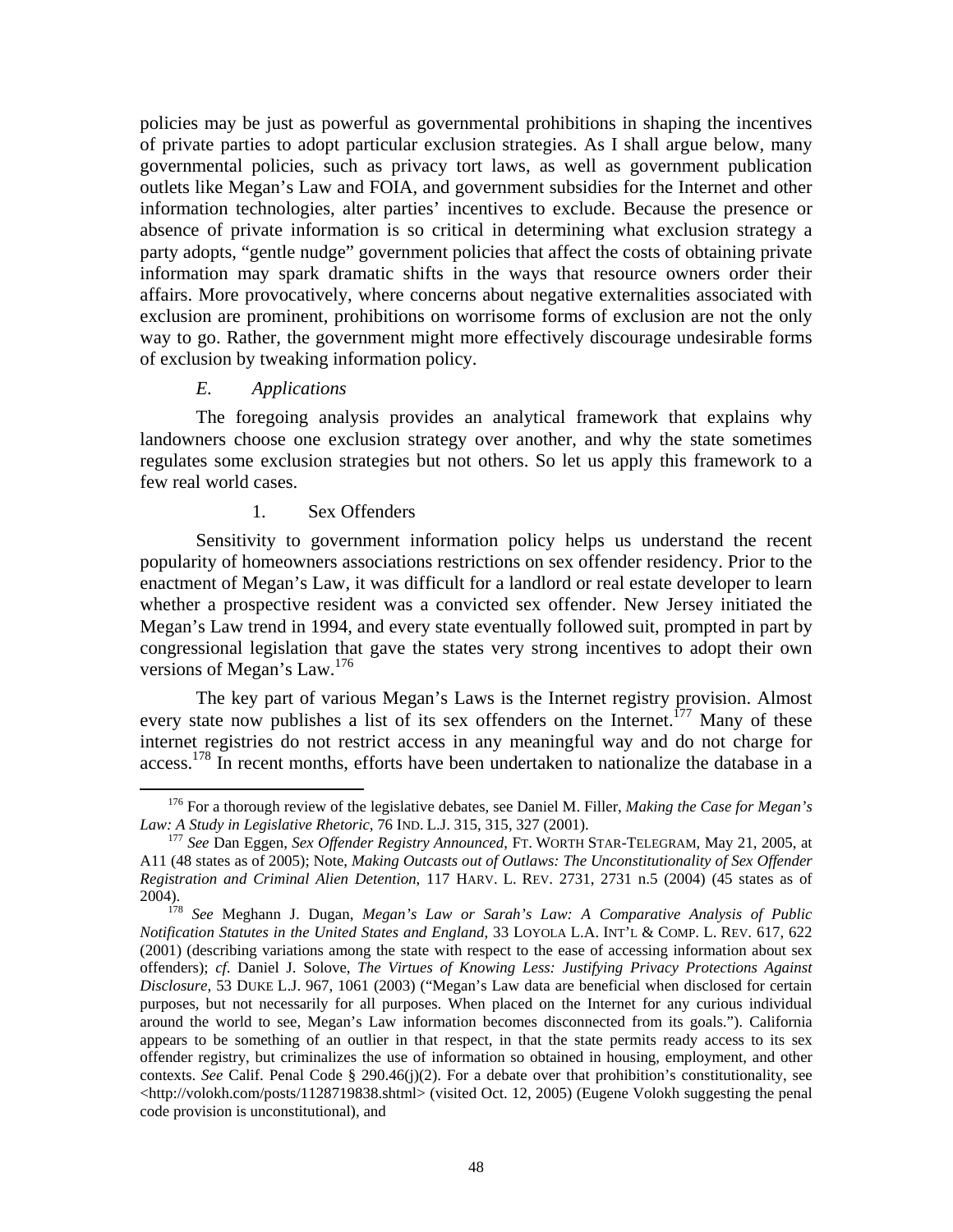way that will allow for the easy tracking of sex offenders who move interstate.<sup>179</sup> These days, then, someone's status as a convicted sex offender is hardly private, in that a landlord or developer can obtain this information about a potential entrant almost  $costlessly.<sup>180</sup>$ 

 My account of exclusion suggests that as the government reduces the extent to which sex offender status is private information, those interested in excluding sex offenders will rely increasingly on bouncer's exclusion. This is borne out by recent events. Indeed, prior to the enactment of Megan's Law, sex offender exclusions were practically unknown in common interest communities, but they appear to have proliferated in recent years. Rather, common interest communities tried to keep sex offenders out by holding meetings designed to raise awareness about the threats posed by sex offenders and then publicizing those meetings to the community at large, or used Neighborhood Watch signs and meetings as a means of signaling sex offenders and other criminals that they were not welcome.<sup>181</sup> Megan's Law, then, may have caused homeowners associations to substitute bouncer's exclusion for exclusionary vibes.

 What's particularly revealing about the proliferation of sex offender residency restrictions is the relationship between homeowners associations' restrictions on sex offenders and those same associations' lack of restrictions on potential purchasers who have committed even more serious crimes (such as murder) or crimes more likely to target proximate strangers (such as burglary and automobile theft). Perhaps the most important explanation for this disparity is the lack of readily available Megan's Law-style lists for murderers. If this information was available for free, we would expect to see significant numbers of homeowners associations prohibiting the sale of units to murderers, burglars, and car thieves as well.<sup>182</sup>

 I do not mean to suggest that state governments enacted Megan's Law because they wanted to encourage a shift to bouncer's exclusion in the sex offender context. I actually suspect that exclusion regimes were not on the minds of the relevant elected officials at the time. But this analysis of Megan's Law underscores the possibility that government information policy might function as an alternative mechanism for

 $\langle$ http://www.concurringopinions.com/archives/2005/10/why\_volokh\_is\_w.html> (visited Oct. 12, 2005) (Daniel Solove arguing that the provision is constitutionally permissible).<br><sup>179</sup> Eggen, *supra* note 177, at A11.

<sup>&</sup>lt;sup>180</sup> On the (close) connection between privacy as a legal concept and obscurity, see Lior Jacob Strahilevitz, *A Social Networks Theory of Privacy*, 72 U. CHI. L. REV. 919, 930-31 (2005).

<sup>&</sup>lt;sup>181</sup> See, e.g., Maria Giordano, *Lookout Group's Effort Curbs Crime*, N.O. TIMES PICAYUNE, July 4, 1993, at F1; Ignacio Lobos, *Mill Creek Rape Causes Fear Beyond City Limits*, SEATTLE TIMES, May 21, 1991, at A1; Dale Rodebaugh, *M.H. Parents to Discuss Kids Being Accosted*, SAN JOSE MERCURY NEWS, May 3, 1989, at 1B. In one instance, neighbors sent a signal to potential sex offenders by taunting a sex offender who had moved into a group home. *See* Lois M. Takahashi & Michael J. Dear, *The Changing Dynamics of Community Opposition to Human Service Facilities*, 63 J. AM. PLANNING ASS'N 79, 79 (1997).<br><sup>182</sup> In pointing to the potential for information policy to cause resource owners to substitute bouncer's

exclusion for nontrespass-based exclusion strategies, or vise versa, I am not suggesting that government information policies have no effect on aggregate exclusion levels. To the contrary, the various Megan's Laws plausibly further stigmatized sex offenders, resulting in an increase in the private resources devoted to excluding sex offenders from neighborhoods. *Cf*. Deborah Hellman, *The Expressive Dimension of Equal Protection*, 85 MINN. L. REV. 1, 61 n.261 (2000).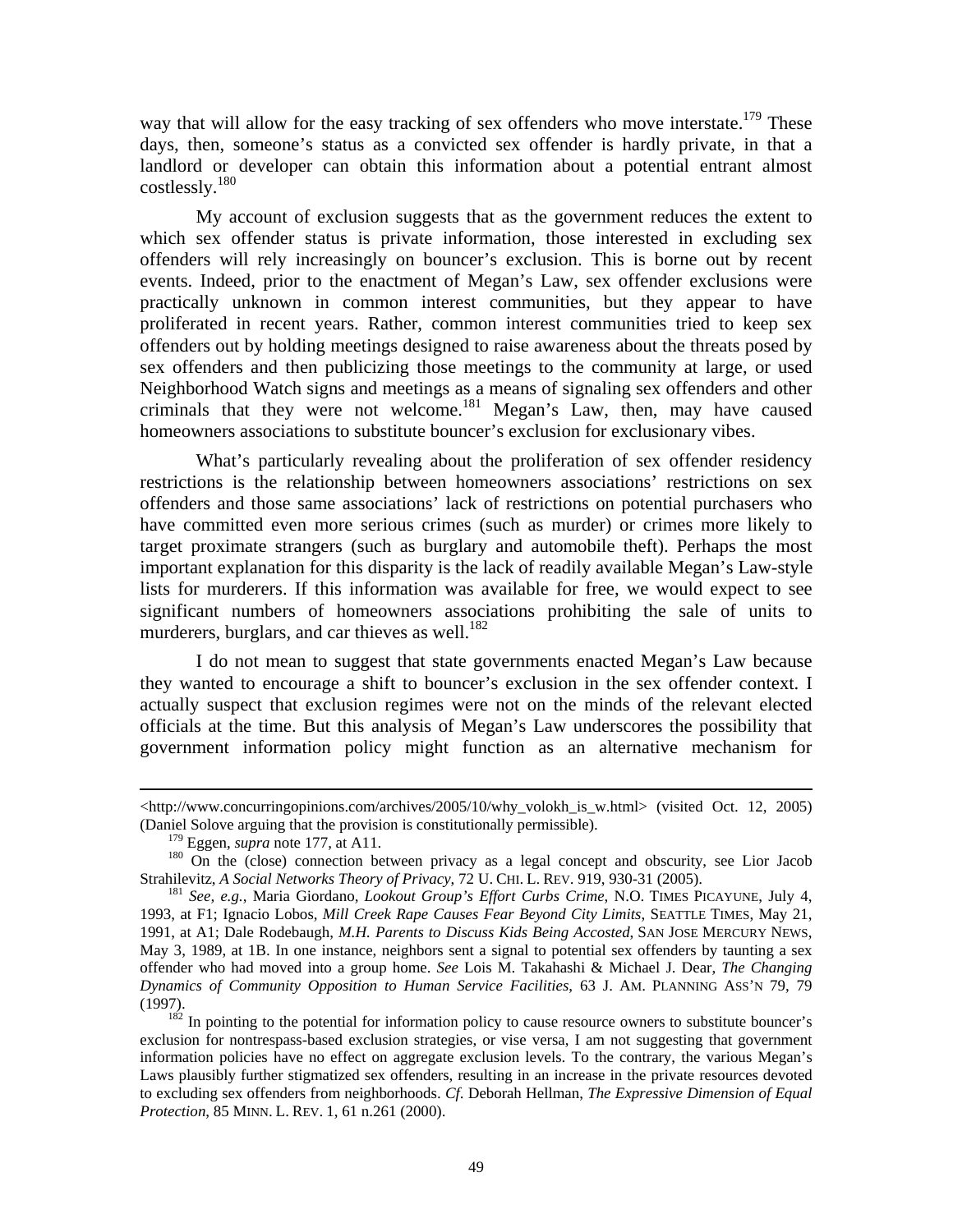influencing the extent to which private parties pursue particular exclusion strategies. Where there are public policy rationales for favoring bouncer's exclusion over exclusionary vibes, but restricting exclusionary vibes is problematic in other dimensions – perhaps because of First Amendment limitations – the government can accomplish its goal by collecting and publishing the applicable private information.

 Alternatively, the government might subsidize private enterprise to disseminate previously private information more widely. This has happened in the past, but only indirectly. For example, the United States government substantially subsidized the creation of the Internet through the Department of Defense.<sup>183</sup> The Internet gave rise to Google, which has dramatically lowered the costs associated with aggregating public but obscure information about individuals. Google's search and rating technologies lower the costs for developers and landlords to engage in bouncer's exclusion across a host of different criteria. Indeed, more recently, the Internet has facilitated the development of Friendster<sup>184</sup> and other social networking sites, which by rendering the existence of individuals' social ties public, might even allow our hypothetical real estate developer<sup>185</sup> to lower the costs of discerning who is an introvert and who is an extrovert.

 So far, this analysis has shown how government information policy can shift the incentives for landlords to use bouncer's exclusion instead of exclusionary amenities. Can it work in the opposite direction, to help shift landowners from trespass-based strategies to nontrespass-based strategies? Absolutely. The body of law that regulates shifts in this direction is information privacy law. For example, in 1994 Georgia courts held that it was a tortuous invasion of privacy to disseminate someone's HIV positive status without his consent, even if the plaintiff's HIV status was already known to fifty or sixty people.<sup>186</sup> This ruling had the effect of making it more difficult for landowners to discover whether a prospective purchaser or tenant was HIV positive, and inhibited bouncer's exclusion of HIV positive individuals. To the extent that landowners still wanted to exclude HIV positive individuals from their property, they would likely have to resort to exclusionary vibes.

 Statutory privacy protections can have the same incentive-shifting consequences. For instance, in 1970, Congress enacted the Fair Credit Reporting Act.<sup>187</sup> The Act limits the information that credit reporting agencies can provide about individuals. Section 1681c(a) of the Act prohibits credit reporting agencies from providing a landlord with information about any bankruptcy proceedings involving a prospective tenant that are more than ten years old, or any civil suits, judgments, or criminal convictions that are

 <sup>183</sup> *See* Janet Abbate, *Government, Business, and the Making of the Internet*, 75 BUS. HIST. REV. 147 (2001). 184 *See* <http://www.friendster.com>. For an early ethnographic account of Friendster, see Dana

Michele Boyd, *Friendster and Publicly Articulated Social Networking*, CHI 2004: LATE BREAKING RESULTS PAPER 1279 (2004). Boyd points out that Friendster provides imperfect information about individuals' social networks, since some friends do not have Friendster profiles, some Friendster profiles represent fictitious people, and Friendster does not facilitate adequate descriptions of the richness of particular relationships. *Id.* at 1280-82.<br><sup>185</sup> *See supra* text accompanying notes 59-63.<br><sup>186</sup> Multimedia WMAZ v. Kubach, 212 Ga App 707, 443 SE2d 491 (1994).<br><sup>187</sup> Pub. L. No. 90-321, 15 U.S.C. § 1681b.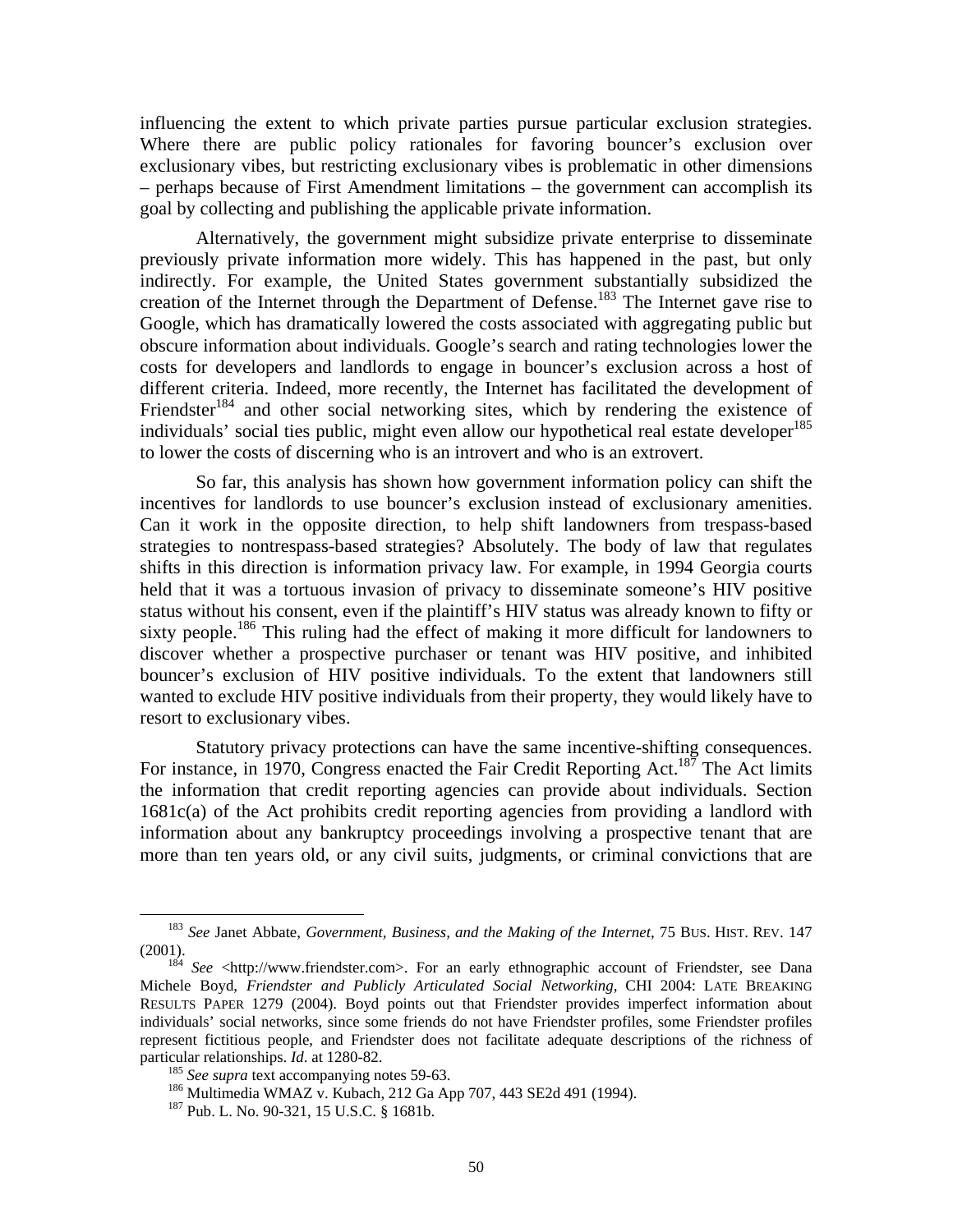more than seven years old.<sup>188</sup> By obscuring information that a landlord might use to weed out tenants with potentially problematic backgrounds or credit histories, this law gave landlords incentives to substitute toward exclusionary vibes, or, more likely, onerous governance regimes, such as resort to summary evictions and increased surveillance in common areas. State legislation designed to prevent landlords from blacklisting prospective tenants on the basis of landlord-tenant suits in which the tenants were the prevailing party likely would have shifted landlords' incentives in similar ways.<sup>189</sup>

#### 2. Racial Discrimination in Rental Housing

 Since the mid 1960s, the federal government has committed substantial resources to preventing landlords from engaging in racist behavior that promotes racial residential segregation. These efforts, combined with less vigorous fair housing enforcement efforts by the states, have probably contributed to declining racial segregation over the past two decades, although other economic and demographic factors no doubt have played a part. $190$ 

 In the realm of racial discrimination, it appears that the law treats exclusionary vibes with great hostility, treats bouncer's exclusion with substantial hostility, and leaves exclusionary amenity strategies largely unregulated. The law's permissive attitude toward exclusionary amenities probably reflects ignorance about a strategy that has only recently been discussed in the legal literature. The relationship between bouncer's exclusion and exclusionary vibes might indicate a predominant concern with the symbolic harms associated with racial discrimination, where discriminatory statements and messages are conceptualized as a kind of hate speech, but discriminatory outcomes are tolerated if they are shrouded behind sufficiently polite messages that obscure a discriminatory objective. While exclusionary vibes engender more misperception and symbolic externalities than bouncer's exclusion, the greater liberty externalities associated with bouncer's exclusion seem especially troublesome. Here, I suspect that the law's hand's off approach to bouncer's exclusion in certain contexts is only partially tied to the symbolic harms that are magnified by exclusionary vibes. A fuller explanation for the Fair Housing Act's hierarchy no doubt stems from the fact that discriminatory exclusionary vibes are much easier to detect than discriminatory bouncer's exclusion, particularly in those instances where a landlord rents out only a few units, and random statistical variation conceivably explains segregation within the landlord's building.<sup>191</sup> In short, it may well be that the

 <sup>188 15</sup> U.S.C. § 1681c(a). The Act applies to landlords. *See* Aetna Cas. & Sur. Co. v. Sunshine Corp., 74 F.3d 685, 688 (6th Cir. 1995).

<sup>189</sup> For a description of such legislative efforts, see Gary Williams, *Can Government Limit Tenant Blacklisting*, 24 SW. U. L. REV. 1077, 1086-90 (1995). California's law tried to prevent landlord blacklisting by regulating the conduct of the information brokerage firms that screen tenants for landlords. *Id*. at 1087-90. The law was invalidated on constitutional grounds. *See* U.D. Registry, Inc. v. State, 40 Cal. Rptr. 2d 228, 233 (Ct. App. 1995).<sup>190</sup> *See* Avraham Bell & Gideon Parchomovsky, *The Integration Game*, 100 COLUM. L. REV. 1965,

<sup>1975-81 (2000);</sup> David M. Cutler et al., *The Rise and Decline of the American Ghetto*, 107 J. POL. ECON. 455 (1999); Reynolds Farley & William H. Frey, *Changes in the Segregation of Whites from Blacks During the 1980s: Small Steps Toward a More Integrated Society*, 59 AM. SOC. REV. 23, 40-41 (1994).

 $191$  As a general matter, violations of exclusionary vibes prohibitions will be easiest to detect. After all, exclusionary vibes must be publicized to outsiders in order for them to work effectively. In the process of advertising to their intended (and unintended) audiences, a resource owner pursuing an exclusionary vibe strategy will be alerting law enforcers to the nature of his conduct as well. Improper exercises of the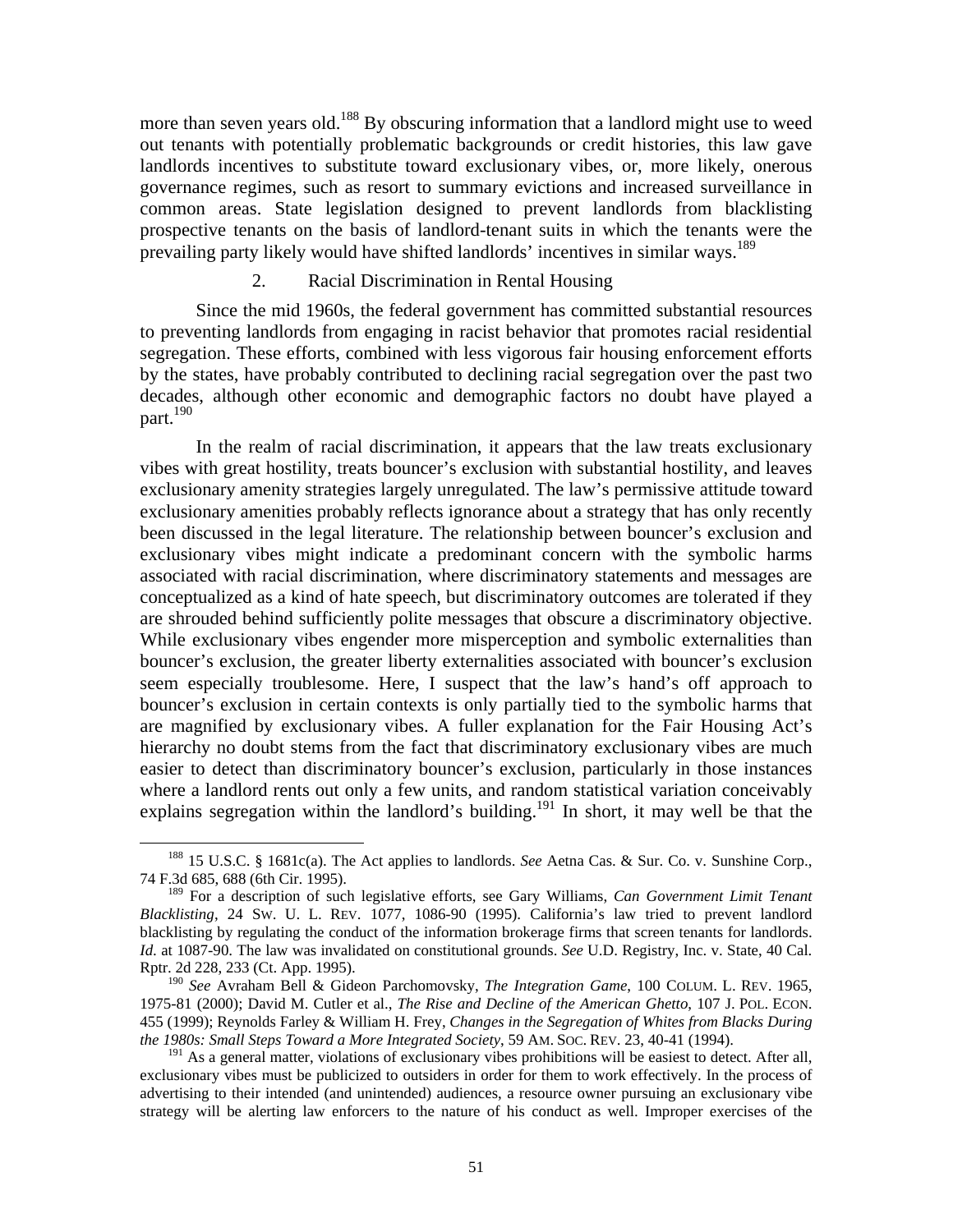costs of enforcement efforts by the state explain the law's attitude toward bouncer's exclusion in the racial segregation context.

 In the context of racial discrimination, the law has relied heavily on selective prohibitions on the exercise of certain rights to exclude. By and large, the law has not tried to shift the incentives for private parties to adopt particular exclusion strategies through information policy. The explanation for this is fairly straightforward, in that most apartment rentals involve face-to-face interactions between landlords and prospective tenants, and through these interactions, landlords can easily discover the racial affiliation of most potential tenants.192 At present, it would be difficult for government policymakers to render the racial status of a prospective tenants private information. In order to do so, the law would have to prevent face-to-face encounters between landlords and tenants, which seems impractical since tenants probably will want to see the premises before putting down a deposit, and may well want to evaluate the character of the landlord as well. Moreover, even eliminating face-to-face interactions might not solve the problem, since racial identity can often be assessed somewhat accurately with reference to the prospective tenant's name. At present, then, information policy strategies for altering landlord exclusion incentives would require a cumbersome administrative apparatus and deprive both landlords and tenants of justifiably relevant information regarding an important transaction. In future decades, as Internet listings for real estate rentals and sales become increasingly sophisticated, and communications technologies advance, information policy may provide an increasingly attractive avenue for altering landlords' and developers' incentives.

#### 3. Religious Exclusion in Housing

*Theosophical Community v. Silver*, 193 typifies the effort to replace governance with bouncer's exclusion in a residential community. The Theosophical Society is not technically a religion.<sup>194</sup> Rather, it is an association with "three basic objectives: to work towards the universal brotherhood of man; to study and to compare religions, sciences, and philosophies, and  $\dots$  to explore the psychical powers latent in man.<sup> $195$ </sup> There were approximately 6000 members of the Theosophical Society living in the United States during the pendency of the litigation.<sup>196</sup>

bouncer's right would seem to be much harder to detect. In the case of the bouncer's right, the resource owner makes no representation of who he wants to attract, and may not keep records about who he has turned away. Discovering a prohibited use of the bouncer's right therefore involves substantial effort by law enforcers. Problems of proof seem to go hand-in-hand with problems of detection, too. Indeed, resource owners can often get away with controversial bouncer's right strategies, and tend to get caught only if they are loose-lipped. The fact that exclusionary vibes are so easy to detect strengthens the case for policing them more than other forms of exclusion, but perhaps also suggests that penalties should be higher when individuals violate prohibitions on bouncer's exclusion. *See* Gary S. Becker, *Crime and Punishment: An Economic Approach*, 76 J. POL. ECON. 169, 189-96 (1968).

 $192$  There will, of course, be cases in which a prospective tenant's racial status is ambiguous, or the landlord fails to identify the prospective tenant's racial status accurately. *See supra* note 153.

<sup>&</sup>lt;sup>193</sup> 140 Cal.App.3d 964 (1983).

<sup>194</sup> *Id*. at 969.

<sup>&</sup>lt;sup>195</sup> *Id.* at 976. Readers interested in more background on Theosophy might enjoy visiting http://theosophy.org, or http://www.theohistory.org

 $196$  140 Cal. App. 3d at 973.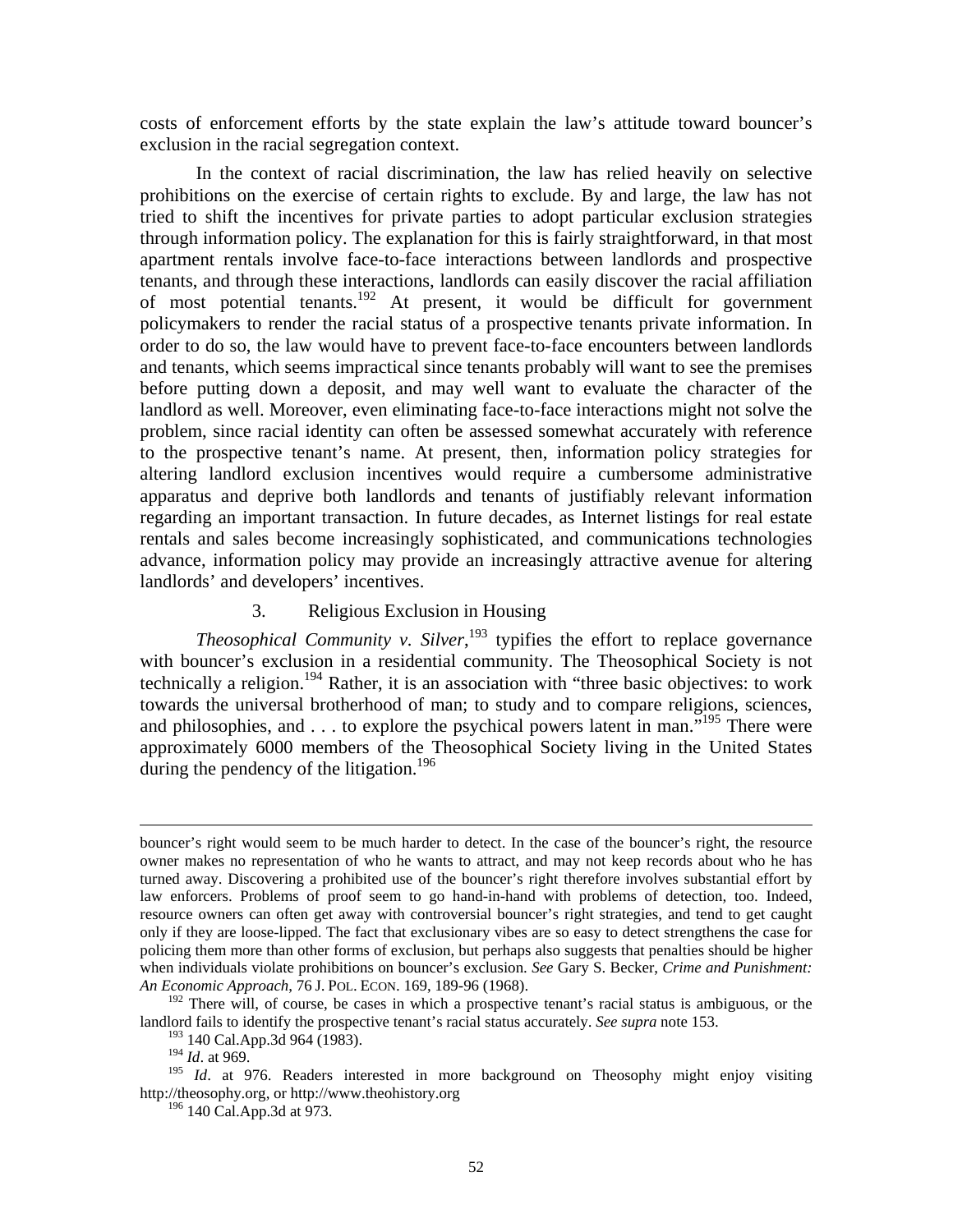In 1967, a nonprofit corporation purchased two tracts of land in California for the purpose of founding a retirement community for Theosophists.<sup>197</sup> To that end, the corporation recorded covenants, conditions, and restrictions (CCRs) limiting ownership and occupancy of land within the community to persons aged 50 or over who had been members of the Theosophical Society for more than 3 years.<sup>198</sup> The CCRs gave Taormina a right of first refusal to prevent transfers of property within the community that would violate the occupancy or ownership limitations. Note the coupling of a bouncer's right with reliance on readily verifiable information (age and membership in an affiliated association).<sup>199</sup> The Silvers bought land in the community with actual knowledge of these CCRs.200 As Robert Silver was under 50 years of age and Esther Silver had not been a Theosophist for the requisite three years, Taormina invoked its right of first refusal.

Because Theosophy was not a religion, the trial court held that the CCRs did not directly violate any housing discrimination laws.<sup>201</sup> The appellate court, however, found that the restrictions on religion did violate the purpose of the antidiscrimination laws, thereby warranting the court's refusal to enforce the occupancy restriction on equitable grounds.<sup>202</sup> The more interesting part of the opinion dealt with the ownership restrictions. The appellate court invalidated Taormina's as an unreasonable restraint on alienation:

In determining whether a restraint is unreasonable, the court must balance the justification for the restriction against the quantum of the restraint.  $\dots$ 

 On balance, we find that the covenant restricting *ownership* of land in Taormina to Theosophists older than 50 is unreasonable. The quantum of restraint in this case is very great. Southern California is a highly desirable place to live and people from all over the country seek to buy property here. In contrast to a vast potential market, the number of Theosophists in the United States is exceptionally small.

 The purpose of the restriction is to insure that those who settle in Taormina are sincere in their commitment to Theosophy. Taormina was expressly developed as a retirement community for people who share interests in the study of comparative religions and the latent powers of men. While the gathering together of like minded people may be a

 <sup>197</sup> *Id*. at 968.

<sup>&</sup>lt;sup>198</sup> *Id.* at 968-69. Purchasers who had been members for less than 3 years would be allowed to purchase or occupy homes in the community with the consent of Taormina's Board of Trustees. *Id*. <sup>199</sup> Thinking about the religion issue from a private information perspective is also revealing. An

individual's religious affiliation is almost never evident from visual inspection, and some people may refuse to disclose their religious affiliations or give misleading answers if asked. Moreover, even where religious affiliation is readily observable, the intensity of one's devotion to one's faith is not, absent access to the religious leaders of a particular congregation. If a developer seeks to set up a new religious community, as opposed to one that will draw exclusively on the members of an existing congregation, it will be very difficult for him to differentiate among potential residents on the basis of the intensity of their ties to the religion. Hence, costly club goods in the form of an exclusionary amenities strategy might have real appeal quite apart from the law's stance toward bouncer's exclusion and exclusionary vibes.<br><sup>200</sup> *Id*. at 969.<br><sup>201</sup> *Id*. at 974.<br><sup>202</sup> *Id*. at 976.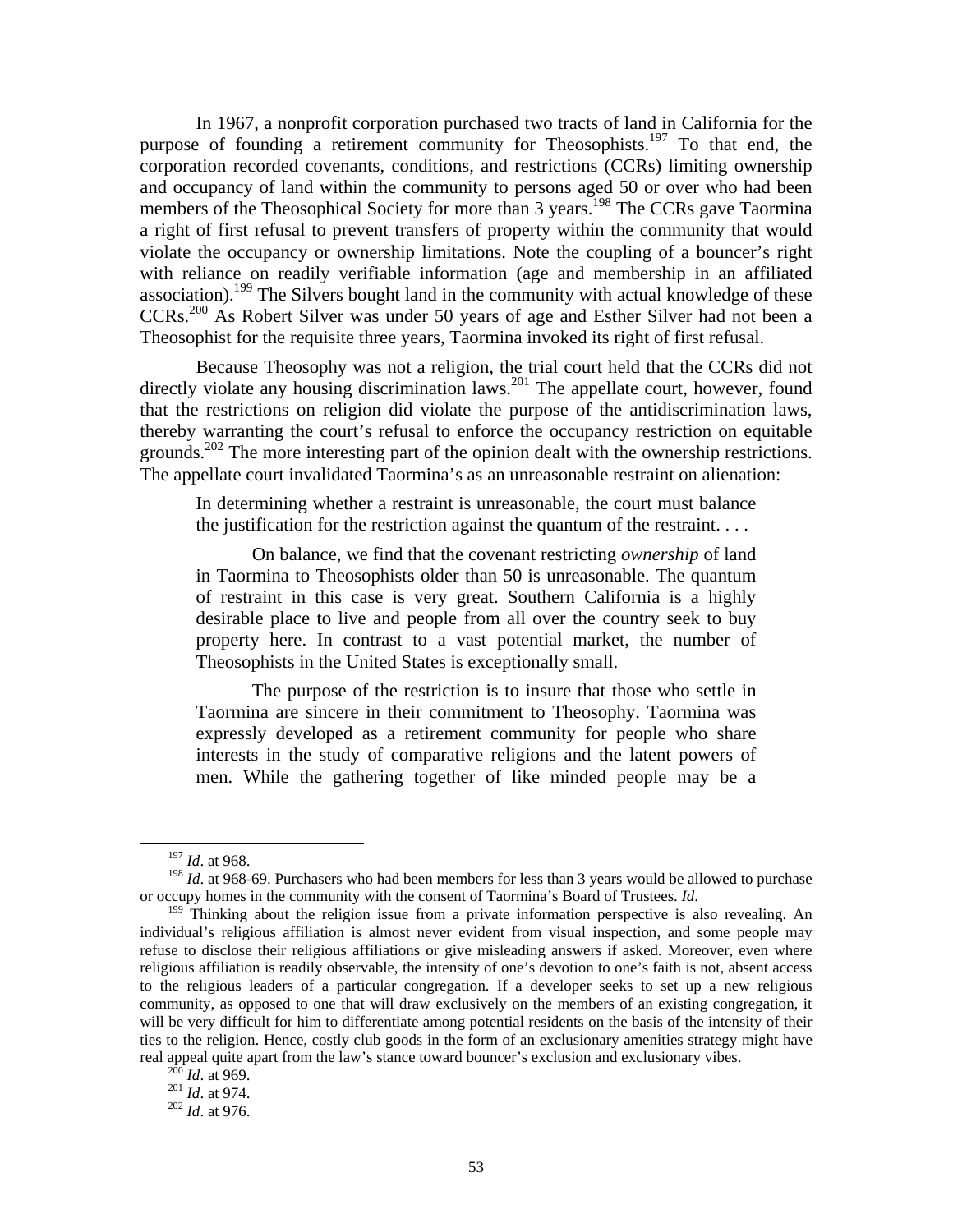laudable goal, such purpose is not sufficient to sustain the heavy burden of alienability.203

Thus, held the court, the exclusion of so many people from the pool of potential purchasers of the homes in Taormina rendered the restraint on alienation unpalatable, however laudable the motivations of the community's founders.

 In economic terms, the members of the Taormina Theosophic Society were trying to benefit from the network effects associated with bringing together people who share interests and values. When everyone at a local café, post office, or general store shares an affiliation with a particular group, the opportunities for conversations of mutual interest are enhanced. There may be substantial gains from limiting membership in a club to law school professors,  $204$  Boston Red Sox fans,  $205$  or people with high I.Q.s but middling accomplishments.<sup>206</sup> The imposition of such a membership criteria facilitates conversation about specialized or advanced topics that would be inaccessible to most members of the general population.

Of course, that is not the only possible benefit of deferring to the CCRs at issue in *Taormina*. It may well be that membership in the Taormina Theosophic Society correlates strongly with other attributes that may be desirable in a residential setting. Perhaps Theosophists are perceived to be more honest, more neighborly, more engaged, or less boisterous than ordinary Americans. If so, selecting for Theosophist membership might permit a community to devote fewer resources to the kinds of governance regimes necessary to settle disagreements, prevent litigation, encourage civic participation, or regulate noise. Taormina's ownership and occupancy restrictions thus might engender first-order benefits, like communities of interest, as well as second-order benefits, like better neighborly relations. To be sure, however, there will be costs associated with the Theosophists' residential homogeneity, $207$  though in the American context the costs associated with religious homogeneity are surely lower than the costs associated with residential racial segregation.<sup>208</sup>

Once Taormina is barred from enforcing its covenants via bouncer's exclusion, it must opt for alternative strategies. Do governance mechanisms allow the community to capture the aforementioned benefits? It would appear not. Taormina could enact rules mandating that each resident receive five hours per week of instruction in comparative religion, science, philosophy, and E.S.P. Fines could be instituted for members who skipped these classes. Moreover, residents who failed to discuss religion, science, philosophy, or psychic phenomena in an intelligent manner when invited to do so by a

<sup>&</sup>lt;sup>203</sup> *Id.* at 973-74.<br><sup>204</sup> *See, e.g.*, American Association of Law Schools.<br><sup>205</sup> *See, e.g.*, Sons of Sam Horn.<br><sup>205</sup> *See, e.g.*, MENSA.<br><sup>206</sup> *See, e.g.*, Gregory S. Alexander, *Dilemmas of Group Autonomy: Residenti Community*, 75 CORNELL L. REV. 1, 50, 52 (1989) (arguing that exclusion might decrease sympathy for outsiders; intentional communities typically want to isolate selves from outside world.); J. Eric Oliver, *The Effects of Metropolitan Economic Segregation on Local Civic Participation*, 43 AM. J. OF POLI. SCI. 186, 198-200 (1999) (finding that residential homogeneity leads to declining political participation); Cass R. Sunstein, *Deliberative Trouble? Why Groups Go to Extremes*, 110 YALE L.J. 71, 98-102, 108-111 (2000) (arguing that heterogeneous groups are likely to deliberate more effectively than homogenous groups). 208 Alexander, *supra* note 207, at 38; Dagan & Heller, *supra* note 125, at 571.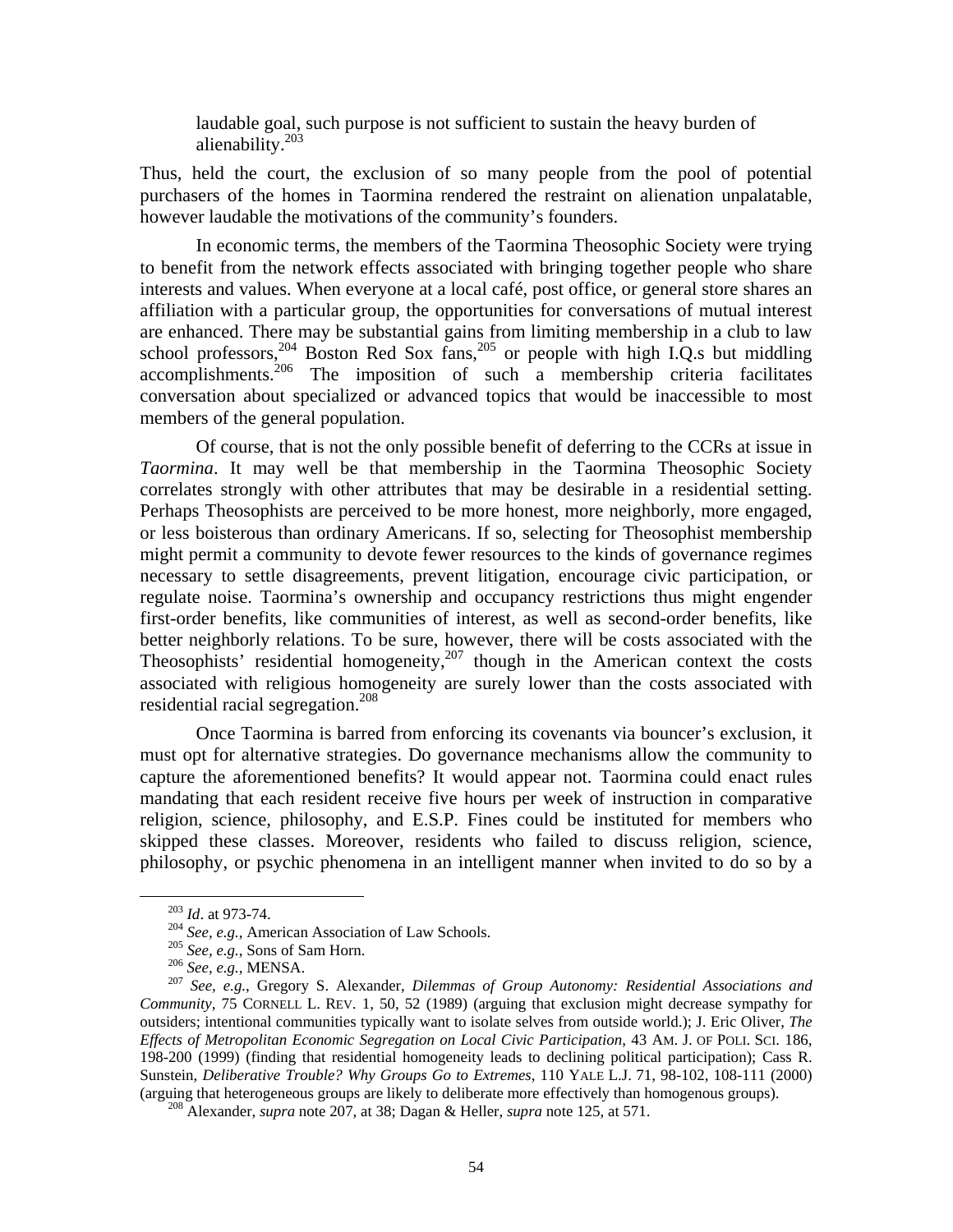fellow resident in a public space might face monetary fines. Numerous community rules could be enacted to encourage neighborliness, civic participation, and quiet coexistence, including various neighborhood easements, voting inducements, and noise restrictions. Of course, the community would need to set up a comprehensive governance apparatus to determine whether residents were violating these rules and to resolve the inevitable disputes about whether Mr. Silver's contributions to his neighborhood's conversations about Eastern philosophy were sufficiently cogent to ward off a hefty fine. And the rules will no doubt need to be fine-tuned to prevent people from circumventing their communal obligations. The limitations on liberty necessary to effectuate such a community would be quite substantial. The reader, no doubt, sees where this is going. It is impossible to design a governance regime that will generate the same level of firstorder and second-order benefits as the fine-grained exclusion regime that Taormina sought to put into place. Any governance regime will be done in by the enormous costs and complexity associated with designing, interpreting, applying, and enforcing pro-Theosophic rules.<sup>209</sup> In this instance, and no doubt many others, exclusion turns out to be *more precise and far more efficient* than governance.<sup>210</sup>

So what are the options left open to religious orders seeking neighborhood homogeneity, particularly those that, unlike the Theosophists, are classified as religions under applicable laws? They must rely on exclusionary vibes and exclusionary amenity strategies. But exclusionary vibes must be rather subtle, lest an advertising campaign violate the Fair Housing Act. And the subtler they are, the less homogeneity they will engender. So, to avoid the problems associated with misperception externalities, religious organizations are beginning to turn to an exclusionary amenity strategy, whereby all members of the community must subsidize the creation of a house of worship or religious university.<sup>211</sup> All else being equal, then, efforts to engender religious homogeneity may result in the diversion of more resources to religion-oriented club goods. Hence a ban on religious discrimination in residential sales or advertising brings about the creation of more churches and religious institutions than one might otherwise expect to find.

#### **IV. Conclusion**

 Orthodox property scholarship has equated the right to exclude with those rights that arise under trespass law. This paper has suggested that much can be gained from thinking about exclusion with a bigger tent approach, one that is sensitive to the ways in which nontrespass-based exclusion rights substitute for in rem, trespass-based rights. Such an approach further underscores the extent to which various exclusion strategies can

 $209$  Seen in this light, the presence of lengthy, detailed CC&Rs in a homeowners associations founding documents might be a symptom of weakness and dysfunction in a community. A community that can substitute exclusion for governance probably need not regulate resident conduct heavily through CC&Rs because selection effects prevent conflicting uses and preferences from arising. Note further that given the late date on which CC&Rs are usually disclosed to a buyer (after the seller accepts an offer, but before closing) renders CC&Rs themselves largely irrelevant in prompting sorting by purchasers. Stephanie Stern, *Temporal Dynamics of Disclosure: The Example of Residential Real Estate Conveyancing*, 2005 UTAH L. REV. 57, 93-94.

<sup>210</sup> Note that this argument diverges from Henry Smith's discussion of exclusion and governance. *See supra* text accompanying note 14. 211 *See supra* text accompanying note 88.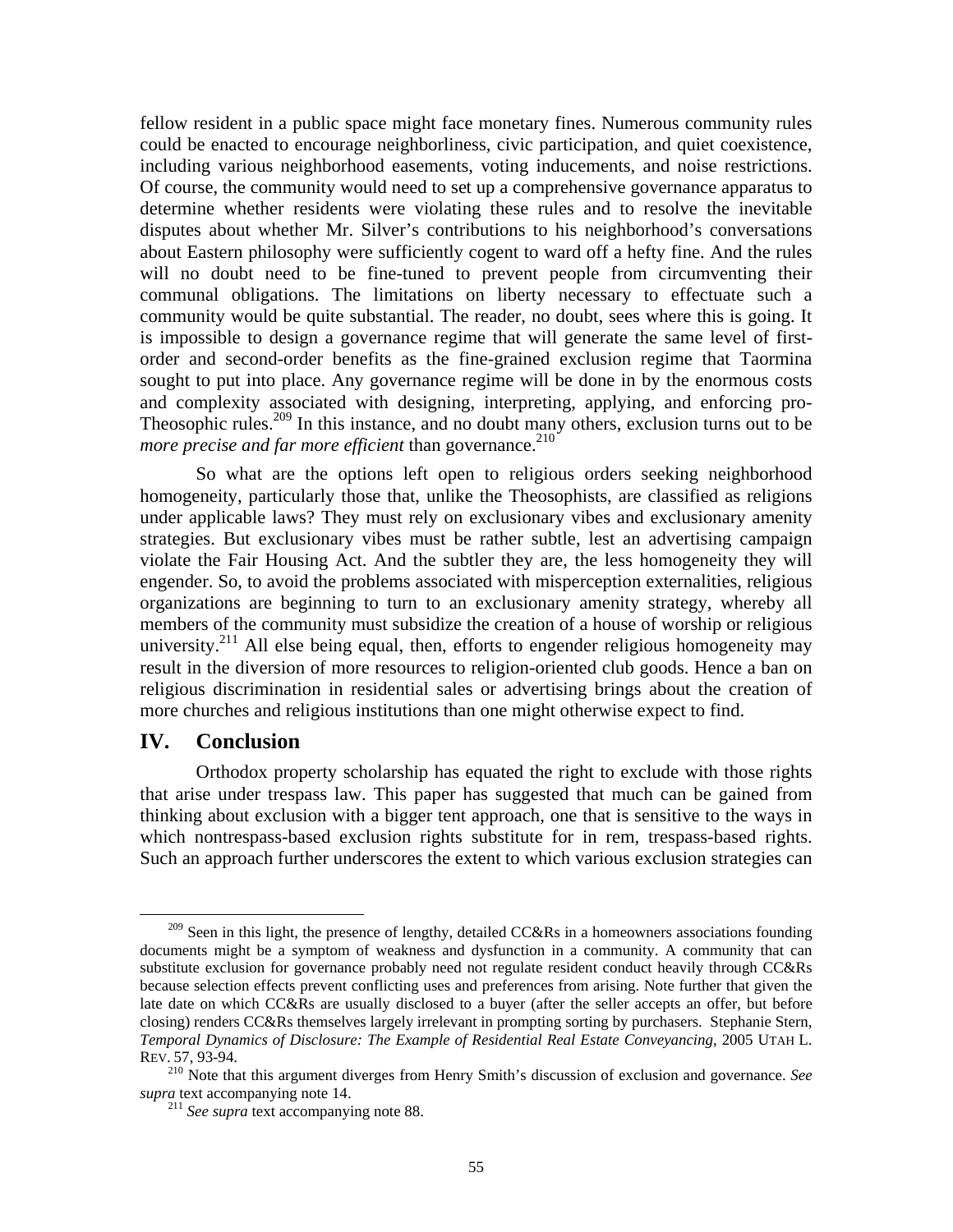prove superior to governance regimes or more dangerous than governance regimes in instances where the basis for exclusion is problematic.

 After identifying a plurality of exclusion strategies, it is natural to ask what factors cause a landowner to choose one over another. It turns out that the presence or absence of private information drives many landowner decisions about what exclusion strategy to adopt. Where third parties seeking to enter property possess private information about their own preferences, behaviors, and intentions, and the landowner cannot discover this private information at a low cost, we can expect to see the landowner employ nontrespass based exclusion strategies. Where there is little private information involved, or private information can be discovered by the landowner at a low cost, we can expect to see the landowner employing trespass-based exclusion rights.

 Finally, when externalities warrant government intervention to regulate a landowners' choice among exclusion strategies, there are two strategies the government might pursue. First, the government can engage in hard-shove strategies, where the government prohibits some forms of exclusion and permits other forms of exclusion. This is the strategy the government has adopted in the housing discrimination arena. Alternatively, the government can opt for gentle nudges; strategies that alter the incentives of landowners by making various types of exclusion more or less attractive. Megan's Law is the most prominent and far-reaching example of the "gentle nudge" approach, although many aspects of information privacy law affect landowner incentives in much the same way. What unifies these strategies is the government's ability to regulate exclusion indirectly, through its control over information access policy. By rendering private information public or public information private, the state can alter, sometimes radically, the mix of exclusion strategies that landowners employ.

Readers with comments should address them to:

Professor Lior Strahilevitz University of Chicago Law School 1111 East 60th Street Chicago, IL 60637 lior@uchicago.edu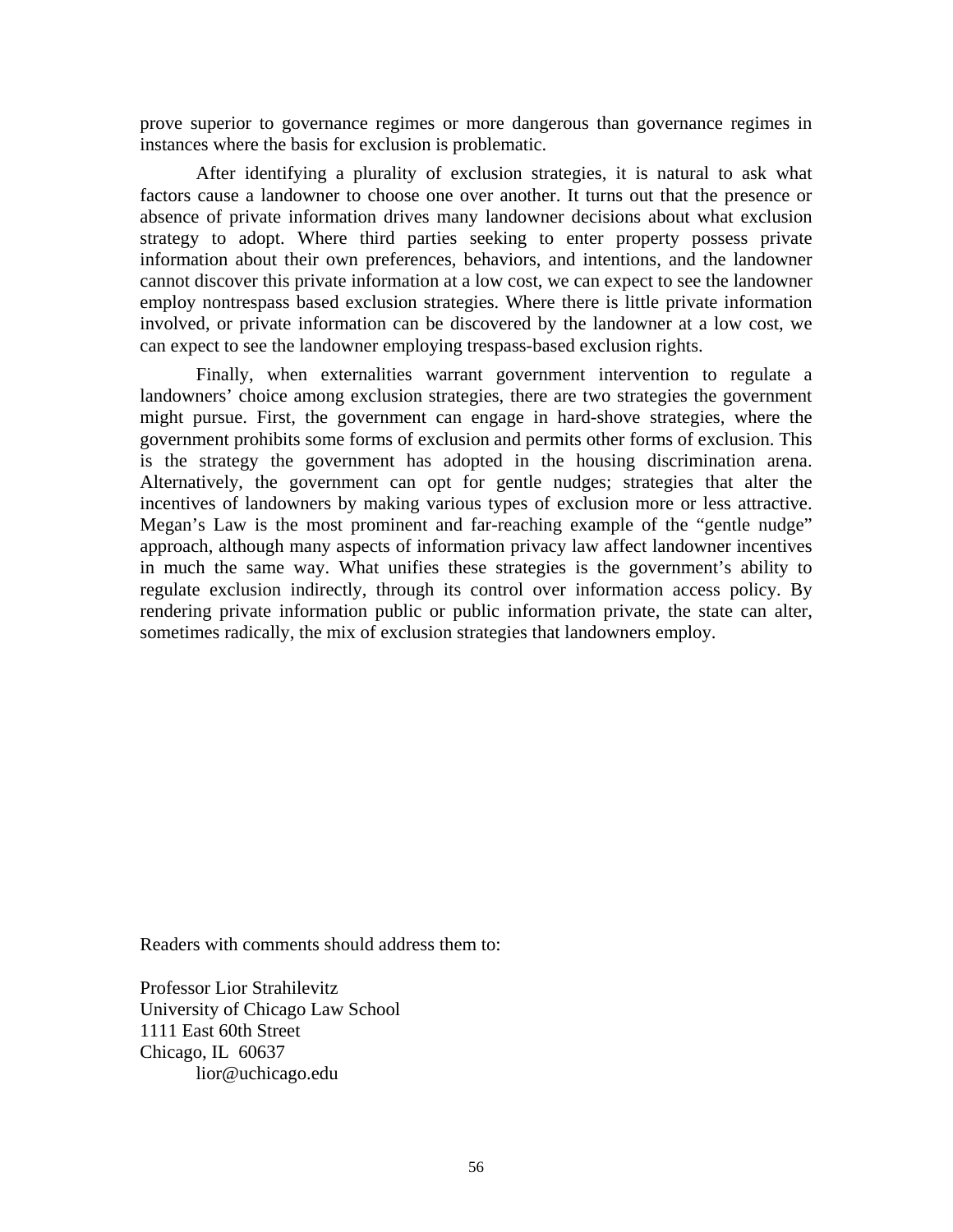#### Chicago Working Papers in Law and Economics (Second Series)

For a listing of papers 1–174 please go to Working Papers at http://www.law.uchicago.edu/Lawecon/index.html

- 175. Douglas G. Baird, In Coase's Footsteps (January 2003)
- 176. David A. Weisbach, Measurement and Tax Depreciation Policy: The Case of Short-Term Assets (January 2003)
- 177. Randal C. Picker, Understanding Statutory Bundles: Does the Sherman Act Come with the 1996 Telecommunications Act? (January 2003)
- 178. Douglas Lichtman and Randal C. Picker, Entry Policy in Local Telecommunications: *Iowa Utilities* and *Verizon* (January 2003)
- 179. William Landes and Douglas Lichtman, Indirect Liability for Copyright Infringement: An Economic Perspective (February 2003)
- 180. Cass R. Sunstein, Moral Heuristics (March 2003)
- 181. Amitai Aviram, Regulation by Networks (March 2003)
- 182. Richard A. Epstein, Class Actions: Aggregation, Amplification *and* Distortion (April 2003)
- 183. Richard A. Epstein, The "Necessary" History of Property and Liberty (April 2003)
- 184. Eric A. Posner, Transfer Regulations and Cost‐Effectiveness Analysis (April 2003)
- 185. Cass R. Sunstein and Richard H. Thaler, Libertarian Paternalizm Is Not an Oxymoron (May 2003)
- 186. Alan O. Sykes, The Economics of WTO Rules on Subsidies and Countervailing Measures (May 2003)
- 187. Alan O. Sykes, The Safeguards Mess: A Critique of WTO Jurisprudence (May 2003)
- 188. Alan O. Sykes, International Trade and Human Rights: An Economic Perspective (May 2003)
- 189. Saul Levmore and Kyle Logue, Insuring against Terrorism—and Crime (June 2003)
- 190. Richard A. Epstein, Trade Secrets as Private Property: Their Constitutional Protection (June 2003)
- 191. Cass R. Sunstein, Lives, Life-Years, and Willingness to Pay (June 2003)
- 192. Amitai Aviram, The Paradox of Spontaneous Formation of Private Legal Systems (July 2003)
- 193. Robert Cooter and Ariel Porat, Decreasing Liability Contracts (July 2003)
- 194. David A. Weisbach and Jacob Nussim, The Integration of Tax and Spending Programs (September 2003)
- 195. William L. Meadow, Anthony Bell, and Cass R. Sunstein, Statistics, Not Memories: What Was the Standard of Care for Administering Antenatal Steroids to Women in Preterm Labor between 1985 and 2000? (September 2003)
- 196. Cass R. Sunstein, What Did *Lawrence* Hold? Of Autonomy, Desuetude, Sexuality, and Marriage (September 2003)
- 197. Randal C. Picker, The Digital Video Recorder: Unbundling Advertising and Content (September 2003)
- 198. Cass R. Sunstein, David Schkade, and Lisa Michelle Ellman, Ideological Voting on Federal Courts of Appeals: A Preliminary Investigation (September 2003)
- 199. Avraham D. Tabbach, The Effects of Taxation on Income Producing Crimes with Variable Leisure Time (October 2003)
- 200. Douglas Lichtman, Rethinking Prosecution History Estoppel (October 2003)
- 201. Douglas G. Baird and Robert K. Rasmussen, Chapter 11 at Twilight (October 2003)
- 202. David A. Weisbach, Corporate Tax Avoidance (January 2004)
- 203. David A. Weisbach, The (Non)Taxation of Risk (January 2004)
- 204. Richard A. Epstein, Liberty versus Property? Cracks in the Foundations of Copyright Law (April 2004)
- 205. Lior Jacob Strahilevitz, The Right to Destroy (January 2004)
- 206. Eric A. Posner and John C. Yoo, A Theory of International Adjudication (February 2004)
- 207. Cass R. Sunstein, Are Poor People Worth Less Than Rich People? Disaggregating the Value of Statistical Lives (February 2004)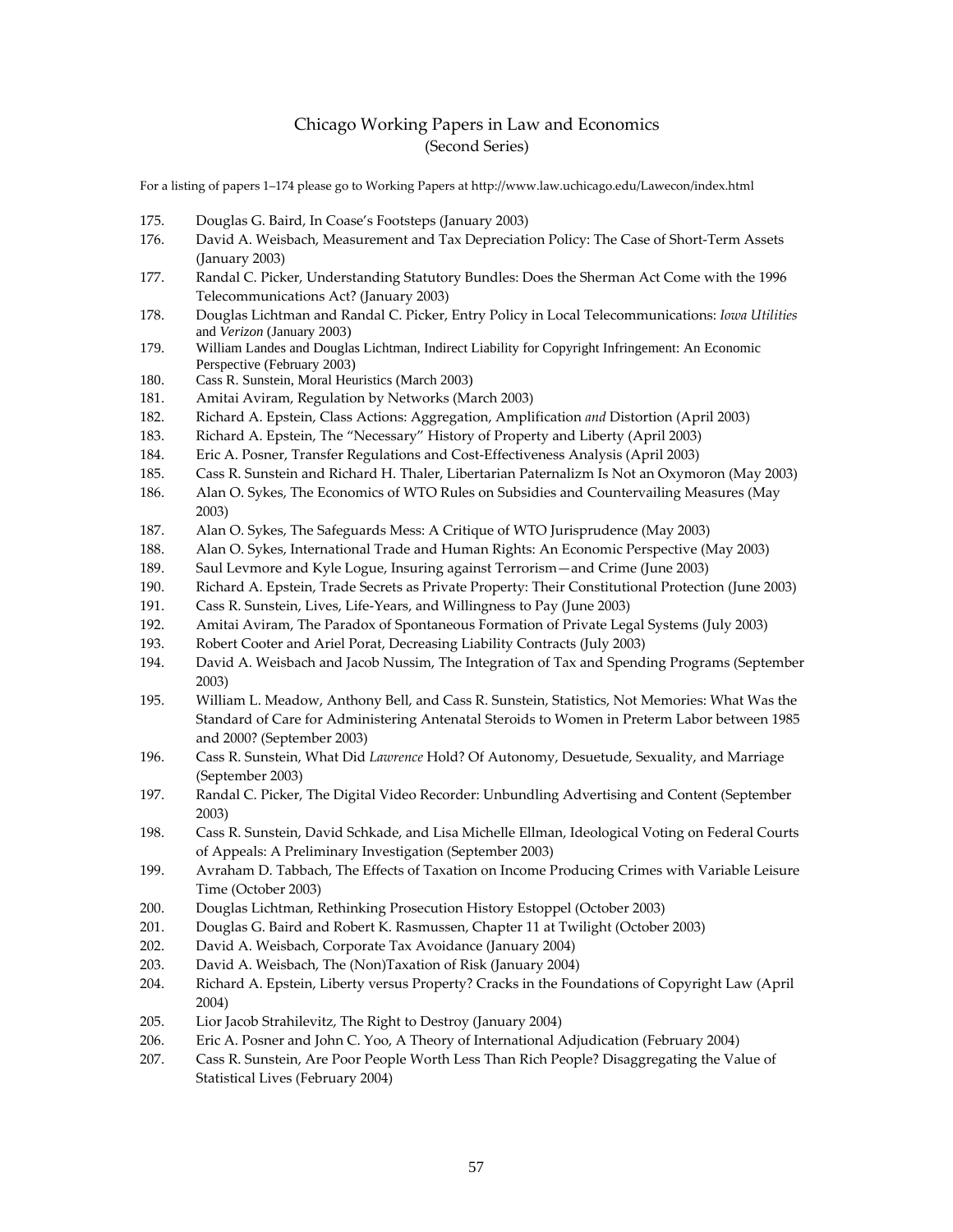- 208. Richard A. Epstein, Disparities and Discrimination in Health Care Coverage; A Critique of the Institute of Medicine Study (March 2004)
- 209. Richard A. Epstein and Bruce N. Kuhlik, Navigating the Anticommons for Pharmaceutical Patents: Steady the Course on Hatch‐Waxman (March 2004)
- 210. Richard A. Esptein, The Optimal Complexity of Legal Rules (April 2004)
- 211. Eric A. Posner and Alan O. Sykes, Optimal War and *Jus Ad Bellum* (April 2004)
- 212. Alan O. Sykes, The Persistent Puzzles of Safeguards: Lessons from the Steel Dispute (May 2004)
- 213. Luis Garicano and Thomas N. Hubbard, Specialization, Firms, and Markets: The Division of Labor within and between Law Firms (April 2004)
- 214. Luis Garicano and Thomas N. Hubbard, Hierarchies, Specialization, and the Utilization of Knowledge: Theory and Evidence from the Legal Services Industry (April 2004)
- 215. James C. Spindler, Conflict or Credibility: Analyst Conflicts of Interest and the Market for Underwriting Business (July 2004)
- 216. Alan O. Sykes, The Economics of Public International Law (July 2004)
- 217. Douglas Lichtman and Eric Posner, Holding Internet Service Providers Accountable (July 2004)
- 218. Shlomo Benartzi, Richard H. Thaler, Stephen P. Utkus, and Cass R. Sunstein, Company Stock, Market Rationality, and Legal Reform (July 2004)
- 219. Cass R. Sunstein, Group Judgments: Deliberation, Statistical Means, and Information Markets (August 2004, revised October 2004)
- 220. Cass R. Sunstein, Precautions against What? The Availability Heuristic and Cross-Cultural Risk Perceptions (August 2004)
- 221. M. Todd Henderson and James C. Spindler, Corporate Heroin: A Defense of Perks (August 2004)
- 222. Eric A. Posner and Cass R. Sunstein, Dollars and Death (August 2004)
- 223. Randal C. Picker, Cyber Security: Of Heterogeneity and Autarky (August 2004)
- 224. Randal C. Picker, Unbundling Scope-of-Permission Goods: When Should We Invest in Reducing Entry Barriers? (September 2004)
- 225. Christine Jolls and Cass R. Sunstein, Debiasing through Law (September 2004)
- 226. Richard A. Posner, An Economic Analysis of the Use of Citations in the Law (2000)
- 227. Cass R. Sunstein, Cost-Benefit Analysis and the Environment (October 2004)
- 228. Kenneth W. Dam, Cordell Hull, the Reciprocal Trade Agreement Act, and the WTO (October 2004)
- 229. Richard A. Posner, The Law and Economics of Contract Interpretation (November 2004)
- 230. Lior Jacob Strahilevitz, A Social Networks Theory of Privacy (December 2004)
- 231. Cass R. Sunstein, Minimalism at War (December 2004)
- 232. Douglas Lichtman, How the Law Responds to Self-Help (December 2004)
- 233. Eric A. Posner, The Decline of the International Court of Justice (December 2004)
- 234. Eric A. Posner, Is the International Court of Justice Biased? (December 2004)
- 235. Alan O. Sykes, Public vs. Private Enforcement of International Economic Law: Of Standing and Remedy (February 2005)
- 236. Douglas G. Baird and Edward R. Morrison, Serial Entrepreneurs and Small Business Bankruptcies (March 2005)
- 237. Eric A. Posner, There Are No Penalty Default Rules in Contract Law (March 2005)
- 238. Randal C. Picker, Copyright and the DMCA: Market Locks and Technological Contracts (March 2005)
- 239. Cass R. Sunstein and Adrian Vermeule, Is Capital Punishment Morally Required? The Relevance of Life‐Life Tradeoffs (March 2005)
- 240. Alan O. Sykes, Trade Remedy Laws (March 2005)
- 241. Randal C. Picker, Rewinding *Sony*: The Evolving Product, Phoning Home, and the Duty of Ongoing Design (March 2005)
- 242. Cass R. Sunstein, Irreversible and Catastrophic (April 2005)
- 243. James C. Spindler, IPO Liability and Entrepreneurial Response (May 2005)
- 244. Douglas Lichtman, Substitutes for the Doctrine of Equivalents: A Response to Meurer and Nard (May 2005)
- 245. Cass R. Sunstein, A New Progressivism (May 2005)